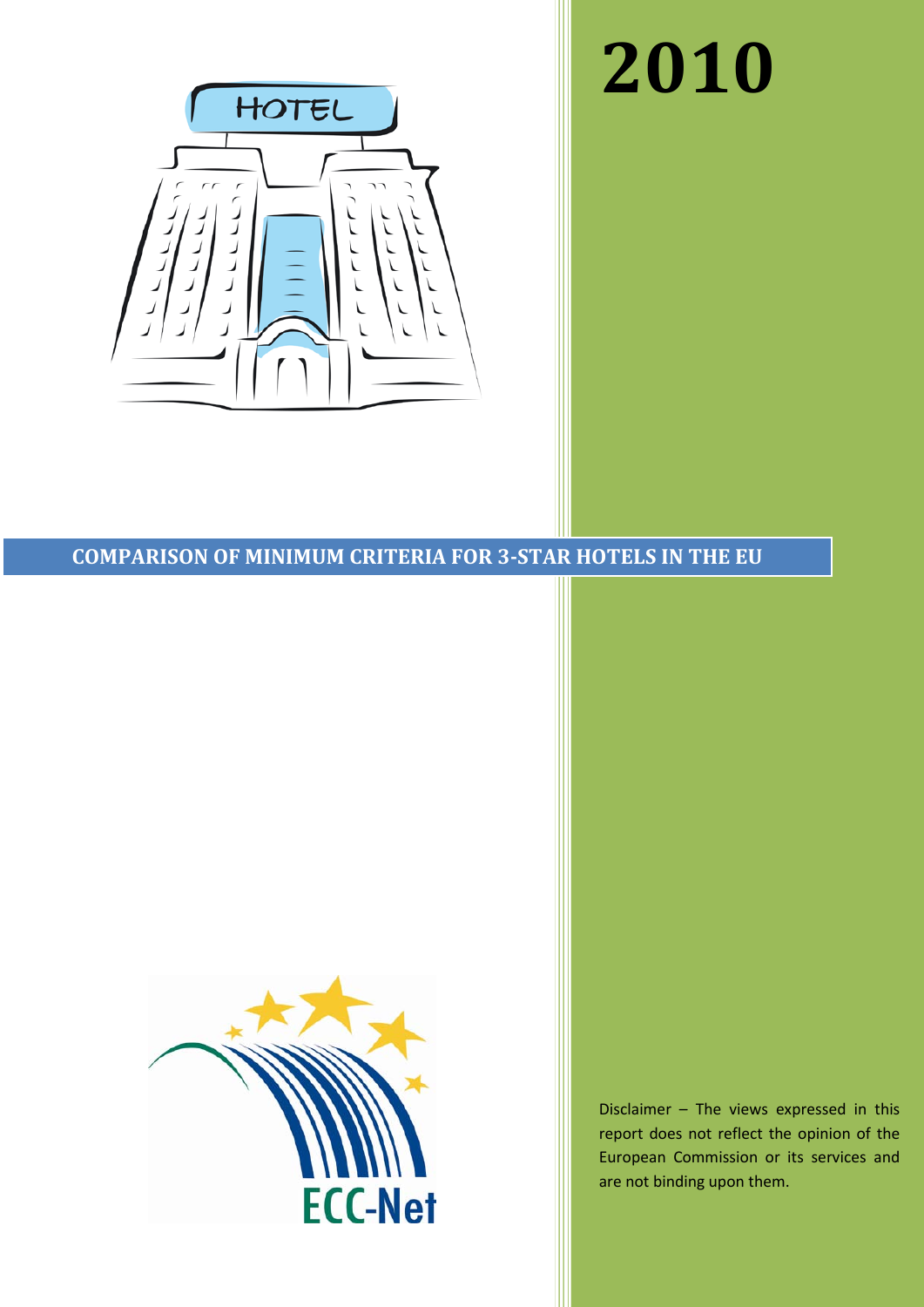## **Summary**

- **1. Introduction**
- **2. Objective of the Joint Project**
- **3. Scope of the Joint Project**
- **4. Classification systems for hotels in Europe**
- **5. Comparison between different systems: main findings**
- **6. Advice to consumers when booking a hotel in Europe**
- **7. Conclusions and recommendations**
- **8. Country fiches**

# **1. Introduction**

The European Consumer Centres Network (ECC-Net) is an EU-wide network to promote consumer confidence by advising citizens on their rights as consumers and providing easy access to redress, particularly in cases where the consumer has purchased something in a different country than his/her own (cross-border). The network has been created by merging two previously existing networks: the European Consumer Centres or 'Euroguichets', which provided information and assistance on cross-border issues; and the European Extra-Judicial Network or "EEJ-Net" which helped consumers to resolve their disputes through alternative dispute resolution schemes (ADRs) such as mediators or arbitrators.

The aim of the European Consumer Centres is to provide consumers with a wide range of services, from information on their rights to giving advice

and assistance with their complaints and the resolution of disputes.

The ECC-Net is a European network consisting of 29 European Consumer Centres, in all EU Member States, plus Iceland and Norway. The Network is co-funded by the Health and Consumer Protection Directorate-General of the European Commission, the EU Member States, Norway and Iceland.

The mission of the ECC-Net is to provide information on consumer rights under EU legislation and on opportunities offered by the Single Market, in order to create consumer confidence in cross-border transactions. This is achieved by providing advice and support to individual consumers in defending their rights when dealing with business entities based in different Member States. It also aims at assisting consumers to reach an amicable resolution of cross-border disputes when needed.

The ECC-Net collects information and analyses trends on selected topics at national and EU level, on the basis of its practical experience in dealing with consumers. Thus the ECC-Net provides a highly relevant input for seminars and campaigns that are designed to educate consumers on their rights. The ECC-Net publishes information material and each ECC has its own website.

In addition, members of the ECC-Net take part in joint projects and the preparation of reports, in order to investigate specific sectors that have experienced particular cross-border difficulties.

The ECC-Net also provides feedback to the European Commission and other consumer policy makers.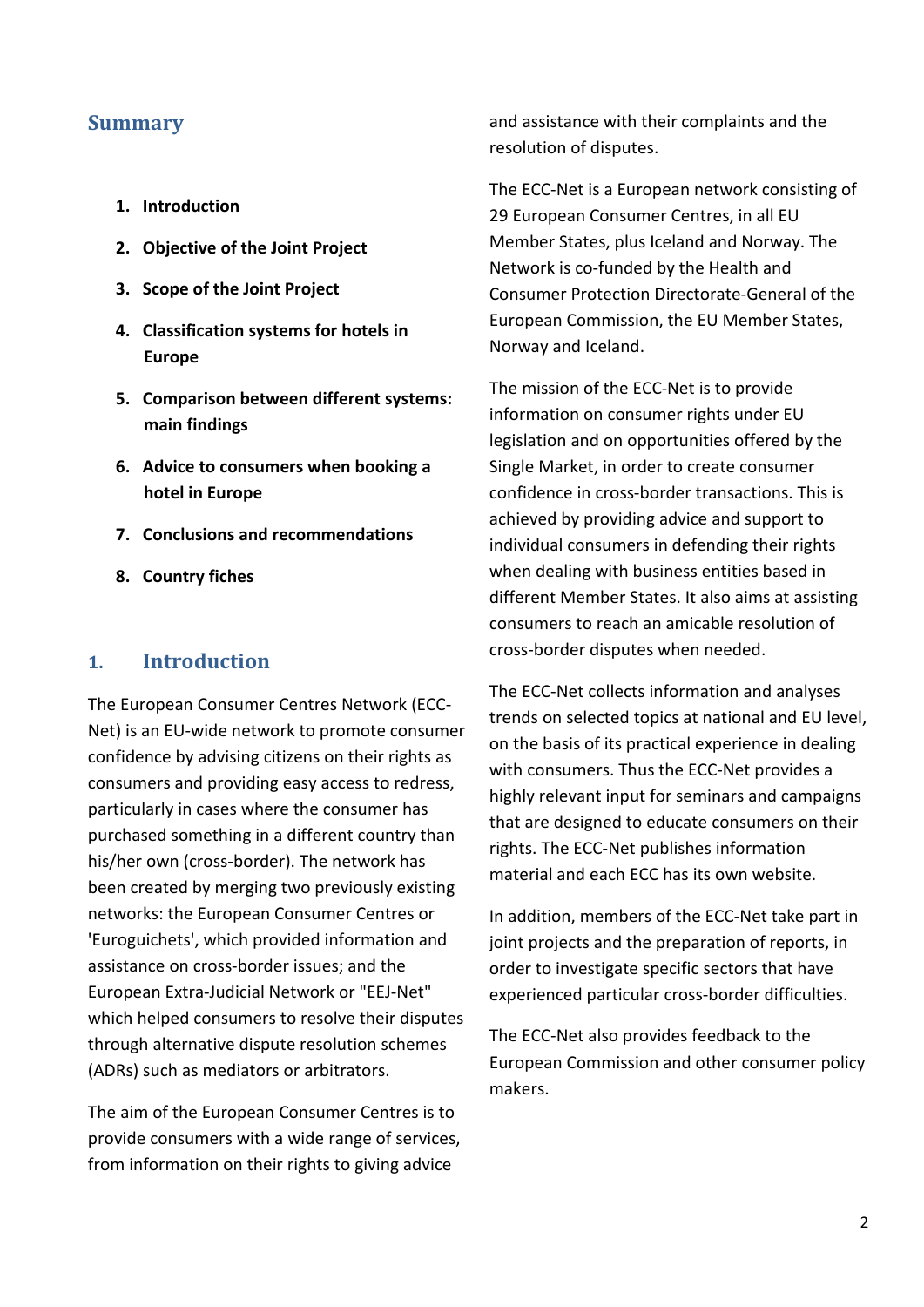#### **The Working Group**

This Joint Project on the comparison of minimum criteria for 3-star hotels in EU had, as working group, the following members:

ECC Romania – coordinator,

ECC Belgium – member of the working group and co-author of this Report,

ECC Cyprus – member of the working group,

ECC Malta – member of the working group,

ECC Portugal – member of the working group,

ECC Spain – member of the working group.

# **2. Objective**

In 2009, the ECC-Net published a first report on "The Classification of Hotel Establishments within the EU". The report resulted from a joint project undertaken by the ECC-Net under the coordination of ECC Cyprus.

The report on "The Classification of Hotel Establishments within the EU" provides a description of the 29 systems of categorizations in the EU plus Iceland and Norway (reflecting the 29 members of the ECC-Net). It also gives useful information on facilities for disabled persons and on organizations where a consumer can file his complaint.

The description of the different systems of categorization leads to the question of how hotel ratings compare across Europe. What does a 3 star hotel really mean? Is it possible to compare the quality of a 3-star hotel between different countries? Can one expect to find the same type of quality and facilities when booking a 3-star hotel in different European countries?

Based on registered complaints, the ECC-Net has observed that the classification of hotels can be a problem to consumers when booking a hotel room in another country. In the year 2009, the ECC-Net registered 1721 complaints and information requests on accommodation services. They refer to problems with the quality of the hotel not meeting the customer's expectations, but also to other problems like contract terms.

# **Pre-contractual information is essential for consumers wishing to make a hotel reservation**

Nowadays, consumers tend more and more to make a hotel reservation on the Internet. They book their hotel directly on the website of the hotel, on the website of a tour operator or travel agency or online hotel reservation agencies and providers. Tour operators usually give their personal rating in their brochures. One could object that this is subjective information, because rated by an interested party.

Consumers wishing to book a hotel with or without the help of an intermediary need objective and comparable data. They give their credit card details or pay in advance, but are not sure of what to expect in return.

# **Comparable data is important for the sector to differentiate between the different players**

"*Service standards may in some areas help increase the transparency and quality of the services offered, thus supporting competition, innovation, the reduction of trade barriers, as well as the protection of consumer*", stated the expert group EXPRESS in its report "Standardisation for a competitive and innovative Europe: a vision for 2020", to the European Commission in February 2010.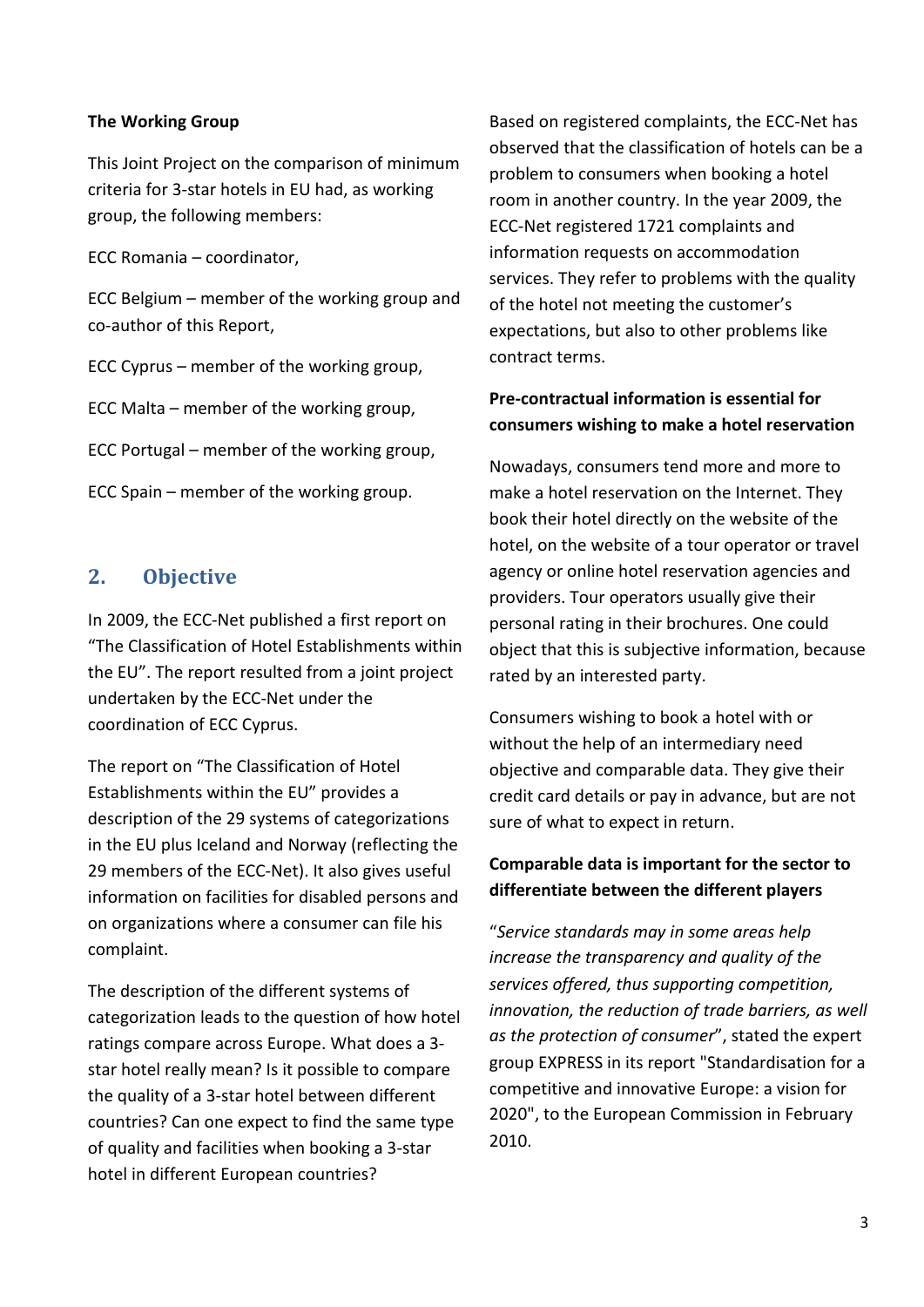The sector has indeed initiated and is supporting different projects to achieve better comparable data. An important initiative of this kind is the Hotelstars Union. It has been created under the patronage of HOTREC – Hotels, Restaurants & Cafés in Europe, by the hotels associations of Austria, Czech Republic, Germany, Hungary, Netherlands, Sweden and Switzerland. Their partnership resulted in a harmonised hotel classification with common criteria and procedures in the participating countries.

# **3. Scope**

The ECC-Net decided to undertake a comparative study of the 3-star hotels in the 27 EU-countries plus Norway and Iceland under the project leadership of ECC Romania.

The purpose of the study is to provide a practical tool for consumers in search of information on which criteria a 3-star hotel has to meet in the country where they are travelling to.

The 3-star hotel category is the mean category in the classification from 1 to 5 stars. A consumer knows that a hotel in the category of 4 and 5 stars will offer a better quality and a higher level of luxury than what he will find in this practical tool. The same logical reasoning is applicable for hotels in the 1 and 2 stars category.

Each ECC has received a questionnaire with a list of minimum criteria. These criteria are not exhaustive, nor totally comparable. The systems to qualify the different classes of hotels differ from country to country. Some criteria are not represented at European level; others do appear in all the classification systems. The questionnaire contained 22 criteria on the common services and facilities (reception services, elevator, facilities for disabled persons,

food services) and 19 criteria on the furnishing of the room and the bathroom.

Next to these criteria, the ECC's were asked which type of classification system is used in their member state.

The results of this comparative work done by the ECC-Net are compiled in an excel table. The consumer can choose the country he is interested in and look up which criteria are obligatory for a hotel to meet in order to be classified as a 3-star hotel.

Important notice: This tool is meant to offer guidance to consumers when they are looking for a hotel in another European country. The database is composed of data retrieved by the individual ECC's based on the information that was accessible to them. Some ECC's mentioned that the classification system would change; others said that the system is not compulsory in their country.

**Therefore, we advise each consumer to check with the hotel if the criteria match his expectations before concluding a contract.** 

# **4. Classification systems for hotels in Europe**

In brief, a classification system is a coded form based on an objective assessment of *facilities and services provided*.

In the European Union, this assessment is done by state bodies or by professional organizations. Where the state assumes responsibility for classification, grading is generally obligatory.

Grading systems set up by the hotel sector (professional associations) are generally voluntary or mandatory to their members.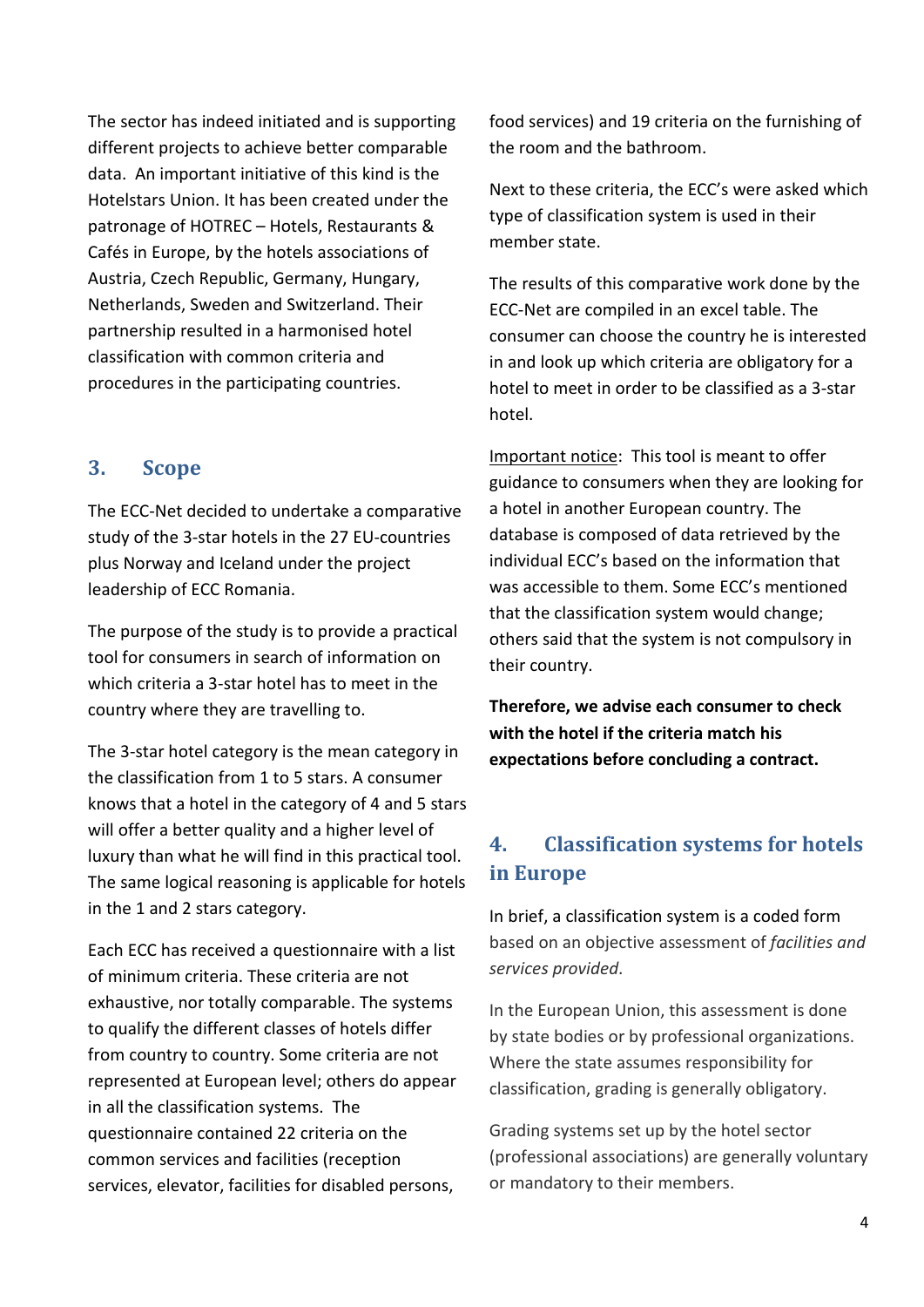Some classification systems are regionally organised, most are national. Finally, in some EU countries there is no official rating system.

All countries have adopted a star system: the higher the number of stars, the more luxurious the standard of the hotel will be, the more facilities it will have available and the more services a guest will be offered. The price will usually be higher too.

Hotel grading corresponds mostly to following comfort classes:

- 1 star: basic
- 2 stars: standard

3 stars: comfort

- 4 stars: first class
- 5 stars: luxury

Sometimes, hotels can receive a star classification with the addition of the qualification "superior". This means that the hotel is graded into its category but compared to others from the same category; it offers a superior service or appearance.

In general, the classification systems are based on criteria regarding:

- the building: reception, technical facilities like elevator, fax, Internet, common rooms for guests;
- the rooms: dimensions, furniture, sanitary facilities, technical facilities;
- the services: breakfast, restaurant, luggage service, the availability of a safe, room service;
- cleanliness and general state of maintenance.

Most of the rating systems use minimum criteria complemented with points. A hotel has to comply with the minimum criteria in order to be rated in a certain star category. The more stars in the category, the more criteria a hotel has to fulfil.

Next to the fulfilment of minimum criteria, a hotel needs to collect a minimum number of points, corresponding to its category. By complying with certain criteria which are not mandatory for its category, the hotel collects the points it needs to be graded into a certain star category.

Systems using minimum criteria plus additional points to collect, give the hotels more freedom to respond to its objectives and target group. On the other hand, it is more difficult to compare the offered services and facilities in such a rating system.

Generally, the rating systems encompass rules on the monitoring of the rated hotels. If the rating is mandatory, the monitoring will be done at regular times and will have rules on applicable sanctions.

The star ratings are also used by the hotels, the monitoring authorities or sector associations for marketing purposes.

General requirements on safety, hygiene, constructional rules, provisions for disabled persons, rules on smoking and licences for serving drinks or food are usually regulated by law and are not part of the rating system, as they are considered as being a prerequisite to open a hotel.

Though star ratings are generally used for the classification of hotels, they are sometimes used to rate other categories of accommodation too, like apart hotels, motels, guest houses, youth hostels, B&B, camping sites.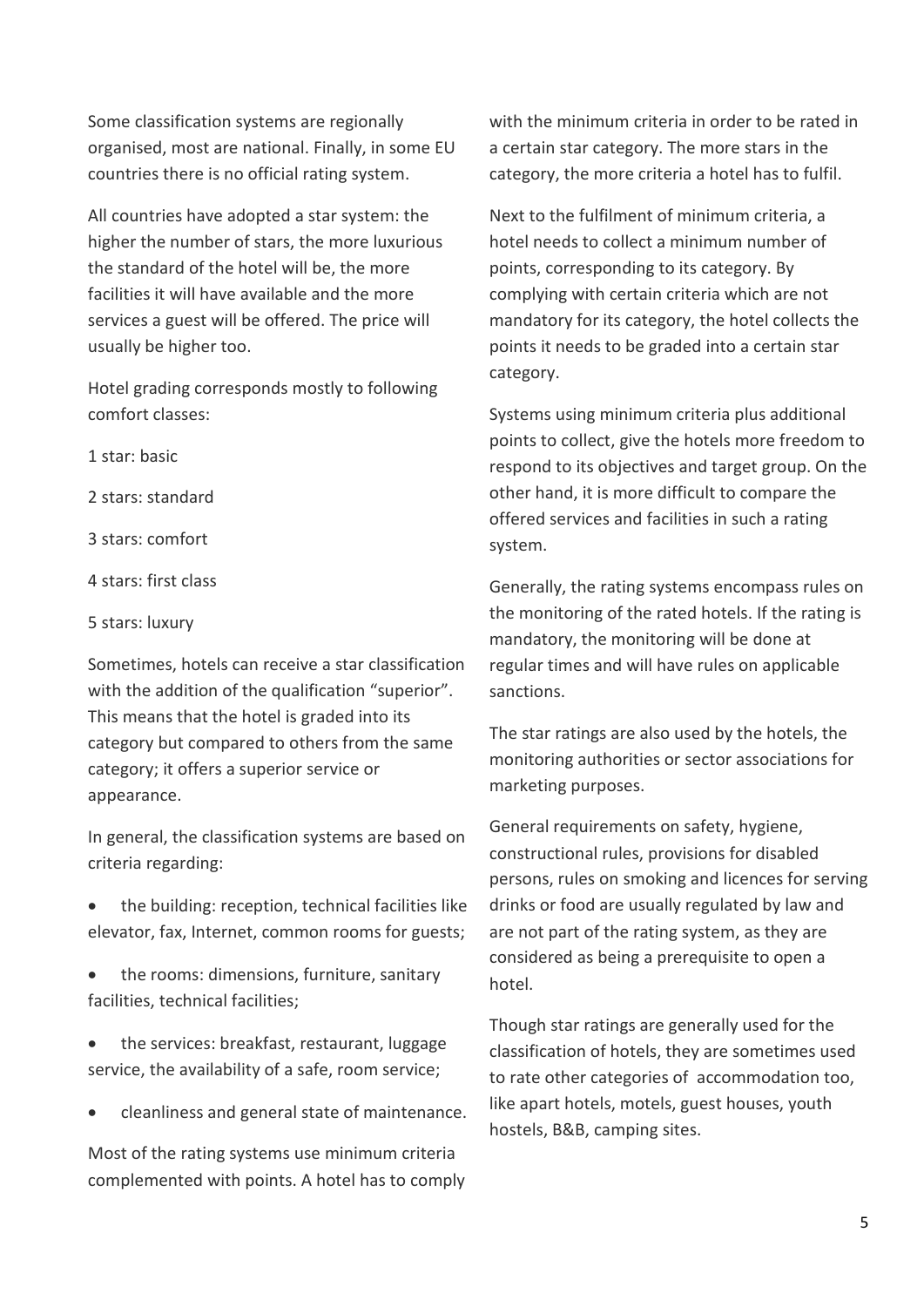Star ratings are not in any way related to ambiance, charm or other subjective criteria. For a qualitative review, on can use other classifications or guides like "charm hotel", "Boutique hotel", "Design hotel", "Business hotel", "Chateaux et Relais" or Michelin ratings.

Hotel user ratings and guest reviews are easy to find online and give valuable additional information to the official classification.

Most of the online booking sites not only give guest reviews, but calculate satisfaction ratings, which simplifies the comparison between hotels.

# **5. Comparison between the different systems: main findings**

Systems based on stars are commonly used in the European Union. The rating varies from 1 star to 5 stars, sometimes complemented with "superior".



some countries (Spain, Italy and Belgium) there is no national system, but the classification systems are regulated by the regions or autonomous provinces.

In 10 countries, the classification systems used a list of minimum criteria to rate a hotel.

Most countries (17) have a system which contains a list of minimum criteria which are supplemented with optional criteria. These optional criteria are related to points. To be classified in a certain category, the hotel has to meet the minimum criteria of the list for a certain star category and has to gain a minimum number of points by choosing a number of optional criteria. This gives the hotel the opportunity to better adapt its infrastructure and services to its target clientele (business / tourists / families / certain age categories…).

It is difficult to compare classification systems which only use minimum criteria with

> classification systems which use minimum criteria plus points.

Nevertheless, some tendencies can be observed.

- In most of the countries (18), 3-star hotels need to have a permanent reception service, or at

Only in Finland and Norway no official classification system exists. You can find websites which make an assessment of the hotels, but they are based on customers' feedback and not on objective criteria.

In the other countries, most frequently national compulsory classification systems are applied. In least a temporary reception service (an employee can be called outside the normal reception hours).

- 3-star hotels in (almost) all countries provide PC access, access to the internet and a safe at the reception (or other common area like the lounge).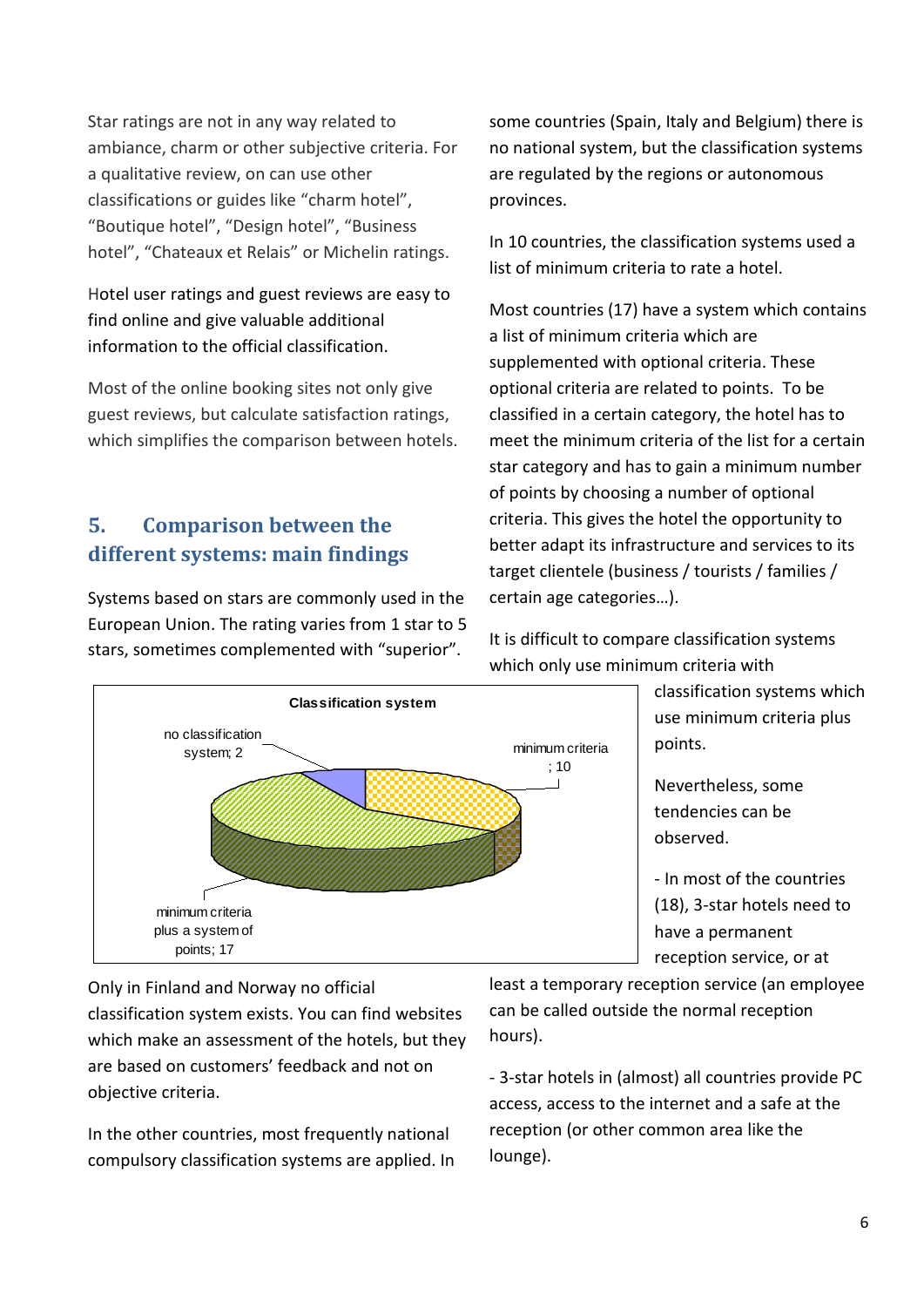- In 25 countries 3-star hotels have to accept a credit or debit card.

- In most of the countries (19), the employees at the reception desk of the 3-star hotel have to speak a foreign language in addition to the national language.

- In all countries, a 3-star hotel has to provide breakfast; in 17 countries it also has to provide lunch and/or dinner.

- Extra services like laundry, ironing services and parking facilities are for the most part a minimum criterion, but not as often as the other minimum criteria with respect to the common services and facilities.

- The largest rooms one will find in the criteria for 3-stars hotels are in Denmark (18 m²), Iceland, Belgium, Luxemburg and Portugal (17 m²).

- The smallest rooms in the criteria for 3-star hotels are in the United Kingdom (8.4 m<sup>2</sup>), Slovenia (12 m²), Slovakia (12.6 m²), and France  $(13.5 \text{ m}^2)$ .

- Almost all the rooms in a 3-star hotel will have a radio and/or colour TV set with satellite or cable TV and a telephone.

- In some countries (8), it is an obligation for 3 star hotels to provide air conditioning, a mini bar and a baby's cot on demand.

- In 5 countries, it is still not an obligation to be able to provide non-smoking rooms (Belgium, France, Ireland, Portugal and Slovenia). In the UK, all hotel rooms are non-smoking which is required under UK Law.

- In 10 countries, it is an obligation for 3-star hotels to be able to provide special designed rooms for disabled persons, but often this is regulated by other national legislation not related

directly to hotel classification. In some countries the access to the building and the use of its facilities must be adapted to disabled persons.

- All 3-star hotels of course need to have individual bathrooms and provide shower gel and/or shampoo.

# **6. Advice to consumers when booking a hotel in Europe**

Based on the results of this comparison of 3-star hotels in 29 European countries, the first and foremost advice to consumers looking to book a hotel is: do not rely on the star classification when you make a decision based on your experiences in your home country.

You need to check how the ratings are attributed to hotels in the country you want to travel to.

The grading of a hotel doesn't tell you anything about its location; style and décor; if it is more suited to senior citizens, young families with children or teenagers; or whether the furniture is worn out or brand new.

The criteria used for rating hotels into star categories will tell you about the facilities and services offered. The classification is principally based on quantitative criteria. For the qualitative criteria, you need to rely on other sources and they can be easily found. On the Internet, you can find a lot of websites which rate hotels. They generally also offer hotel guests the possibility to rate different aspects of the hotel they have booked and to give comments on its plus points as well as the shortcomings.

These satisfaction ratings and guest reviews, sometimes supplemented with own pictures, give a better qualitative impression than the rating.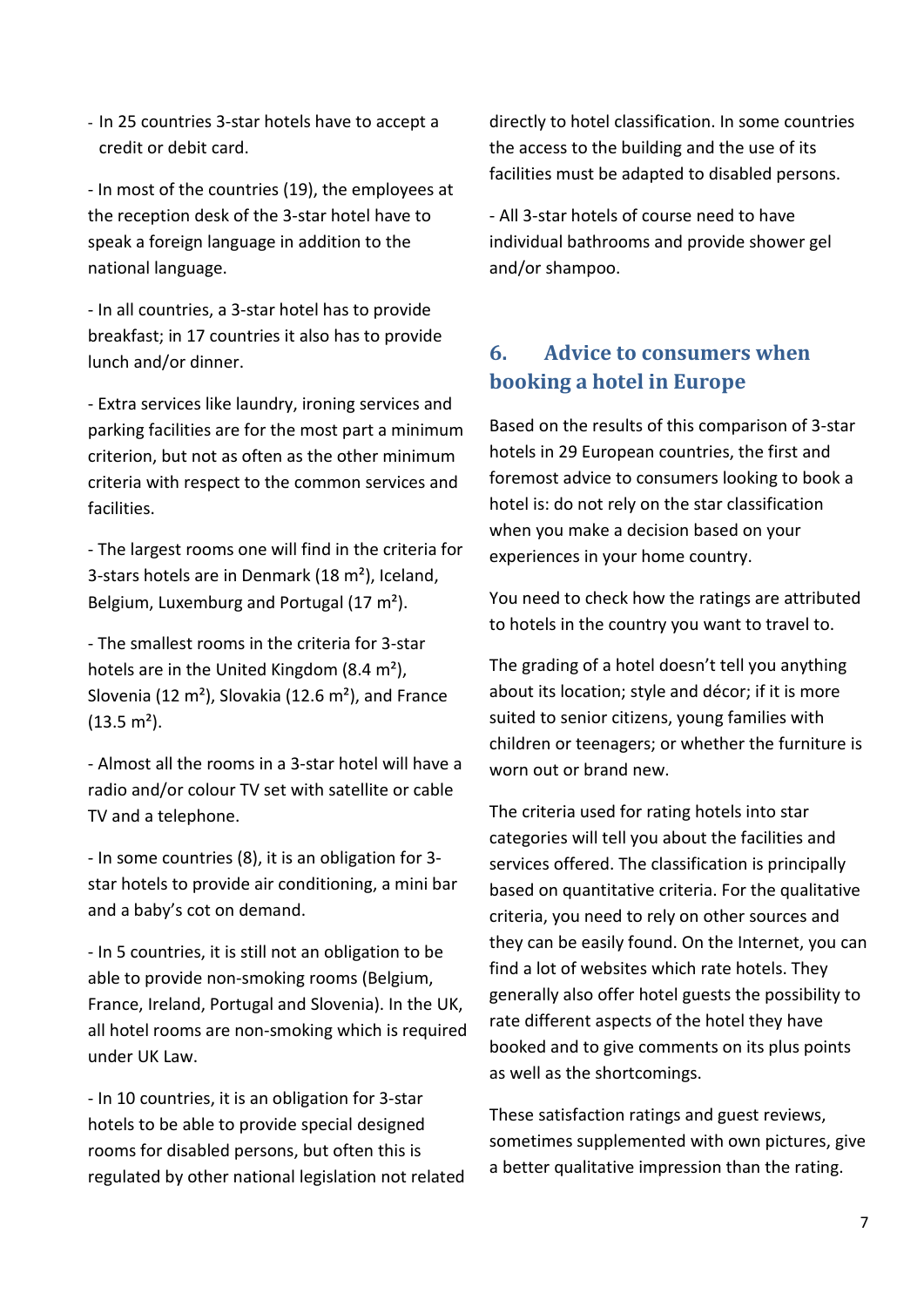Though they are by definition subjective, in these comments you could read something about the noise in the street or in particular rooms, the friendliness of the staff, the condition of the furniture and common areas, the location as regards the city centre or other landmarks, the beach, the business areas or other important tourist attractions.

However, as there is no external control on these guest ratings and reviews, one could argue that they can easily be falsified. That is why you should only trust ratings based on a large number of reviews and read a number of comments.

If you don't trust the Internet, you can always refer to tourist guides on sale like the well known Michelin guides, or guides on charm hotels, boutique hotels, rural hotels, etc, which are sometimes also edited by a country's tourist board.

If some aspects are of particular importance to you, do not hesitate to call or mail the hotel to confirm their presence or availability.

# **7. Conclusions and recommendations**

#### **Lack of comparable data**

Looking at the different systems operated in the 27 EU countries, Norway and Iceland, one can only conclude that the discrepancies between the classification systems hinder consumers and businesses to compare hotels in a transparent way. Systems which only use minimum criteria are not comparable with systems using minimum criteria plus a number of points to score. Some countries have a mandatory classification scheme, others have a voluntary system. The question of who is paying for the system and who is paying for the monitoring was not included in

the comparison made by the ECC-Net, but is a valid question.

Because there are differences in the hotels in different countries having the same star rating, the Belgian legislator has obliged the tour operators to give their own information on the rating of hotels, or they can be held liable of having provided possibly misleading information to their customers in case of complaints.

#### **Obvious need of information**

Consumers entering into a sales contract need transparent pre-contractual information. When they book a room online, they are not entitled to a cooling-off period and they have no right to cancel the order. If the pre-contractual information is not comprehensive enough or unclear, this might lead to unsatisfied consumers. Unhappy customers are exactly what businesses want to avoid.

#### **Tool for marketing**

A comprehensive, harmonized classification system can ensure fair competition between the players in the tourism sector. The hotel rating is an important tool in the hotels' communication and marketing efforts. Documentation issued by tourist information centres and national tourist agencies makes use of star ratings to present the available accommodation in a specific region or state.

Particularly in new tourist destinations, a harmonized rating system can defend the economic interests of the accommodation sector when negotiating contracts with international wholesale traders and tour operators.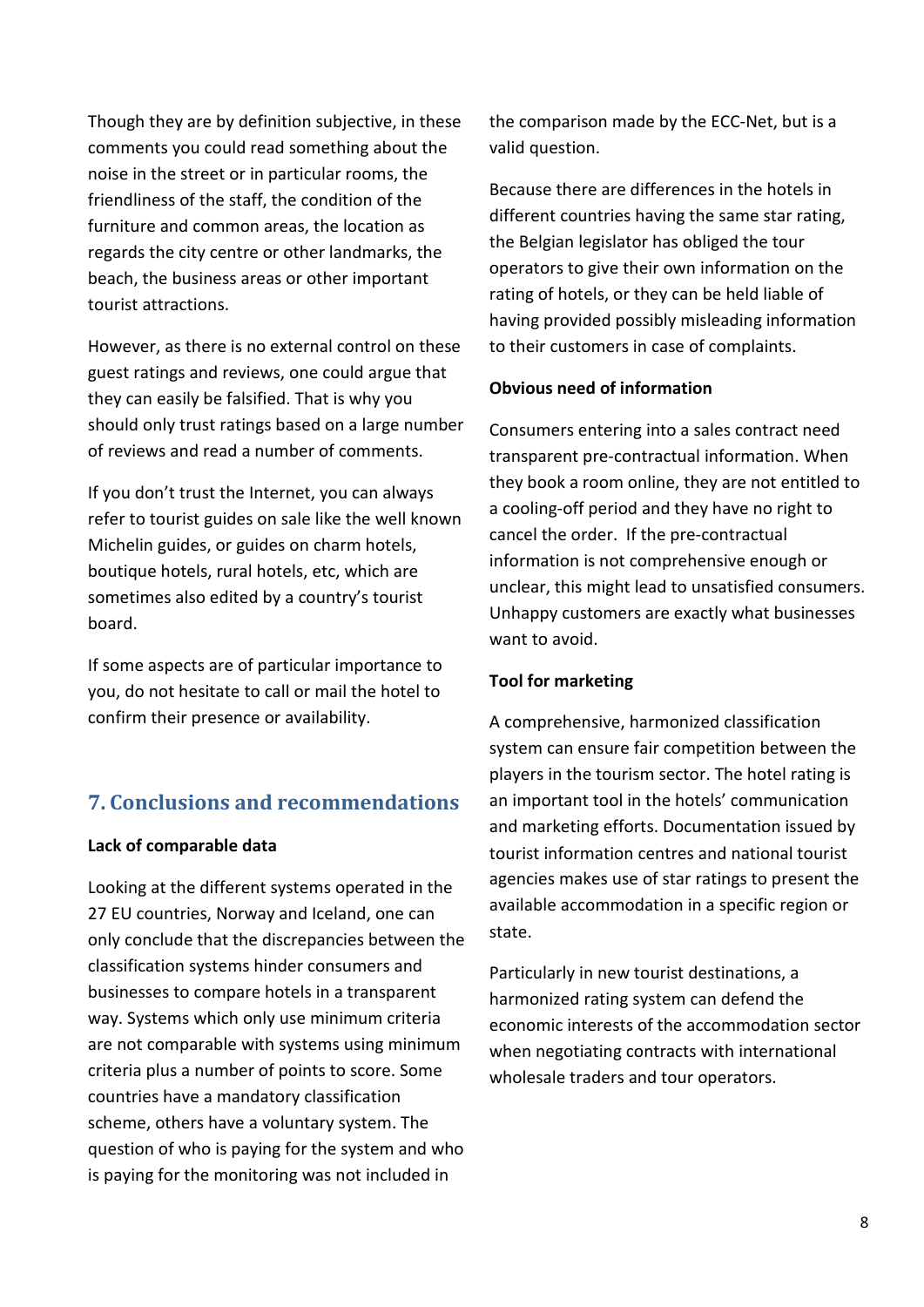## **Tourism is a key sector of the European economy.**

According to DG Enterprise and Industry the EU tourism industry generates more than 5% of the EU GDP, with about 1.8 million enterprises employing around 5.2% of the total labour force (approximately 9.7 million jobs). When related sectors are taken into account, the estimated contribution of tourism to the GDP is much higher: tourism indirectly generates more than 10% of the European Union's GDP and provides employment to about 12% of the labour force.

The Lisbon Treaty acknowledges the importance of tourism. A specific article on tourism specifies that "*the Union shall complement the action of the Member States in the tourism sector, in particular by promoting the competitiveness of Union undertakings in that sector*".

DG Enterprise and Industry has asked key experts to make strategic recommendations regarding standardisation in Europe for the decade to come.

Experts were brought together in January 2009 in an independent group, the Expert Panel for the Review of the European Standardisation System (EXPRESS). EXPRESS delivered its report "Standardisation for a competitive and innovative Europe: a vision for 2020" to the European Commission in February 2010. This report states:

*"Services constitute the main source of economic growth in Europe and their volume is large and increasing. Standards have contributed to a considerable improvement in the quality and safety of goods over the last twenty or more years. However, it is questioned whether this has been mirrored by a similar improvement in the quality and safety of services over the same period. According to a study requested by the* 

*European Parliament, standards for services are expected to give momentum to the European single market. Service standards may in some areas help increase the transparency and quality of the services offered, thus supporting competition, innovation, the reduction of trade barriers, as well as the protection of consumer interests. The creation and use of standards may become a driver for growth in some areas of the services sector and foster, especially, cross-border trade."*

#### **Scepticism in the sector**

Nevertheless, the sector itself is not unanimously in favour of a harmonized rating system. In its updated position paper on the development of standards at European and international level from the  $6<sup>th</sup>$  of November 2009, HOTREC. confederation of national associations of hotels, restaurants, cafés, and similar establishments in Europe, declares:

*"The need for standardisation of services, in particular hospitality services, is not as obvious as it is for industrial goods. Hospitality services are generally custom-made and tailored to the customer. This is very different from products where, for instance, the diameter of a tap must correspond exactly to the diameter of the tube it has to adjust to. Heterogeneity is a main competitive feature for the hospitality industry. In relation to our services, diversity reflects different cultures, approaches as well as geographical situations, and constitutes one of the major attractions for customers. Most of them do not expect nor wish to find standardised conditions everywhere they travel. On the contrary, their expectations vary according to their destinations, their ages, their budgets as well as the purpose of their trips, be it a business trip or a trip for leisure. HOTREC, which is not against standards "per se",*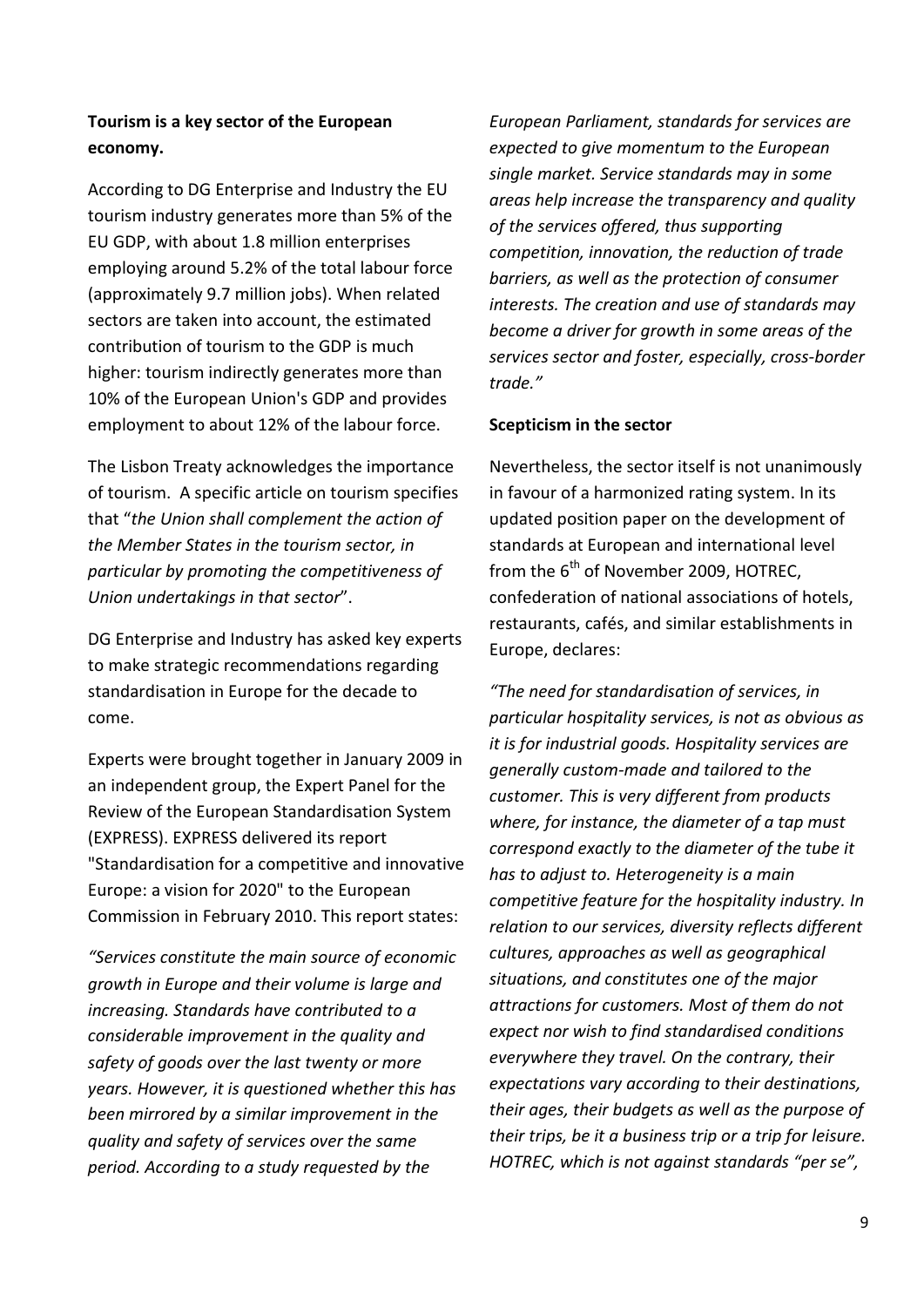*opposes top-down approaches whereby formal standards are developed at European or international level at the initiative of the EU or standardisation bodies."*

#### **Hotelstars Union: a major initiative**

On the other hand, under the patronage of HOTREC, the hotels associations of Austria, Czech Republic, Germany, Hungary, Netherlands, Sweden and Switzerland have created the Hotelstars Union.

This partnership is providing a harmonised hotel classification with common criteria and procedures in the participating countries. The Hotelstars Union was set up, as declared in their website **[www.hotelstars.eu](http://www.hotelstars.eu/)**, to *"enhance the reputation and quality of the hotel industry in the participating countries by creating transparency and security for the guests and thereby encouraging hotel marketing. The members of the Hotelstars Union take a challenging step on the road towards a European hotel classification, which started with HOTREC's seminar on hotel classification in Bergen 2004 and continued with the adoption of the 15, now "21 HOTREC [principles](http://www.hotelstars.eu/en/?open=Hotrec)" for the setting-up and/or review of national/regional hotel classification* 

*systems in Europe.*

*The membership in the Hotelstars Union is open to other HOTREC members. The joint hotel classification is a dynamic system. Its criteria and procedures are checked regularly and developed further according to the expectations of the guests."*

## **Revision of the Package Travel Directive**

The Package Travel Directive **(**[Council Directive](http://eur-lex.europa.eu/LexUriServ/LexUriServ.do?uri=CELEX:31990L0314:EN:NOT)  [90/314/EEC](http://eur-lex.europa.eu/LexUriServ/LexUriServ.do?uri=CELEX:31990L0314:EN:NOT)**)** is one of eight directives covered by the Review of the Consumer Acquis. The current Directive is designed to protect consumers who

contract package travel in the EU. Package travel is defined as the pre-arranged combination of not fewer than two tourist services.

The travel sector has evolved considerably in recent years: the development of the internet, the entry of low cost air carriers, the growth within the cruise industry and the increasing trend of consumers putting together their own holiday components from different organisers, instead of opting for packages pre-arranged by an organiser or a retailer.

That is why a majority of stakeholders is asking for a widening of the scope of the Directive to include "dynamic packages", as was clearly mentioned during the hearing organized by the European Commission on 22 April 2010. The aim of the workshop was to discuss the policy options which have been identified during the revision process.

This option of including dynamic packages was also strongly supported by BEUC, the organisation representing the opinion of consumer organizations in Europe.

## **The importance of information**

The Directive provides rules on the information that must be given to consumers at different points in time. It contains specific requirements with regard to the content of brochures, where these are issued. For example, any brochure made available to consumers must indicate clearly and accurately the price, destination, itinerary and the means of transport used, type of accommodation, meal plan, passport and visa requirements, target group of the package, etc.

This information must not be misleading and is binding on the organiser/retailer.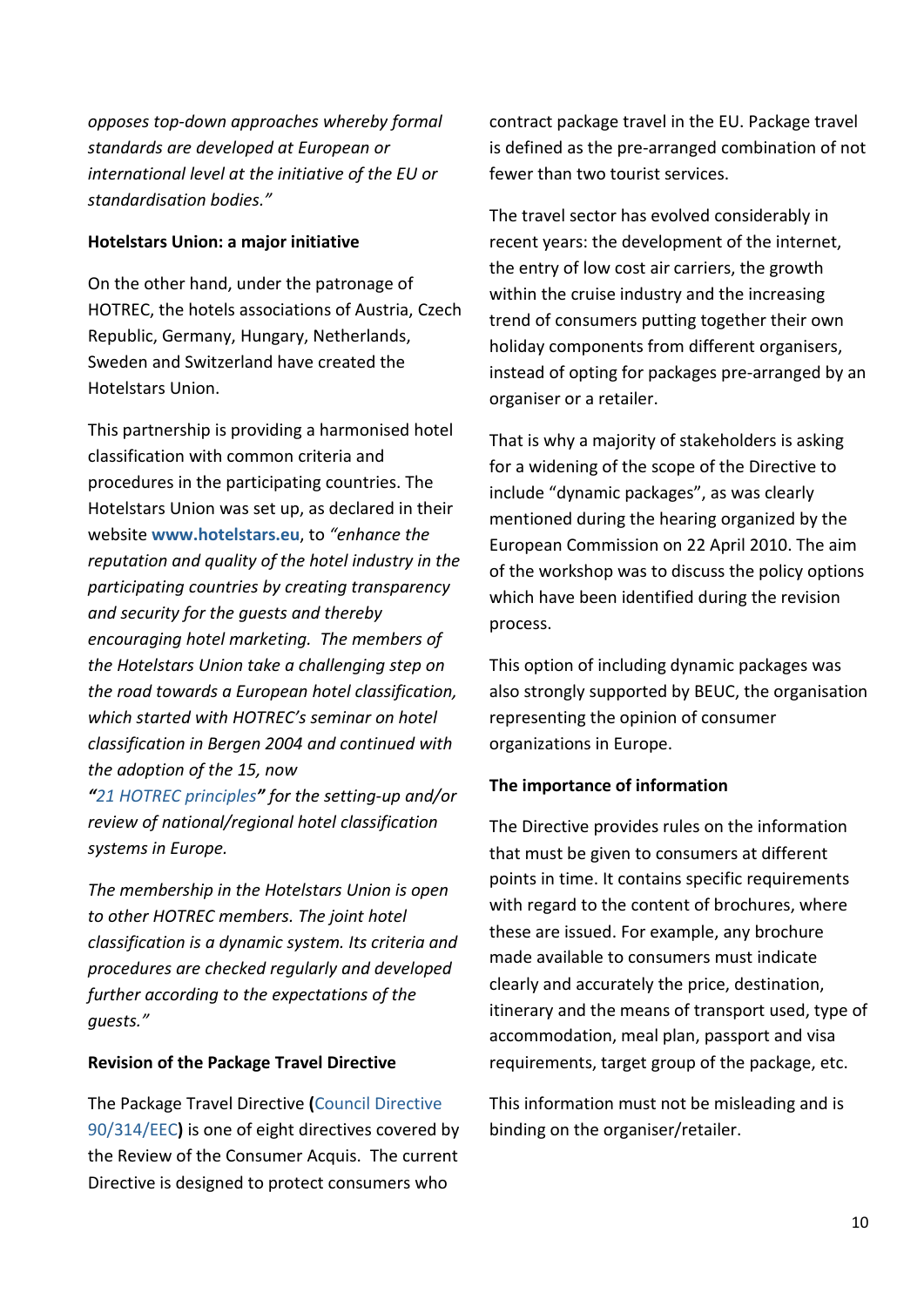The European Commission had also organised an expert group on the round table on package travel contracts and adopted its conclusions on the 13th of February 2001. One of these conclusions was that "*The information should not only indicate the destination, but also include an adequate description of the package on the basis of which the consumer can decide whether the package is likely to suit his expectations and whether he is able to go on the package. "*

Objective and clear information on the quality standards a hotel offers is part of this adequate description on the basis of which the consumer can decide whether the hotel is likely to suit his expectations.

#### **The right time to act**

A harmonised classification system for hotels and other holiday accommodation should be taken into account with the review of the Directive. Moreover, such a system is not only useful within the possible widened scope of the future Package Travel Directive, but it is also an important tool for consumers booking a hotel not being a part of a package, regardless if they book directly with the hotel or via a tour operator, a travel agent, an online booking agency or any other provider.

## **A specific demand of the European Parliament**

In its resolution of 29 November 2007 on a renewed EU Tourism Policy: Towards a stronger partnership for European Tourism, the European Parliament draws special attention to the harmonisation of quality standards for tourist accommodation in Europe :

"*19. Notes the multiplicity of classification schemes in the Member States and considers that this situation, from the point of view of the consumer, has a negative impact on the industry's reliability and on transparency;*

*20. Notes that consumers regard the system of classification as an important instrument for choosing a hotel or other accommodation; therefore considers it important that accurate information on the meaning of the classification in the different countries be easily available to consumers and that it take their needs into close consideration;*

*21. Considers it advisable and possible to establish a common ground and common criteria for customers in order that they be able to make a choice, on the basis of clear and verifiable classification criteria, when they decide to travel abroad;*

*22. Notes, in this respect, that, given the great number of criteria in certain national and regional systems, the simplification of current standards would achieve the aim of clarifying and facilitating information for the consumer and would also ensure better levels of transparency with regard to tourist accommodation;*

*23. Calls on the European hospitality industry to:*

*- continue its benchmarking of the key aspects of the various classification systems and pursue its efforts to bring these systems closer to one another, without disruption to existing systems, which would be to the detriment of consumers and of industry;*

*- pursue its efforts to facilitate the understanding of the meaning of "stars" in the different Member States;*

*- inform regularly the Community institutions of progress made;*

*24. Calls on local, regional and national authorities, whenever making a contribution to systems of classification, to support, within the framework of proper public/private partnerships, the current work of the European hospitality industry in relation to both the transparency and approximation, via benchmarking, of the existing classification systems;*

*25. Is aware that a common classification system at EU level would be very difficult to achieve given the variety of hotel types and tourist accommodation as a result of local requirements, cultures and sensitivities,*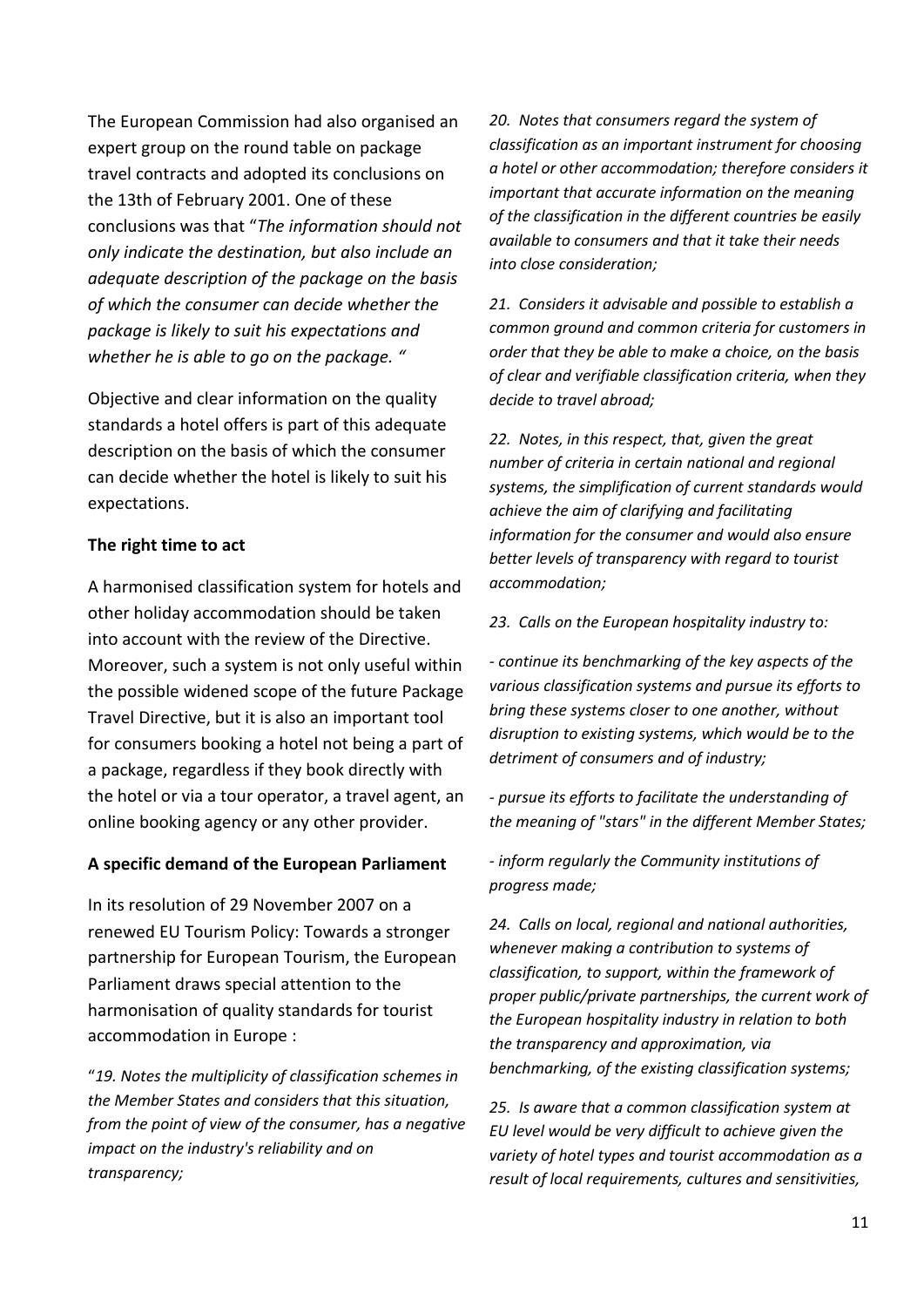*and in view of the very different structures of current classification plans;*

*26. Considers, however, that a set of guidelines based on common and uniform criteria for the entire EU could take into account the interests of the consumer, while respecting the environment and local characteristics;*

*27. Calls on the Commission, in cooperation with European hotel and catering organisations, such as HOTREC (Hotels, Restaurants and Cafés in Europe), and with the European consumer protection organisations, to establish a methodology for creating such minimum standards on safety and quality of accommodation services; stresses that such a methodology could include the introduction of an EC mark for accommodation that would encompass pan-European common criteria providing consumers with an assurance as to the minimum level of quality to be expected whatever Member State is visited;"*

#### **The ultimate classification system**

To be an efficient information tool, a classification system should

- be based on objective factors
- be comprehensive but relevant
- be comparable
- be clear and unambiguous
- be set up in cooperation with the sector, consumer associations and authorities
- be flexible and adaptable to new developments
- respond to the information needs of consumers
- respond to the marketing needs of businesses
- stimulate competition and innovation
- respond to the regulatory needs of authorities (allow effective monitoring)
	- consider customers with special needs, e.g. families with small children, elderly people, disabled persons, etc.
- respond to customers with specific demands, e.g. people on a business trip, tourists, students, singles, etc.
- be monitored on a regular basis by an independent body

However, some criteria are difficult to catch into a rating system although they can be of major importance. This is the case with most of the more qualitative criteria: the character of a hotel, its location, how it is maintained, the peacefulness or the liveliness of the hotel or its surroundings, the attention paid to environmental or health issues; the little attentions that make a big difference.

These aspects are narrowly tied to the target clientele of the hotel. Hotels should give information on their regular patrons, to avoid that an elderly couple looking for a cosy and quiet hotel ends up in a hotel aimed at youngsters partying all day and night. The same goes for the opposite situation.

With the growing importance of hotel chains in the European market (26%), one can expect that the offer of hotels will be more uniform. The big hotel chains impose their own qualitative and quantitative criteria; they conduct quality controls and provide training. Though we are far away from the situation in the US market, where about 70% of the hotels are part of a hotel chain, the increase of their importance on the European market will introduce more predictability, but also more uniformity. At present though, regional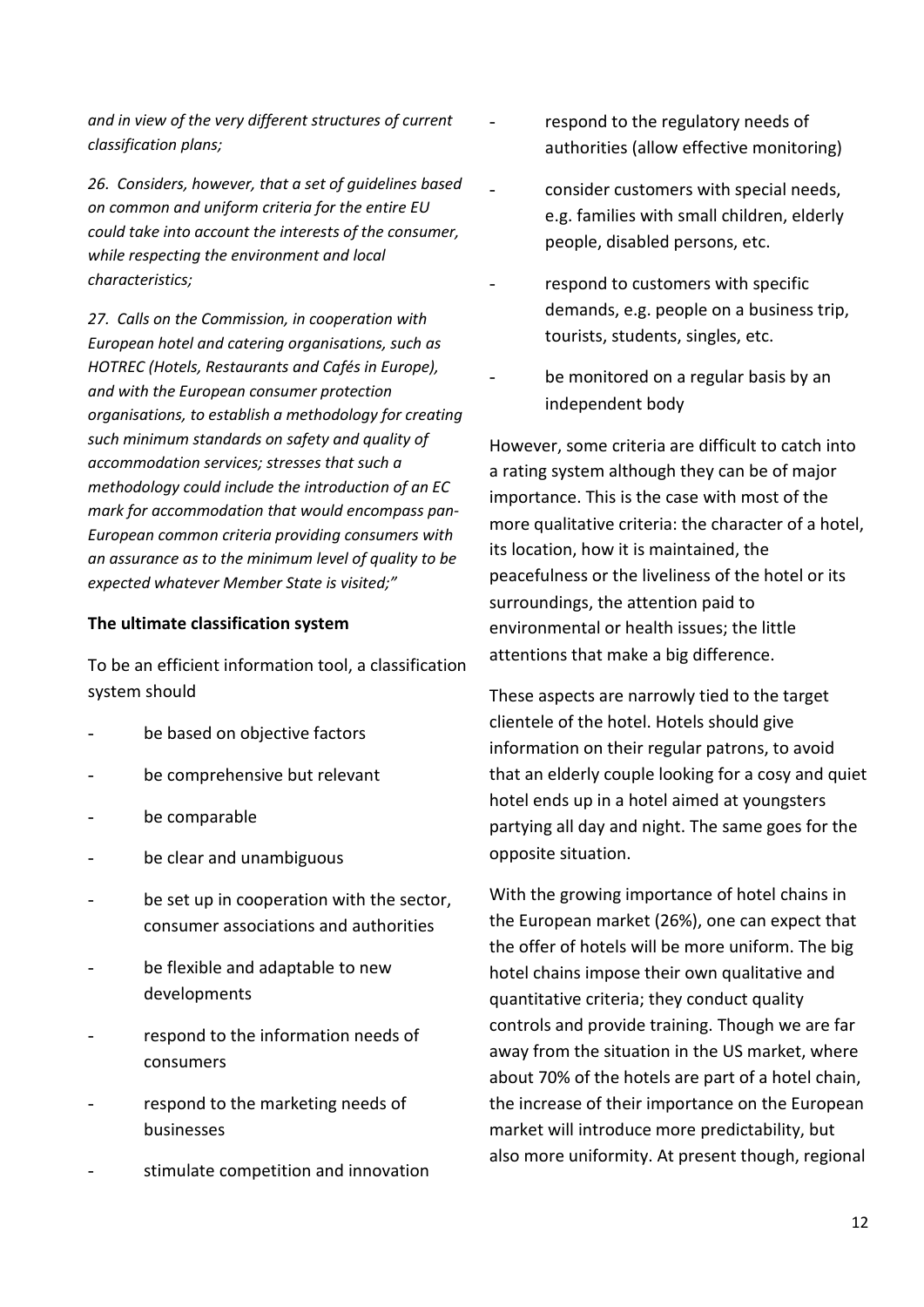differences and local characteristics are often still high on consumers' level of expectation.

# **Conclusion**

By way of conclusion, this commentary from Michael Nowlis, Managing Director of Tourism Control Intelligence, who has rated hospitality establishments for various guides and trained AAA inspectors, is particularly relevant:

*"In a seamless Europe where holidaymakers can travel from Finland to Portugal without ever stopping at a border and use a single currency along the way, the lack of coherence in hotel classification is an embarrassment to the tourism industry."*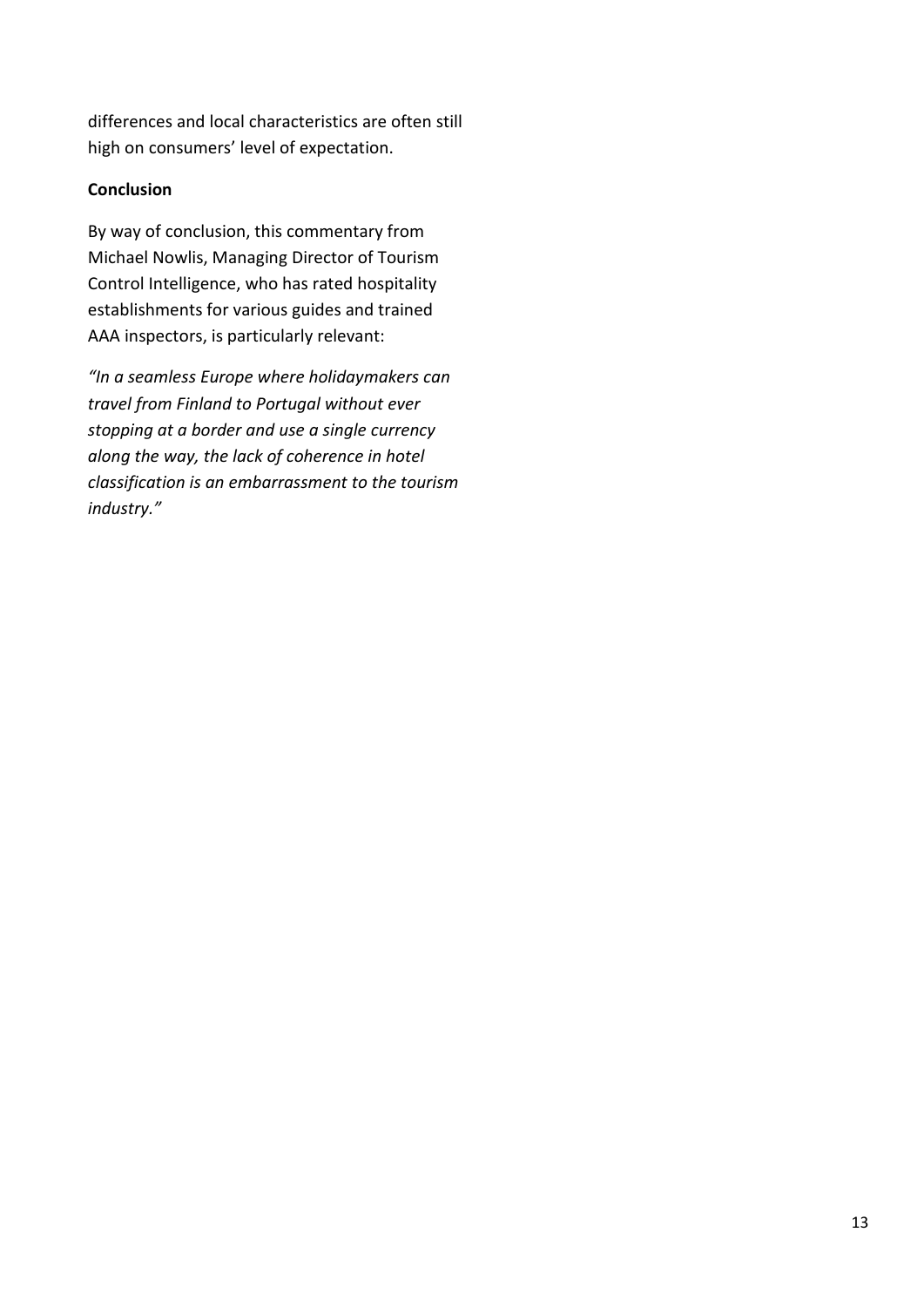**8. Country fiches**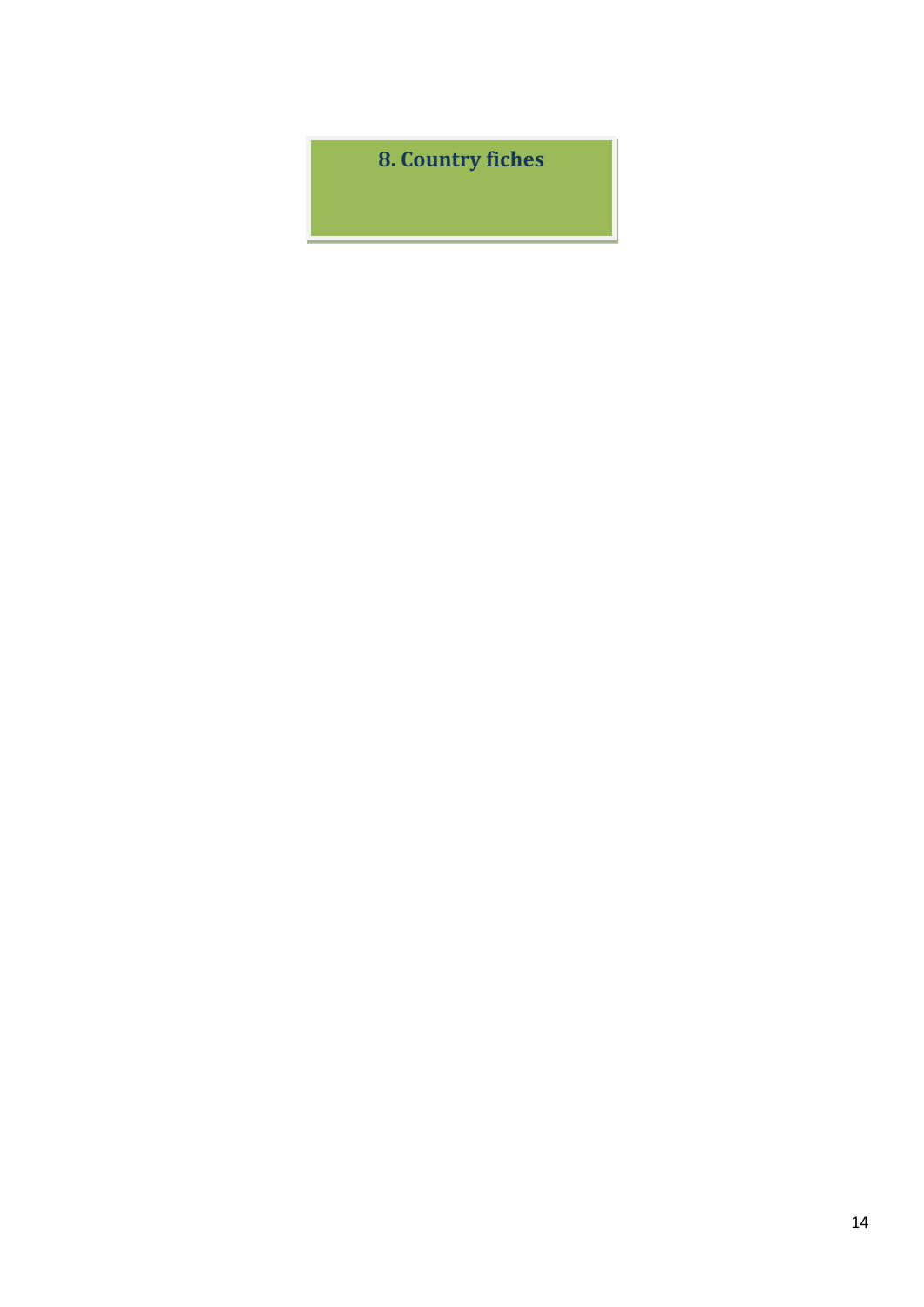| <b>Minimum criteria</b>                                                                            | <b>3 Star Hotels</b> | <b>Comments</b>                                                                              |
|----------------------------------------------------------------------------------------------------|----------------------|----------------------------------------------------------------------------------------------|
| <b>ECC Country</b>                                                                                 | <b>Austria</b>       |                                                                                              |
| Is the classification system in your country based on minimum<br>criteria only?                    | <b>No</b>            |                                                                                              |
| Is the classification system in your country based on minimum<br>criteria plus a system of points? | Yes                  |                                                                                              |
| Other type of classification?                                                                      | <b>No</b>            |                                                                                              |
| <b>1. COMMON SERVICES AND FACILITIES</b>                                                           |                      |                                                                                              |
| <b>1.1 RECEPTION</b>                                                                               |                      |                                                                                              |
| Permanent reception service                                                                        | <b>Yes</b>           | 24h accessible just by phone                                                                 |
| Temporary reception service                                                                        | <b>Yes</b>           | Reception opened 14 hours,<br>accessible by phone 24 hours from inside<br>and outside        |
| Foreign language speaking employees at reception desk                                              | <b>Yes</b>           | Bilingual staff (German/English)                                                             |
| Safety boxes                                                                                       | Yes                  | Safe in the room or central safe (e.g. at the<br>reception)                                  |
| Luggage room                                                                                       | <b>No</b>            |                                                                                              |
| Wake up services                                                                                   | Yes                  |                                                                                              |
| Debit/Credit Card accepted                                                                         | Yes                  | Credit cards or debit cards                                                                  |
| Telefax                                                                                            | <b>No</b>            |                                                                                              |
| <b>PC Access</b>                                                                                   | <b>Yes</b>           | Internet access in the room (e.g. broadband,<br>WLAN), or internet access in the public area |
| Acces to Internet                                                                                  | <b>Yes</b>           |                                                                                              |
| Lounge                                                                                             | Yes                  | Three-piece suite at the reception                                                           |
| <b>1.2 LIFT</b>                                                                                    |                      |                                                                                              |
| Lift required                                                                                      | <b>Yes</b>           | If more than three floors (incl. ground floor).                                              |
| <b>1.3 FACILITIES FOR DISABLED PEOPLE</b>                                                          |                      |                                                                                              |
| Facilities for disabled people (acces in the building etc)                                         | N/A                  | regulated by law, points for special facilities                                              |
| <b>1.4 FOOD SERVICES</b>                                                                           |                      |                                                                                              |
| Dining area                                                                                        | <b>Yes</b>           | Restaurant opened at least 5 days per week                                                   |
| Breakfast served/available                                                                         | <b>Yes</b>           | Breakfast buffet or equivalent breakfast<br>menu card. Self-service offer with at least      |
| Lunch and Dinner available                                                                         | <b>Yes</b>           |                                                                                              |
| Snack available                                                                                    | <b>No</b>            |                                                                                              |
| Room service                                                                                       | <b>No</b>            | extra points, if available                                                                   |
| Beverages available(bar, etc.)                                                                     | <b>Yes</b>           | Beverage offer in the room, bottle of water<br>accepted                                      |
| Extra services - washing services                                                                  | <b>Yes</b>           | laundry and ironing service (return as<br>agreed)                                            |
| Extra services - ironing services                                                                  | Yes                  | laundry and ironing service (return as<br>agreed)                                            |
| Parking spaces and garages                                                                         | <b>No</b>            | points, if available                                                                         |
| <b>2. ROOM CONDITIONS</b>                                                                          |                      |                                                                                              |
| Single room minimum surface area                                                                   | <b>No</b>            | the bigger the room, the higher the points                                                   |
| Double room minimum surface area                                                                   | No                   | the bigger the room, the higher the points                                                   |
| Safe in the room                                                                                   | <b>Yes</b>           | Safe in the room or central safe (e.g. at the<br>reception)                                  |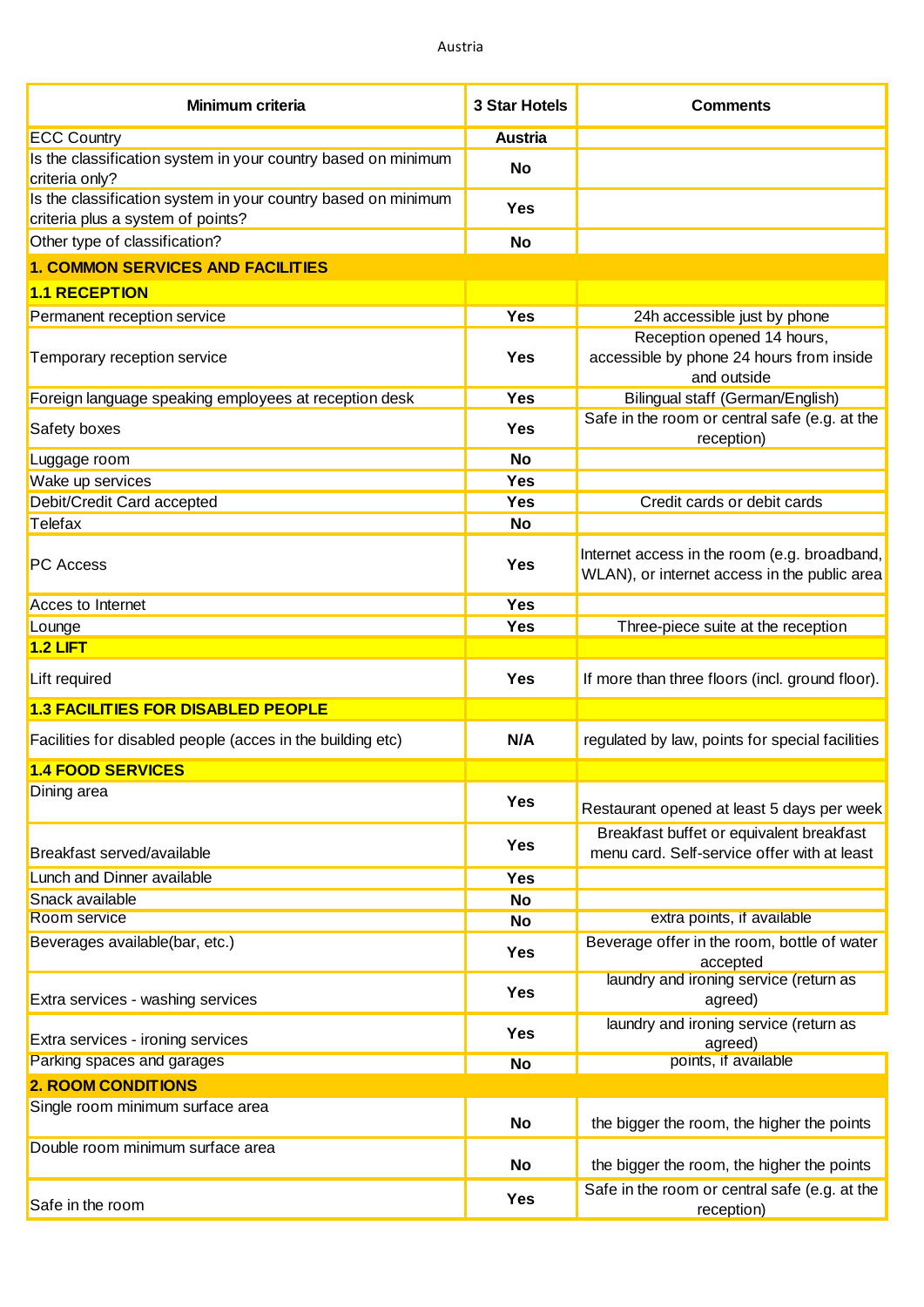| Working modem connection (or equivalent access to the<br>internet available for guests) | <b>Yes</b> | Internet access in the room (e.g. broadband,<br>WLAN), or internet access in the public area                                                                         |
|-----------------------------------------------------------------------------------------|------------|----------------------------------------------------------------------------------------------------------------------------------------------------------------------|
| Radio and colour television set with satellite or cable TV                              | <b>Yes</b> | Colour-TV in an appropriate size to the<br>room together<br>with remote control and a configuration of<br>the program<br>survey, extra points for satellite or cable |
| Telephone                                                                               | <b>Yes</b> | On demand (mobile) telephone in the room<br>along with a<br>multilingual instruction manual                                                                          |
| Changing of bed linen once per week                                                     | <b>Yes</b> |                                                                                                                                                                      |
| Changing of bed linen twice per week                                                    | <b>No</b>  |                                                                                                                                                                      |
| Daily room cleaning                                                                     | <b>Yes</b> |                                                                                                                                                                      |
| <b>Baby bed available</b>                                                               | <b>No</b>  | extra points, if available                                                                                                                                           |
| Air conditioning available                                                              | <b>No</b>  | extra points, if available                                                                                                                                           |
| Minibar available                                                                       | <b>No</b>  | extra points, if available                                                                                                                                           |
| Nonsmoking rooms available                                                              | N/A        | no smoking in hotels in austria                                                                                                                                      |
| Table/Desk available                                                                    | <b>Yes</b> | Table, desk or desk top with a free working<br>space of min.0,5 m2 and an appropriate<br>lighting                                                                    |
| <b>3. BATHROOM</b>                                                                      |            |                                                                                                                                                                      |
| Individual bathroom/WC available                                                        | <b>Yes</b> |                                                                                                                                                                      |
| Towels change daily                                                                     | Yes        | Daily change of towels on demand                                                                                                                                     |
| Hairdryer available                                                                     | <b>Yes</b> |                                                                                                                                                                      |
| Shower Gel/Shampoon/Soap available                                                      | <b>Yes</b> |                                                                                                                                                                      |
| <b>Waste basket</b>                                                                     | <b>Yes</b> |                                                                                                                                                                      |
| <b>4. OTHER</b>                                                                         |            |                                                                                                                                                                      |
| Special designed rooms for disabled people                                              | N/A        | regulated by law, points for special facilities                                                                                                                      |
| <b>5. GENERAL REMARKS</b>                                                               |            |                                                                                                                                                                      |

In 2009, 7 countries including Austria committed to apply almost identical criteria for their hotel classification and created the Hotelstars Union [\(www.hotelstars.eu](www.hotelstars.eu)). Please find the Austrian criterias in english on<www.hotelsterne.at>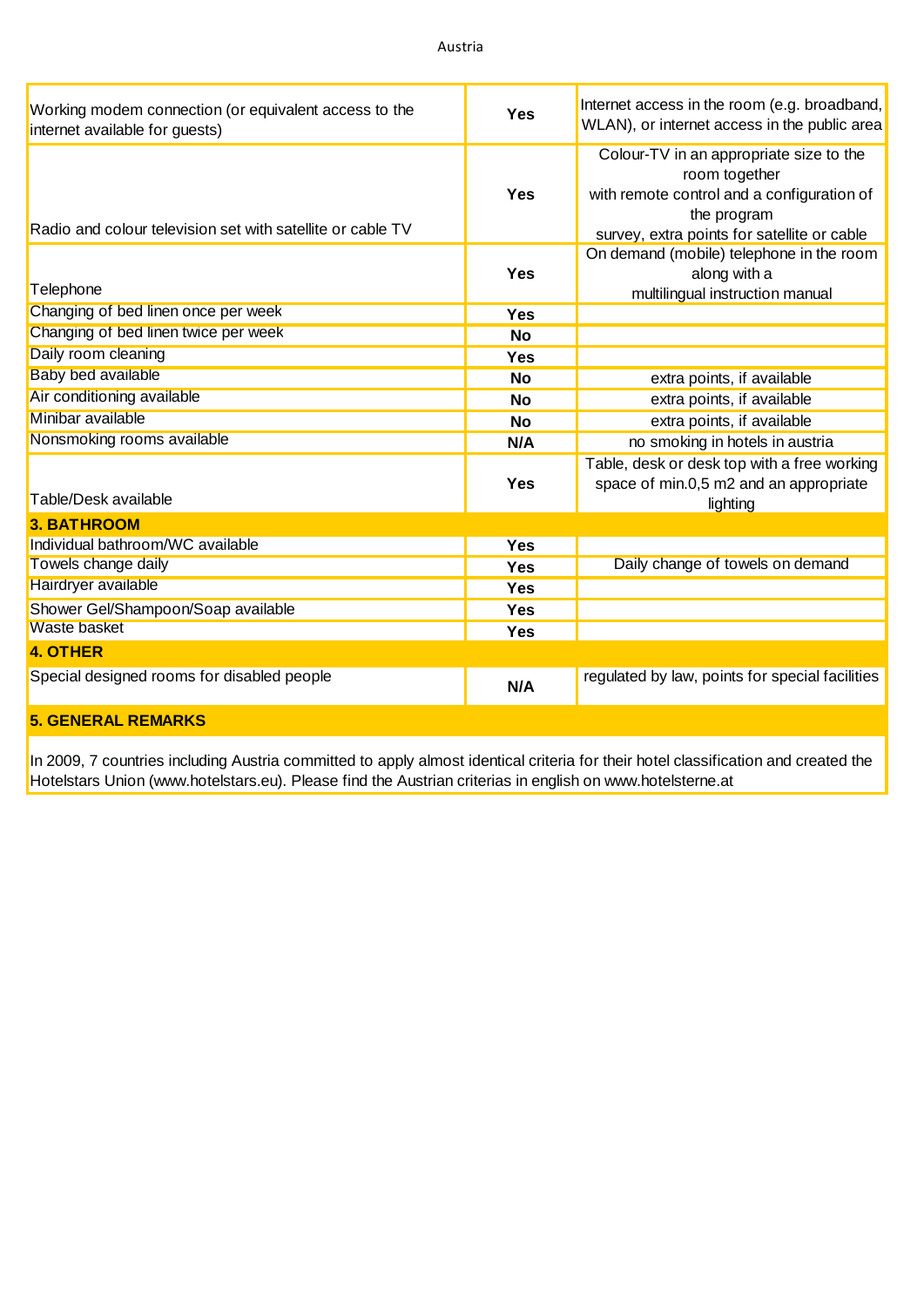| Minimum criteria                                                                                   | 3 Star Hotels    | <b>Comments</b>                               |
|----------------------------------------------------------------------------------------------------|------------------|-----------------------------------------------|
| <b>ECC Country</b>                                                                                 | <b>Belgium</b>   |                                               |
| Is the classification system in your country based on<br>minimum criteria only?                    | No               |                                               |
| Is the classification system in your country based on<br>minimum criteria plus a system of points? | Yes              |                                               |
| Other type of classification?                                                                      | No               |                                               |
| <b>1. COMMON SERVICES AND FACILITIES</b>                                                           |                  |                                               |
| <b>1.1 RECEPTION</b>                                                                               |                  |                                               |
| Permanent reception service                                                                        | No               | 6 points                                      |
| Temporary reception service                                                                        | Yes              | from 7 until 23                               |
| Foreign language speaking employees at reception desk                                              | No               | 3 points                                      |
| Safety boxes                                                                                       | Yes              |                                               |
| Luggage room                                                                                       | <b>No</b>        | 2 points                                      |
| Wake up services                                                                                   | <b>No</b>        | 2 points                                      |
| Debit/Credit Card accepted                                                                         | Yes              | not in Brussels and French speaking part      |
| Telefax                                                                                            | Yes              |                                               |
| <b>PC Access</b>                                                                                   | No               |                                               |
| Acces to Internet                                                                                  | <b>No</b>        | 5 points                                      |
| Lounge                                                                                             | Yes              |                                               |
| $1.2$ LIFT                                                                                         |                  |                                               |
| Lift required                                                                                      | Yes              | If more than 2 stores                         |
| <b>1.3 FACILITIES FOR DISABLED PEOPLE</b>                                                          |                  |                                               |
| Facilities for disabled people (acces in the building etc)                                         | <b>No</b>        |                                               |
| <b>1.4 FOOD SERVICES</b>                                                                           |                  |                                               |
| Dining area                                                                                        | No               | 3 points                                      |
| Breakfast served/available                                                                         | Yes              | 2 points                                      |
| Lunch and Dinner available                                                                         | No               | 3 points                                      |
| Snack available                                                                                    | No               |                                               |
| Room service                                                                                       | <b>No</b>        | 2-4 points                                    |
| Beverages available(bar, etc.)                                                                     | Yes              |                                               |
| Extra services - washing services                                                                  | No               | 4 points                                      |
| Extra services - ironing services                                                                  | <b>No</b>        | 4 points                                      |
| Parking spaces and garages                                                                         | <b>No</b>        | 4 points (for bikes: 2 points)                |
| <b>2. ROOM CONDITIONS</b>                                                                          |                  |                                               |
| Single room minimum surface area                                                                   | 12m <sup>2</sup> | at least 90 % of the rooms / hight min. 220 m |
| Double room minimum surface area                                                                   | 17 <sup>m²</sup> | at least 90 % of the rooms / hight min. 220 m |
| Safe in the room                                                                                   | No               | 2-3 points                                    |
| Working modem connection (or equivalent access to the<br>internet available for guests)            | No               | 5 points                                      |
| Radio and colour television set with satellite or cable TV                                         | Yes              |                                               |
| Telephone                                                                                          | Yes              | 2 points                                      |
| Changing of bed linen once per week                                                                | No               | not mentioned                                 |
| Changing of bed linen twice per week                                                               | No               | not mentioned                                 |
| Daily room cleaning                                                                                | Yes              | not mentioned                                 |
| Baby bed available                                                                                 | Yes              |                                               |
| Air conditioning available                                                                         | No               | 5 points                                      |
| Minibar available                                                                                  | No               | 2 points                                      |
| Nonsmoking rooms available                                                                         | No               | 1 point                                       |
| Table/Desk available                                                                               | Yes              |                                               |
| <b>3. BATHROOM</b>                                                                                 |                  |                                               |
| Individual bathroom/WC available                                                                   | Yes              |                                               |
| Towels change daily                                                                                | No               | not mentioned                                 |
| Hairdryer available                                                                                | Yes              |                                               |
| Shower Gel/Shampoon/Soap available                                                                 | Yes              |                                               |
| Waste basket                                                                                       | Yes              |                                               |
| <b>4. OTHER</b>                                                                                    |                  |                                               |
| Special designed rooms for disabled people<br><b>5. GENERAL REMARKS</b>                            | <b>No</b>        |                                               |
|                                                                                                    |                  |                                               |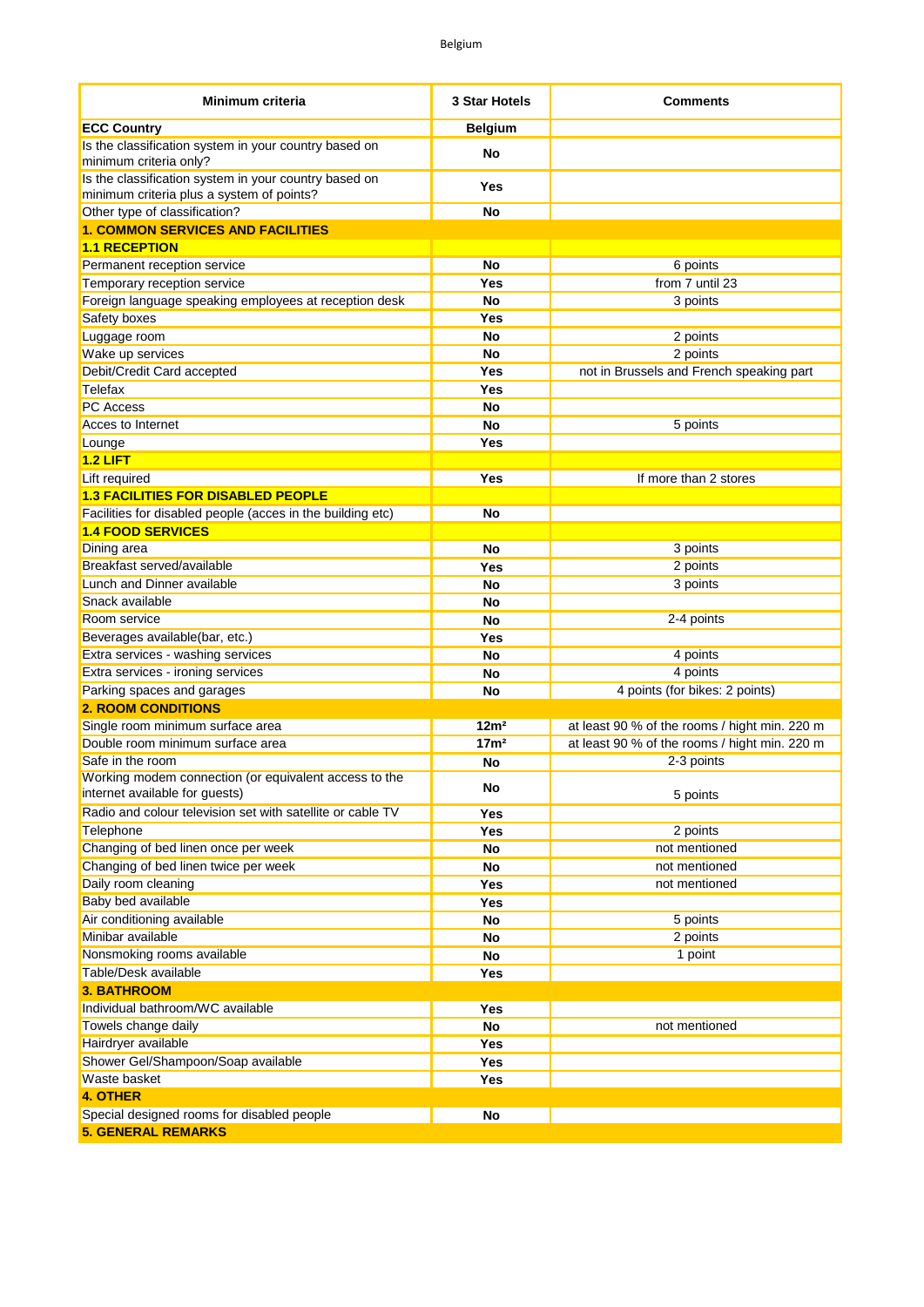| Minimum criteria                                                                                   | <b>3 Star Hotels</b> | <b>Comments</b>                                                                                              |
|----------------------------------------------------------------------------------------------------|----------------------|--------------------------------------------------------------------------------------------------------------|
| <b>ECC Country</b>                                                                                 | <b>Bulgaria</b>      |                                                                                                              |
| Is the classification system in your country based on<br>minimum criteria only?                    | Yes                  |                                                                                                              |
| Is the classification system in your country based on<br>minimum criteria plus a system of points? | No                   |                                                                                                              |
| Other type of classification?                                                                      | No                   | according to location: sea, mountain and city hotels;<br>other - spa and apart hotels                        |
| <b>1. COMMON SERVICES AND FACILITIES</b>                                                           |                      |                                                                                                              |
| <b>1.1 RECEPTION</b>                                                                               |                      |                                                                                                              |
| Permanent reception service                                                                        | No                   |                                                                                                              |
| Temporary reception service                                                                        | Yes                  |                                                                                                              |
| Foreign language speaking employees at reception desk                                              | Yes                  |                                                                                                              |
| Safety boxes                                                                                       | Yes                  |                                                                                                              |
| Luggage room                                                                                       | Yes                  |                                                                                                              |
| Wake up services                                                                                   | No                   |                                                                                                              |
| Debit/Credit Card accepted                                                                         | No                   | it's not an obligation in Bulgarian Law, but most hotels<br>have a cashless payment devices                  |
| Telefax                                                                                            | Yes                  |                                                                                                              |
| <b>PC Access</b>                                                                                   | No                   | it's only an opiton not an obligation for 3 star hotels                                                      |
| Acces to Internet                                                                                  | No                   | Hotels that have interenet, it is usually paid                                                               |
| Lounge<br>$1.2$ LIFT                                                                               | Yes                  |                                                                                                              |
| Lift required                                                                                      | Yes                  | over 3 floors                                                                                                |
| <b>1.3 FACILITIES FOR DISABLED PEOPLE</b>                                                          |                      |                                                                                                              |
|                                                                                                    |                      |                                                                                                              |
| Facilities for disabled people (acces in the building etc)                                         | Yes                  | platform for disabled people, universal wheel-chair                                                          |
| <b>1.4 FOOD SERVICES</b>                                                                           |                      |                                                                                                              |
| Dining area<br>Breakfast served/available                                                          | Yes                  |                                                                                                              |
|                                                                                                    | <b>Yes</b>           |                                                                                                              |
| Lunch and Dinner available<br>Snack available                                                      | No                   |                                                                                                              |
| Room service                                                                                       | No                   | 12 hours room service is required                                                                            |
| Beverages available(bar, etc.)                                                                     | Yes<br>No            |                                                                                                              |
| Extra services - washing services                                                                  | Yes                  |                                                                                                              |
| Extra services - ironing services                                                                  | Yes                  |                                                                                                              |
| Parking spaces and garages                                                                         | Yes                  |                                                                                                              |
| <b>2. ROOM CONDITIONS</b>                                                                          |                      |                                                                                                              |
| Single room minimum surface area                                                                   | 12m <sup>2</sup>     |                                                                                                              |
| Double room minimum surface area                                                                   | 15,6m <sup>2</sup>   |                                                                                                              |
| Safe in the room                                                                                   | <b>No</b>            |                                                                                                              |
| Working modem connection (or equivalent access to the<br>internet available for guests)            | No                   |                                                                                                              |
| Radio and colour television set with satellite or cable TV                                         | Yes                  | only TV                                                                                                      |
| <b>Telephone</b>                                                                                   | Yes                  |                                                                                                              |
| Changing of bed linen once per week                                                                | No                   |                                                                                                              |
| Changing of bed linen twice per week                                                               | Yes                  | changing of bed every two days is required                                                                   |
| Daily room cleaning                                                                                | Yes                  |                                                                                                              |
| Baby bed available                                                                                 | <b>No</b>            |                                                                                                              |
| Air conditioning available                                                                         | No                   | air condition is not required in every room, but if the<br>room has no air condition, ventilator is required |
| Minibar available                                                                                  | Yes                  |                                                                                                              |
| Nonsmoking rooms available                                                                         | Yes                  |                                                                                                              |
| <b>Table/Desk available</b>                                                                        | Yes                  | only table is required                                                                                       |
| <b>3. BATHROOM</b>                                                                                 |                      |                                                                                                              |
| Individual bathroom/WC available                                                                   | Yes                  |                                                                                                              |
| Towels change daily                                                                                | Yes                  |                                                                                                              |
| Hairdryer available                                                                                | <b>No</b>            |                                                                                                              |
| Shower Gel/Shampoon/Soap available<br>Waste basket                                                 | Yes                  |                                                                                                              |
| <b>4. OTHER</b>                                                                                    | Yes                  |                                                                                                              |
| Special designed rooms for disabled people                                                         | Yes                  |                                                                                                              |
| <b>5. GENERAL REMARKS</b>                                                                          |                      |                                                                                                              |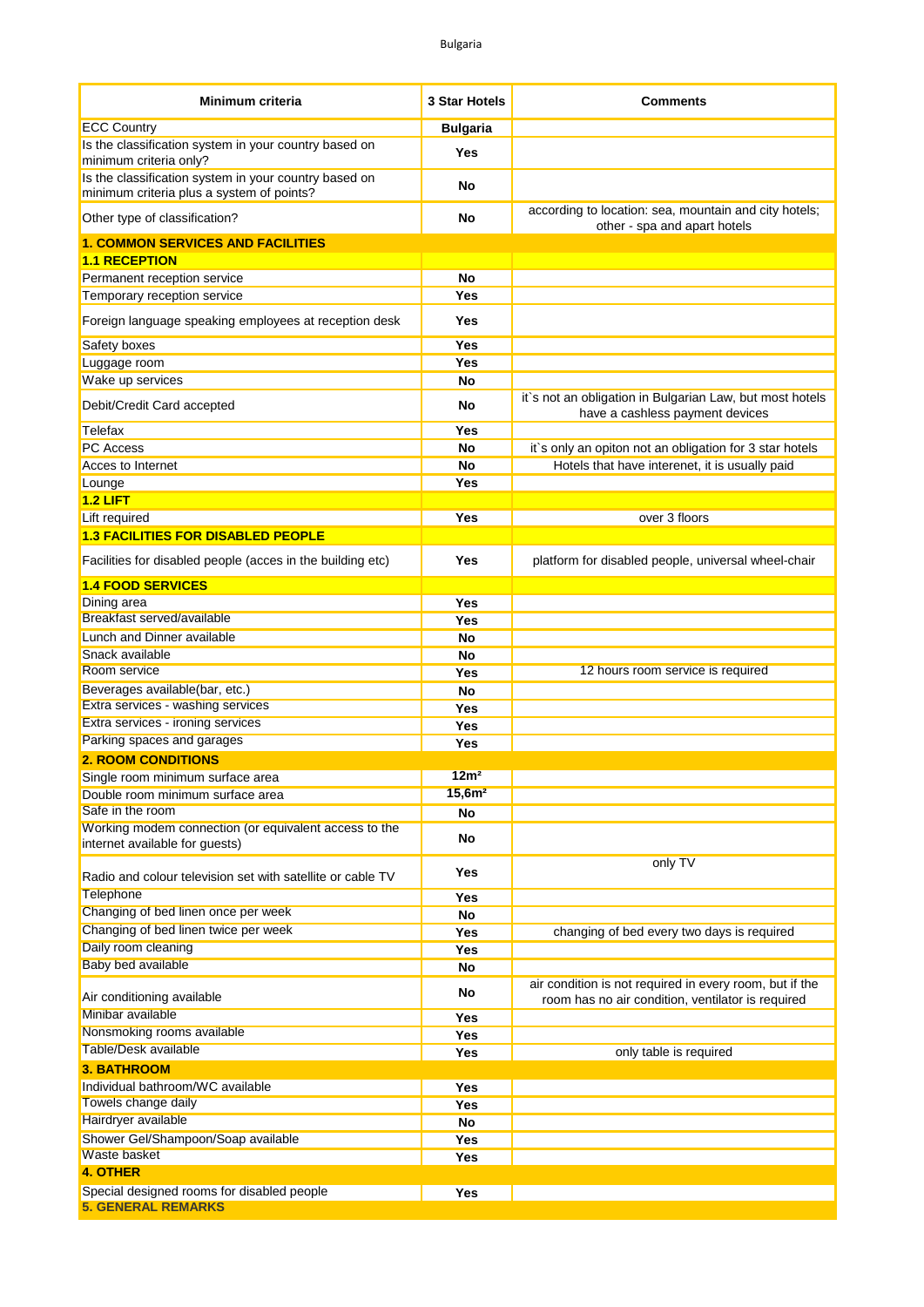| Minimum criteria                                                                                   | 3 Star Hotels    | <b>Comments</b>        |
|----------------------------------------------------------------------------------------------------|------------------|------------------------|
| <b>ECC Country</b>                                                                                 | <b>Cyprus</b>    |                        |
| Is the classification system in your country based on                                              | <b>No</b>        |                        |
| minimum criteria only?                                                                             |                  |                        |
| Is the classification system in your country based on<br>minimum criteria plus a system of points? | Yes              |                        |
| Other type of classification?                                                                      | <b>No</b>        |                        |
| <b>1. COMMON SERVICES AND FACILITIES</b>                                                           |                  |                        |
| <b>1.1 RECEPTION</b>                                                                               |                  |                        |
| Permanent reception service                                                                        | Yes              |                        |
| Temporary reception service                                                                        | No               |                        |
| Foreign language speaking employees at reception desk                                              | Yes              |                        |
| Safety boxes                                                                                       | Yes              |                        |
| Luggage room                                                                                       | <b>Yes</b>       |                        |
| Wake up services                                                                                   | Yes              |                        |
| Debit/Credit Card accepted                                                                         | Yes              |                        |
| Telefax                                                                                            | Yes              |                        |
| <b>PC</b> Access                                                                                   | Yes              |                        |
| Acces to Internet                                                                                  | <b>Yes</b>       |                        |
| Lounge                                                                                             | <b>Yes</b>       |                        |
| $1.2$ LIFT                                                                                         |                  |                        |
| Lift required                                                                                      | <b>Yes</b>       | over 2 floors          |
| <b>1.3 FACILITIES FOR DISABLED PEOPLE</b>                                                          |                  |                        |
| Facilities for disabled people (acces in the building etc)                                         | <b>Yes</b>       | 5% of bedroom capacity |
| <b>1.4 FOOD SERVICES</b>                                                                           |                  |                        |
| Dining area                                                                                        | Yes              |                        |
| Breakfast served/available                                                                         | Yes              |                        |
| <b>Lunch and Dinner available</b>                                                                  | <b>No</b>        |                        |
| Snack available                                                                                    | <b>No</b>        |                        |
| Room service                                                                                       | Yes              |                        |
| Beverages available(bar, etc.)                                                                     | <b>No</b>        |                        |
| Extra services - washing services                                                                  | <b>Yes</b>       |                        |
| Extra services - ironing services                                                                  | <b>Yes</b>       |                        |
| Parking spaces and garages                                                                         | <b>Yes</b>       |                        |
| <b>2. ROOM CONDITIONS</b>                                                                          |                  |                        |
| Single room minimum surface area                                                                   | 15 <sup>m²</sup> |                        |
| Double room minimum surface area                                                                   | 15 <sub>m²</sub> |                        |
| Safe in the room                                                                                   | <b>No</b>        |                        |
| Working modem connection (or equivalent access to the<br>internet available for guests)            | No               |                        |
| Radio and colour television set with satellite or cable TV                                         | Yes              | only radio             |
| Telephone                                                                                          | <b>Yes</b>       |                        |
| Changing of bed linen once per week                                                                | No               |                        |
| Changing of bed linen twice per week                                                               | Yes              |                        |
| Daily room cleaning                                                                                | Yes              |                        |
| Baby bed available                                                                                 | Yes              |                        |
| Air conditioning available                                                                         | Yes              |                        |
| Minibar available                                                                                  | No               |                        |
| Nonsmoking rooms available                                                                         | Yes              |                        |
| Table/Desk available                                                                               | Yes              |                        |
| <b>3. BATHROOM</b>                                                                                 |                  |                        |
| Individual bathroom/WC available                                                                   | Yes              |                        |
| Towels change daily                                                                                | Yes              |                        |
| Hairdryer available                                                                                | No               |                        |
| Shower Gel/Shampoon/Soap available                                                                 | Yes              |                        |
| Waste basket                                                                                       | Yes              |                        |
| <b>4. OTHER</b>                                                                                    |                  |                        |
| Special designed rooms for disabled people<br><b>5. GENERAL REMARKS</b>                            | Yes              | 5% of bedroom capacity |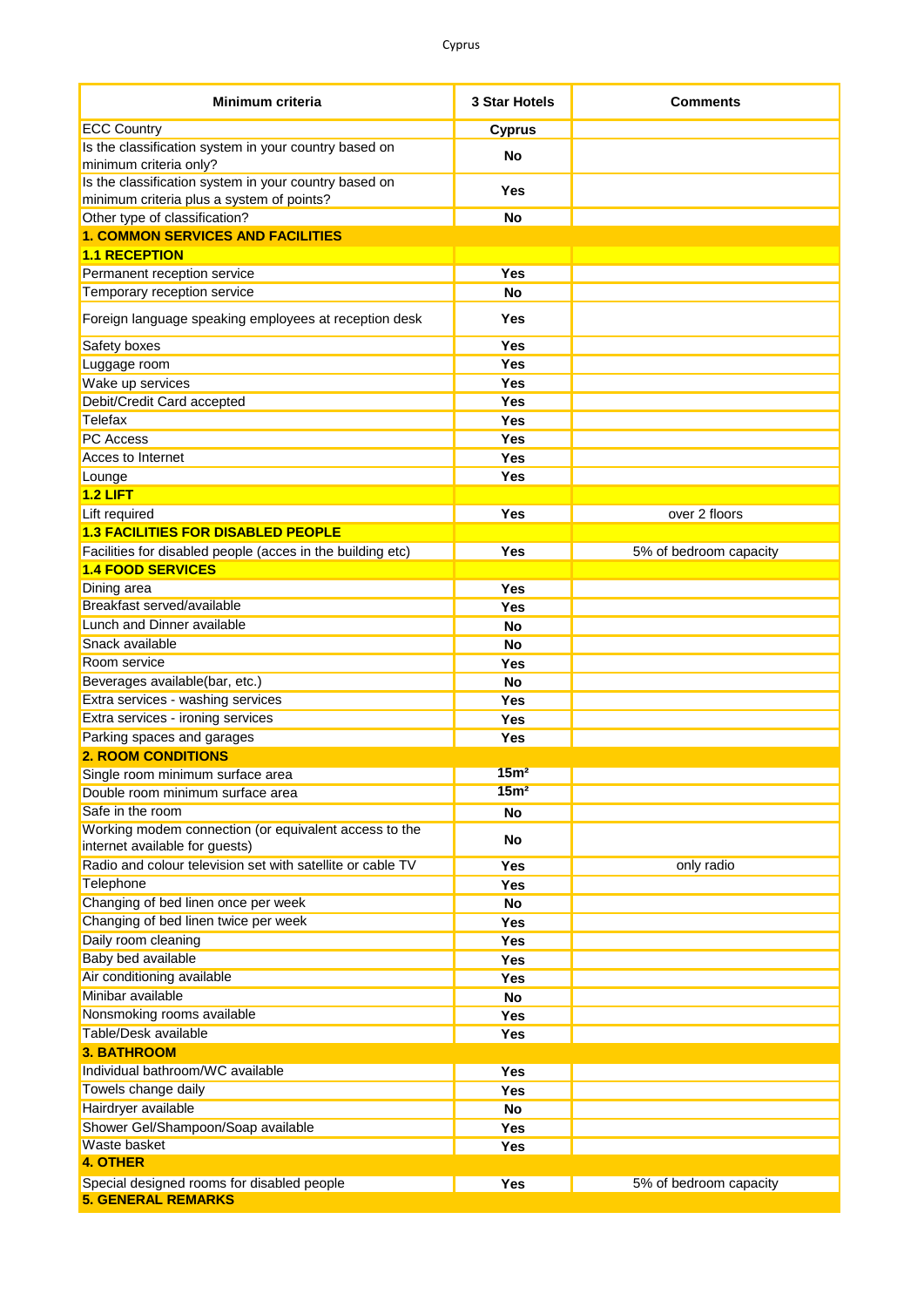| <b>Minimum criteria</b>                                                                            | <b>3 Star Hotels</b>  | <b>Comments</b>                                                                                                                                                      |
|----------------------------------------------------------------------------------------------------|-----------------------|----------------------------------------------------------------------------------------------------------------------------------------------------------------------|
| <b>ECC Country</b>                                                                                 | <b>Czech Republic</b> |                                                                                                                                                                      |
| Is the classification system in your country based on minimum<br>criteria only?                    | No                    |                                                                                                                                                                      |
| Is the classification system in your country based on minimum<br>criteria plus a system of points? | Yes                   |                                                                                                                                                                      |
| Other type of classification?                                                                      | No                    |                                                                                                                                                                      |
| <b>1. COMMON SERVICES AND FACILITIES</b>                                                           |                       |                                                                                                                                                                      |
| <b>1.1 RECEPTION</b>                                                                               |                       |                                                                                                                                                                      |
| Permanent reception service                                                                        | Yes                   | 24h accessible just by phone                                                                                                                                         |
| Temporary reception service                                                                        | <b>Yes</b>            | Reception opened 14 hours,<br>accessible by phone 24 hours from inside and<br>outside                                                                                |
| Foreign language speaking employees at reception desk                                              | Yes                   | <b>Bilingual staff</b>                                                                                                                                               |
| Safety boxes                                                                                       | Yes                   | Safe in the room or central safe (e.g. at the<br>reception)                                                                                                          |
| Luggage room                                                                                       | No                    |                                                                                                                                                                      |
| Wake up services                                                                                   | Yes                   |                                                                                                                                                                      |
| Debit/Credit Card accepted                                                                         | Yes                   | Credit cards or debit cards                                                                                                                                          |
| Telefax                                                                                            | No                    |                                                                                                                                                                      |
| <b>PC Access</b>                                                                                   | Yes                   | Internet access in the room (e.g. broadband,<br>WLAN), or internet access in the public area                                                                         |
| Acces to Internet                                                                                  | Yes                   |                                                                                                                                                                      |
| Lounge                                                                                             | Yes                   | Three-piece suite at the reception                                                                                                                                   |
| $1.2$ LIFT                                                                                         |                       |                                                                                                                                                                      |
| Lift required                                                                                      | Yes                   | If more than three floors (incl. ground floor).                                                                                                                      |
| <b>1.3 FACILITIES FOR DISABLED PEOPLE</b>                                                          |                       |                                                                                                                                                                      |
| Facilities for disabled people (acces in the building etc)                                         | N/A                   | regulated by law, points for special facilities                                                                                                                      |
| <b>1.4 FOOD SERVICES</b>                                                                           |                       |                                                                                                                                                                      |
| Dining area                                                                                        | Yes                   | Restaurant opened at least 5 days per week                                                                                                                           |
| Breakfast served/available                                                                         | Yes                   | Breakfast buffet or equivalent breakfast menu<br>card. Self-service offer with at least the same<br>choice of products as within the extended<br>breakfast.          |
| Lunch and Dinner available                                                                         | Yes                   |                                                                                                                                                                      |
| Snack available                                                                                    | No                    |                                                                                                                                                                      |
| Room service                                                                                       | No                    | extra points, if available                                                                                                                                           |
| Beverages available(bar, etc.)                                                                     | Yes                   | Beverage offer in the room, bottle of water<br>accepted                                                                                                              |
| Extra services - washing services                                                                  | Yes                   | laundry and ironing service (return as agreed)                                                                                                                       |
| Extra services - ironing services                                                                  | Yes                   | laundry and ironing service (return as agreed)                                                                                                                       |
| Parking spaces and garages                                                                         | No                    | points, if available                                                                                                                                                 |
| <b>2. ROOM CONDITIONS</b>                                                                          |                       |                                                                                                                                                                      |
| Single room minimum surface area                                                                   | <b>No</b>             | the bigger the room, the higher the points                                                                                                                           |
| Double room minimum surface area                                                                   | <b>No</b>             | the bigger the room, the higher the points                                                                                                                           |
| Safe in the room                                                                                   | <b>Yes</b>            | Safe in the room or central safe (e.g. at the<br>reception)                                                                                                          |
| Working modem connection (or equivalent access to the<br>internet available for guests)            | <b>Yes</b>            | Internet access in the room (e.g. broadband,<br>WLAN), or internet access in the public area                                                                         |
| Radio and colour television set with satellite or cable TV                                         | <b>Yes</b>            | Colour-TV in an appropriate size to the room<br>together<br>with remote control and a configuration of the<br>program<br>survey, extra points for satellite or cable |
| Telephone                                                                                          | <b>Yes</b>            | On demand (mobile) telephone in the room<br>along with a<br>multilingual instruction manual                                                                          |
| Changing of bed linen once per week                                                                | Yes                   |                                                                                                                                                                      |
| Changing of bed linen twice per week                                                               | No                    |                                                                                                                                                                      |
| Daily room cleaning                                                                                | <b>Yes</b>            |                                                                                                                                                                      |
| Baby bed available                                                                                 | <b>No</b>             | extra points, if available                                                                                                                                           |
| Air conditioning available                                                                         | No                    | extra points, if available                                                                                                                                           |
| Minibar available                                                                                  | No                    | extra points, if available                                                                                                                                           |
| Nonsmoking rooms available                                                                         | N/A                   |                                                                                                                                                                      |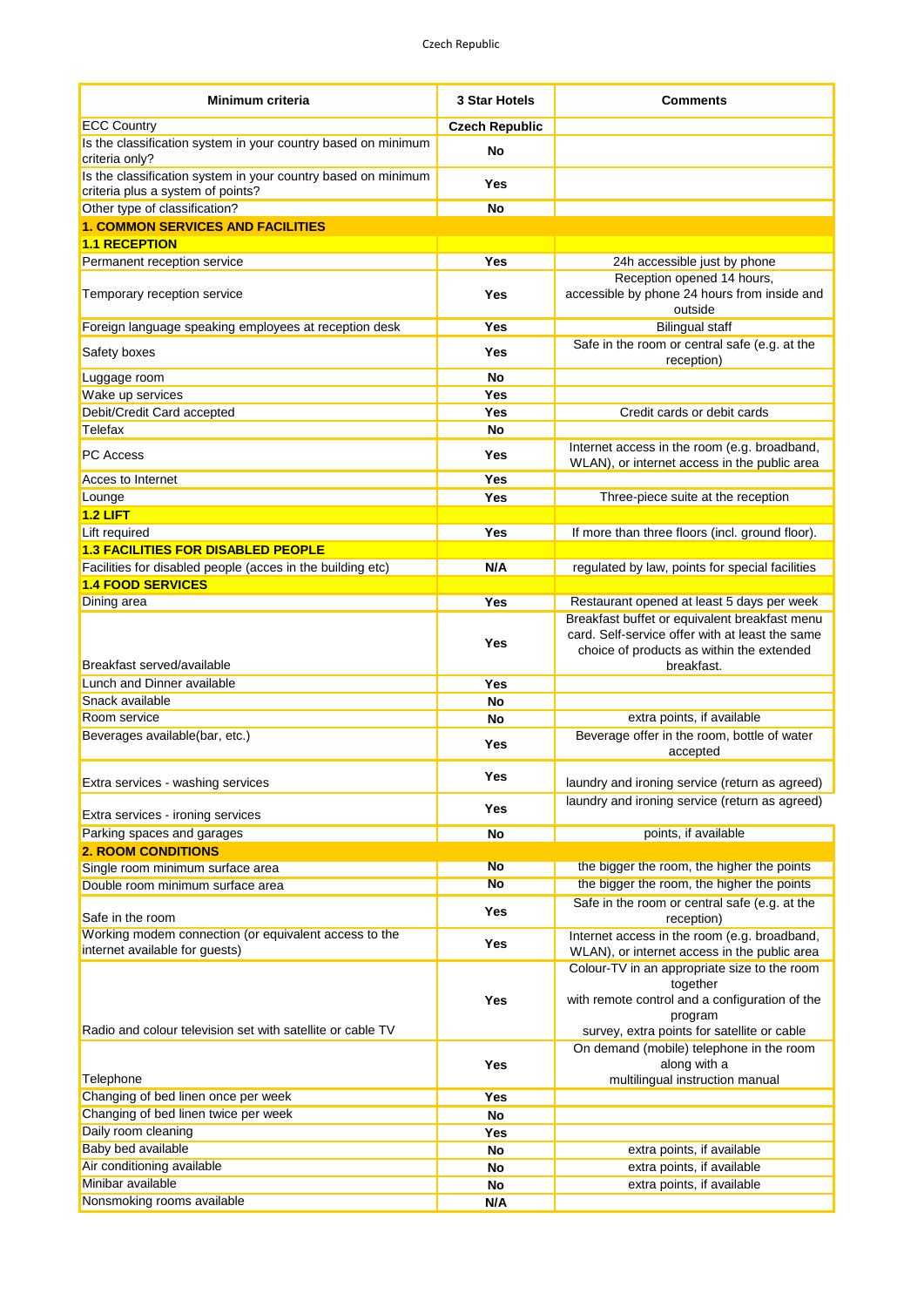Czech Republic

|                                                                                               |     | Table, desk or desk top with a free working     |  |
|-----------------------------------------------------------------------------------------------|-----|-------------------------------------------------|--|
|                                                                                               | Yes | space of min.0.5 m2 and an appropriate lighting |  |
| Table/Desk available                                                                          |     |                                                 |  |
| <b>3. BATHROOM</b>                                                                            |     |                                                 |  |
| Individual bathroom/WC available                                                              | Yes |                                                 |  |
| Towels change daily                                                                           | Yes | Daily change of towels on demand                |  |
| Hairdryer available                                                                           | Yes |                                                 |  |
| Shower Gel/Shampoon/Soap available                                                            | Yes |                                                 |  |
| Waste basket                                                                                  | Yes |                                                 |  |
| 4. OTHER                                                                                      |     |                                                 |  |
| Special designed rooms for disabled people                                                    | N/A | regulated by law, points for special facilities |  |
| <b>5. GENERAL REMARKS</b>                                                                     |     |                                                 |  |
| Source: official unified classification of accommodation services in the Czech Republic 2009. |     |                                                 |  |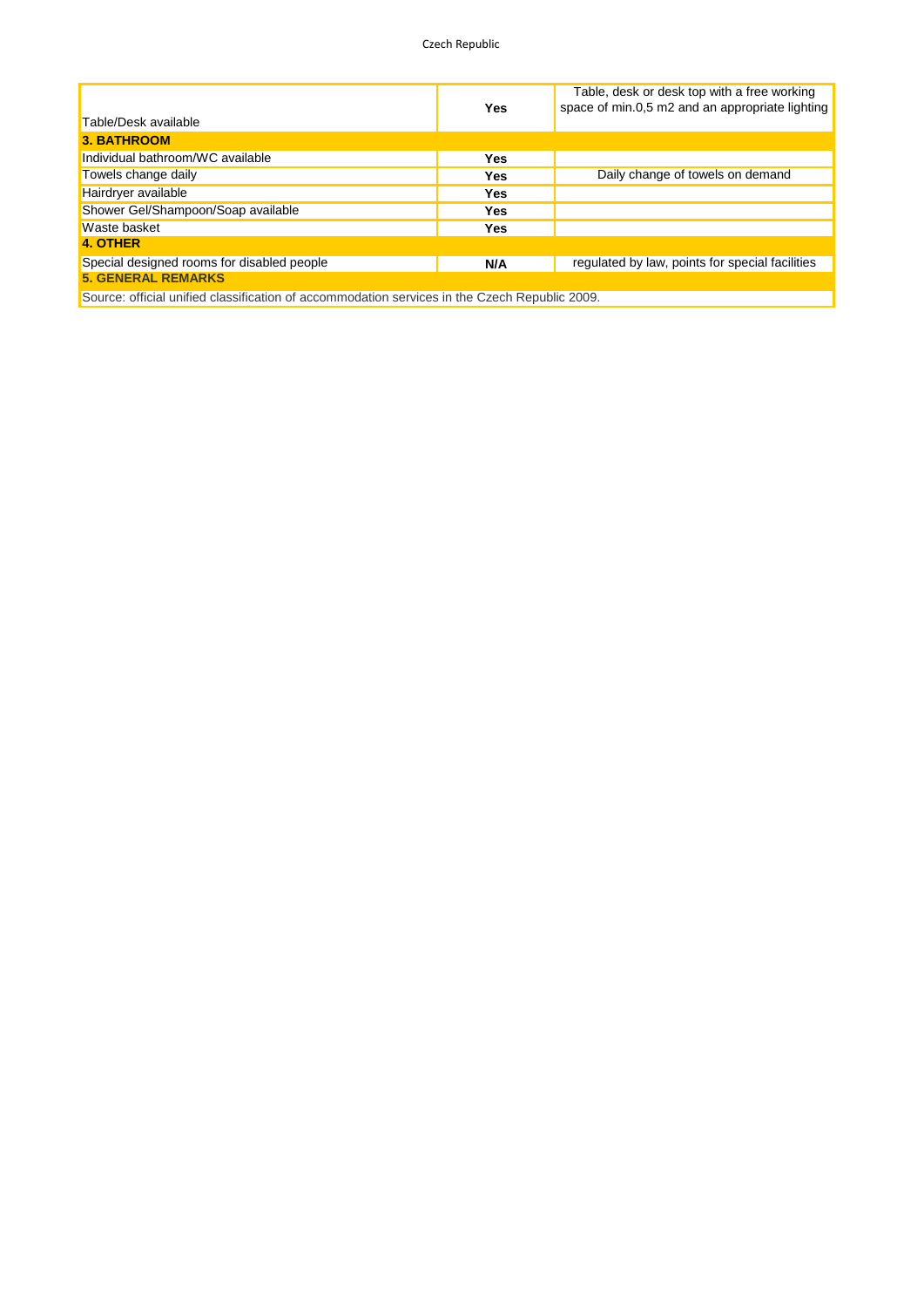| <b>Minimum criteria</b>                                                                            | 3 Star Hotels    | Comments                                                                         |
|----------------------------------------------------------------------------------------------------|------------------|----------------------------------------------------------------------------------|
| <b>ECC Country</b>                                                                                 | <b>Denmark</b>   |                                                                                  |
| Is the classification system in your country based on                                              | Yes              |                                                                                  |
| minimum criteria only?                                                                             |                  |                                                                                  |
| Is the classification system in your country based on<br>minimum criteria plus a system of points? | No               |                                                                                  |
| Other type of classification?                                                                      | No               |                                                                                  |
| <b>1. COMMON SERVICES AND FACILITIES</b>                                                           |                  |                                                                                  |
| <b>1.1 RECEPTION</b>                                                                               |                  |                                                                                  |
| Permanent reception service                                                                        | No               |                                                                                  |
| Temporary reception service                                                                        | Yes              | A receptionist or other member of the staff is available<br>during the daytime.  |
| Foreign language speaking employees at reception desk                                              | Yes              |                                                                                  |
| Safety boxes                                                                                       | Yes              |                                                                                  |
| Luggage room                                                                                       | Yes              |                                                                                  |
| Wake up services                                                                                   | Yes              |                                                                                  |
| Debit/Credit Card accepted                                                                         | Yes              | Accepts a minimum of 2 international credit cards.                               |
| Telefax                                                                                            | Yes              |                                                                                  |
| <b>PC</b> Access                                                                                   | Yes              | Guest PC with internet access available during opening<br>hours of the reception |
| Acces to Internet                                                                                  | Yes              |                                                                                  |
| Lounge                                                                                             | Yes              | In near future                                                                   |
| $1.2$ LIFT                                                                                         |                  |                                                                                  |
| Lift required                                                                                      | Yes              |                                                                                  |
| <b>1.3 FACILITIES FOR DISABLED PEOPLE</b>                                                          |                  |                                                                                  |
| Facilities for disabled people (acces in the building etc)                                         | Yes              | In near future                                                                   |
| <b>1.4 FOOD SERVICES</b>                                                                           |                  |                                                                                  |
| Dining area<br>Breakfast served/available                                                          | Yes              |                                                                                  |
| Lunch and Dinner available                                                                         | Yes              |                                                                                  |
| Snack available                                                                                    | Yes              |                                                                                  |
| Room service                                                                                       | No<br>No         |                                                                                  |
| Beverages available(bar, etc.)                                                                     | No               |                                                                                  |
| Extra services - washing services                                                                  | No               |                                                                                  |
| Extra services - ironing services                                                                  | No               |                                                                                  |
| Parking spaces and garages                                                                         | Yes              | In near future                                                                   |
| <b>2. ROOM CONDITIONS</b>                                                                          |                  |                                                                                  |
| Single room minimum surface area                                                                   | 14m <sup>2</sup> |                                                                                  |
| Double room minimum surface area                                                                   | 18m <sup>2</sup> |                                                                                  |
| Safe in the room                                                                                   | No               |                                                                                  |
| Working modem connection (or equivalent access to the<br>internet available for guests)            | <b>Yes</b>       |                                                                                  |
| Radio and colour television set with satellite or cable TV                                         | Yes              |                                                                                  |
| <b>Telephone</b>                                                                                   | Yes              |                                                                                  |
| Changing of bed linen once per week                                                                | <b>No</b>        | not a minimum criteria                                                           |
| Changing of bed linen twice per week                                                               | No               | not a minimum criteria                                                           |
| Daily room cleaning<br><b>Baby bed available</b>                                                   |                  | Separate cleaning guide                                                          |
| Air conditioning available                                                                         | No               |                                                                                  |
| Minibar available                                                                                  |                  | Central heating or other adjustable climate control                              |
| Nonsmoking rooms available                                                                         | No               | Larger hotels offer non-smoking rooms                                            |
| <b>Table/Desk available</b>                                                                        | Yes              |                                                                                  |
| <b>3. BATHROOM</b>                                                                                 |                  |                                                                                  |
| Individual bathroom/WC available                                                                   | Yes              |                                                                                  |
| Towels change daily                                                                                | <b>No</b>        |                                                                                  |
| Hairdryer available                                                                                | Yes              |                                                                                  |
| Shower Gel/Shampoon/Soap available                                                                 | Yes              |                                                                                  |
| Waste basket                                                                                       | Yes              |                                                                                  |
| <b>4. OTHER</b>                                                                                    |                  |                                                                                  |
| Special designed rooms for disabled people<br><b>5. GENERAL REMARKS</b>                            | Yes              | In near future                                                                   |

Horesta is about to implement the PAN European System which means improvement in near future.(HORESTA is the Danish industry association.)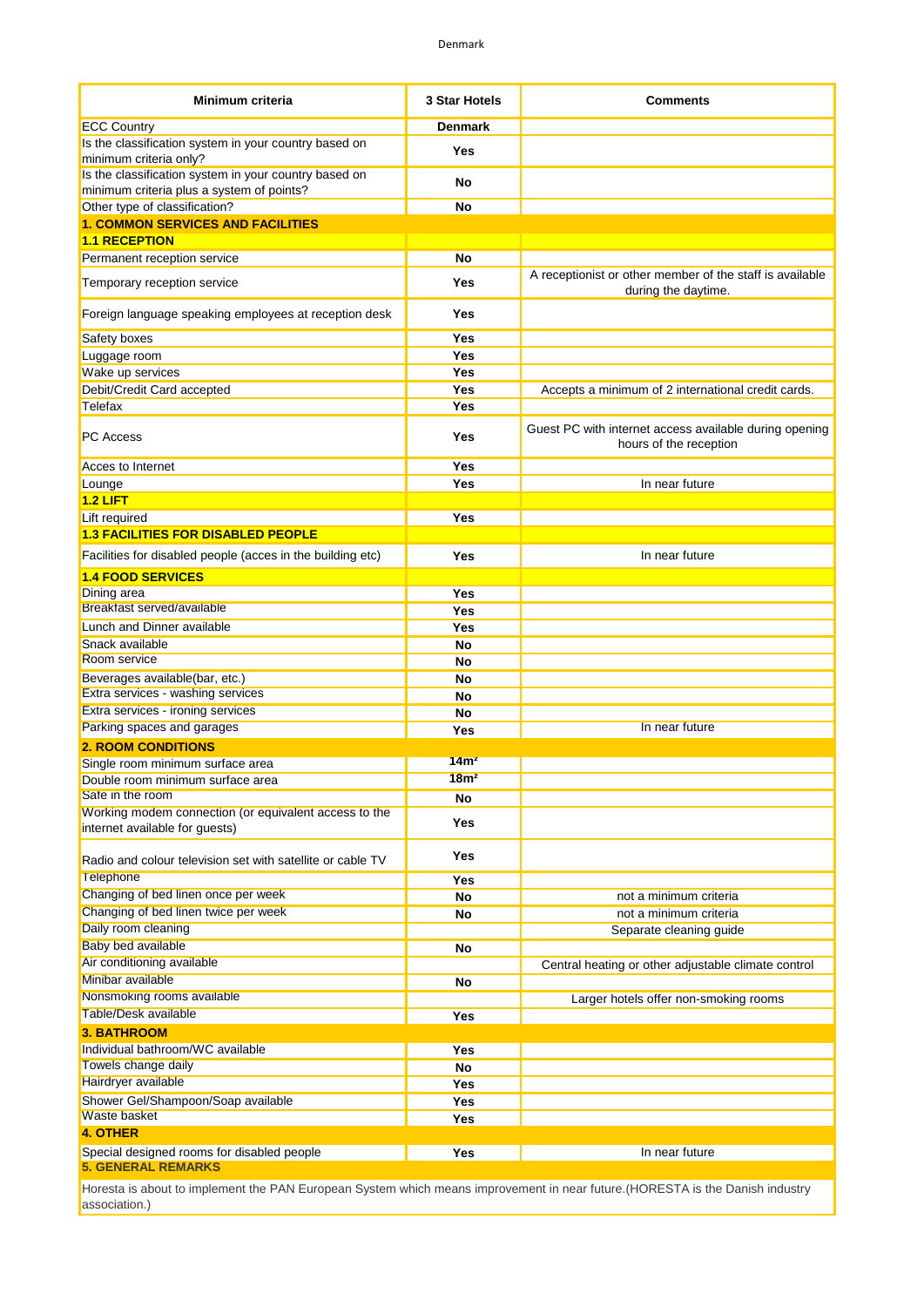| Minimum criteria                                                                                   | 3 Star Hotels     | <b>Comments</b>                                                                                                                                                                                                                                                                                                                                                                                                                                                                                                                                                               |
|----------------------------------------------------------------------------------------------------|-------------------|-------------------------------------------------------------------------------------------------------------------------------------------------------------------------------------------------------------------------------------------------------------------------------------------------------------------------------------------------------------------------------------------------------------------------------------------------------------------------------------------------------------------------------------------------------------------------------|
| <b>ECC Country</b>                                                                                 | <b>Estonia</b>    |                                                                                                                                                                                                                                                                                                                                                                                                                                                                                                                                                                               |
| Is the classification system in your country based on<br>minimum criteria only?                    | Yes               |                                                                                                                                                                                                                                                                                                                                                                                                                                                                                                                                                                               |
| Is the classification system in your country based on<br>minimum criteria plus a system of points? | No                |                                                                                                                                                                                                                                                                                                                                                                                                                                                                                                                                                                               |
| Other type of classification?                                                                      | No                | In Estonia there is a star-system (for hotels 1 to 5<br>stars and for motels 1 to 3 stars). Applying for the<br>stars is not compulsory.<br>With respective decree issued by the Minister of<br>Economic Affairs and Communication, the Estonian<br>Hotel and Restaurant Association is authorised to<br>give the stars to the hotels and motels.<br>The stars are given for three years and in order to<br>get them, the hotel or motel shall comply with the<br>respective requirements and must be registered in<br>national database called Majandustegevuse<br>Register. |
| <b>1. COMMON SERVICES AND FACILITIES</b>                                                           |                   |                                                                                                                                                                                                                                                                                                                                                                                                                                                                                                                                                                               |
| <b>1.1 RECEPTION</b>                                                                               |                   |                                                                                                                                                                                                                                                                                                                                                                                                                                                                                                                                                                               |
| Permanent reception service                                                                        | Yes               |                                                                                                                                                                                                                                                                                                                                                                                                                                                                                                                                                                               |
| Temporary reception service                                                                        | No                |                                                                                                                                                                                                                                                                                                                                                                                                                                                                                                                                                                               |
| Foreign language speaking employees at reception desk                                              | Yes               | It is required to speak at least 2 foreign languages,<br>plus Estonian language.                                                                                                                                                                                                                                                                                                                                                                                                                                                                                              |
| Safety boxes                                                                                       | Yes               |                                                                                                                                                                                                                                                                                                                                                                                                                                                                                                                                                                               |
| Luggage room                                                                                       | Yes               | it is not specifically stated in the requirements, but                                                                                                                                                                                                                                                                                                                                                                                                                                                                                                                        |
| Wake up services                                                                                   | No                | usually it is possible                                                                                                                                                                                                                                                                                                                                                                                                                                                                                                                                                        |
| Debit/Credit Card accepted                                                                         | Yes               |                                                                                                                                                                                                                                                                                                                                                                                                                                                                                                                                                                               |
| Telefax<br><b>PC</b> Access                                                                        | Yes<br>Yes        |                                                                                                                                                                                                                                                                                                                                                                                                                                                                                                                                                                               |
| Acces to Internet                                                                                  | Yes               |                                                                                                                                                                                                                                                                                                                                                                                                                                                                                                                                                                               |
| Lounge                                                                                             | Yes               |                                                                                                                                                                                                                                                                                                                                                                                                                                                                                                                                                                               |
| $1.2$ LIFT                                                                                         |                   |                                                                                                                                                                                                                                                                                                                                                                                                                                                                                                                                                                               |
| Lift required                                                                                      | Yes               | Lift from the first floor to all floors with guest rooms<br>and other rooms for guest use if they are higher than<br>the third floor, is required.                                                                                                                                                                                                                                                                                                                                                                                                                            |
| <b>1.3 FACILITIES FOR DISABLED PEOPLE</b>                                                          |                   |                                                                                                                                                                                                                                                                                                                                                                                                                                                                                                                                                                               |
| Facilities for disabled people (acces in the building etc)                                         | <b>Yes</b>        | Based on the rules applicable for star hotels<br>(*,**,***,****,*****), they all must ensure the possibility<br>for disabled persons to move with wheelchair in<br>every commonly used rooms. For ** to ***** star<br>hotels, there must be at least 1 hotel room<br>customized for disabled persons if there are up to 50<br>hotel rooms in total, and 2 such hotel rooms if there<br>are more than 50 rooms.                                                                                                                                                                |
| <b>1.4 FOOD SERVICES</b>                                                                           |                   |                                                                                                                                                                                                                                                                                                                                                                                                                                                                                                                                                                               |
| Dining area<br>Breakfast served/available                                                          | Yes<br><b>Yes</b> |                                                                                                                                                                                                                                                                                                                                                                                                                                                                                                                                                                               |
| Lunch and Dinner available                                                                         | Yes               | Hot meals a' la carte in hotel's restaurant at least<br>from 12.00-22.00                                                                                                                                                                                                                                                                                                                                                                                                                                                                                                      |
| Snack available                                                                                    | No                | no specific requirements, but usually is available                                                                                                                                                                                                                                                                                                                                                                                                                                                                                                                            |
| Room service                                                                                       | <b>Yes</b>        | at least for 12h                                                                                                                                                                                                                                                                                                                                                                                                                                                                                                                                                              |
| Beverages available(bar, etc.)                                                                     | <b>Yes</b>        |                                                                                                                                                                                                                                                                                                                                                                                                                                                                                                                                                                               |
| Extra services - washing services                                                                  | Yes               |                                                                                                                                                                                                                                                                                                                                                                                                                                                                                                                                                                               |
| Extra services - ironing services                                                                  | No                |                                                                                                                                                                                                                                                                                                                                                                                                                                                                                                                                                                               |
| Parking spaces and garages                                                                         | Yes               | parking places or information about parking near<br>hotel shall be offered to the guests.                                                                                                                                                                                                                                                                                                                                                                                                                                                                                     |
| <b>2. ROOM CONDITIONS</b>                                                                          |                   |                                                                                                                                                                                                                                                                                                                                                                                                                                                                                                                                                                               |
| Single room minimum surface area                                                                   | 10 <sup>m²</sup>  | at least in 70% of rooms                                                                                                                                                                                                                                                                                                                                                                                                                                                                                                                                                      |
| Double room minimum surface area                                                                   | 14m <sup>2</sup>  | at least in 70% of rooms                                                                                                                                                                                                                                                                                                                                                                                                                                                                                                                                                      |
| Safe in the room                                                                                   | No                |                                                                                                                                                                                                                                                                                                                                                                                                                                                                                                                                                                               |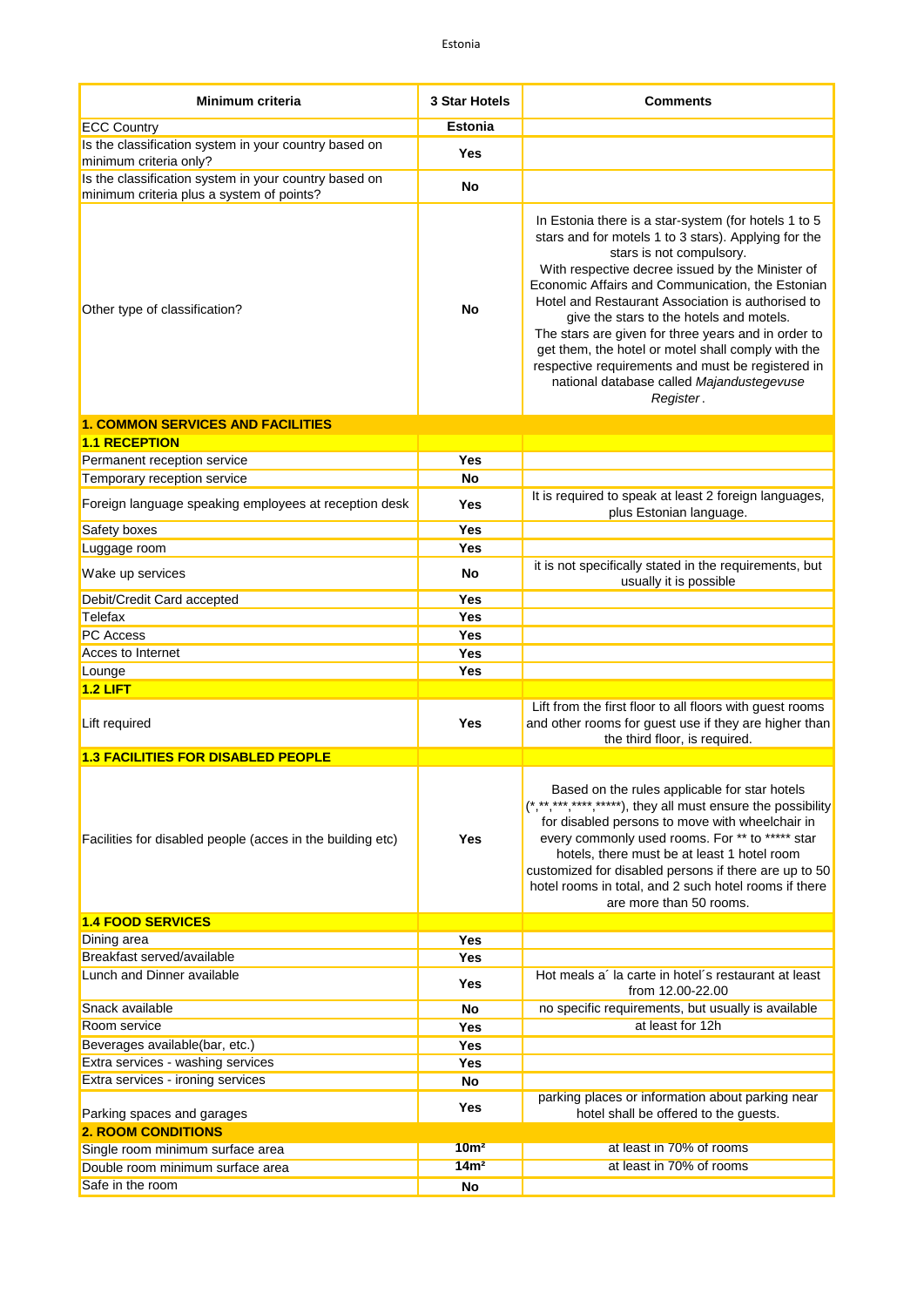| Working modem connection (or equivalent access to the<br>internet available for guests) | <b>Yes</b> | But does not have to be free of charge                                                     |
|-----------------------------------------------------------------------------------------|------------|--------------------------------------------------------------------------------------------|
| Radio and colour television set with satellite or cable TV                              | N/A        | radio is not obligatory, but TV must be in the room<br>(screen min. 14").                  |
| Telephone                                                                               | <b>Yes</b> |                                                                                            |
| Changing of bed linen once per week                                                     | No         |                                                                                            |
| Changing of bed linen twice per week                                                    | Yes        | min.after three nights and for each new guest                                              |
| Daily room cleaning                                                                     | Yes        |                                                                                            |
| Baby bed available                                                                      | Yes        | availability for rent                                                                      |
| Air conditioning available                                                              | <b>No</b>  |                                                                                            |
| Minibar available                                                                       | No         |                                                                                            |
| Nonsmoking rooms available                                                              | <b>Yes</b> | Min. 50% of all guest rooms, but no less than 5                                            |
| Table/Desk available                                                                    | Yes        | Min. $0,3 \, \text{m}^2$                                                                   |
| <b>3. BATHROOM</b>                                                                      |            |                                                                                            |
| Individual bathroom/WC available                                                        | <b>Yes</b> |                                                                                            |
| Towels change daily                                                                     | <b>Yes</b> | towels change on a daily basis or upon guest's<br>request but at least after every 3 days. |
| Hairdryer available                                                                     | No         |                                                                                            |
| Shower Gel/Shampoon/Soap available                                                      | <b>Yes</b> |                                                                                            |
| Waste basket                                                                            | Yes        |                                                                                            |
| 4. OTHER                                                                                |            |                                                                                            |
| Special designed rooms for disabled people                                              | No         | but the requirements stated in Q.1.3 must be<br>followed                                   |
| <b>5. GENERAL REMARKS</b>                                                               |            |                                                                                            |

In Estonia there is used the same star-system as is in use in Scandinavian and Baltic countries.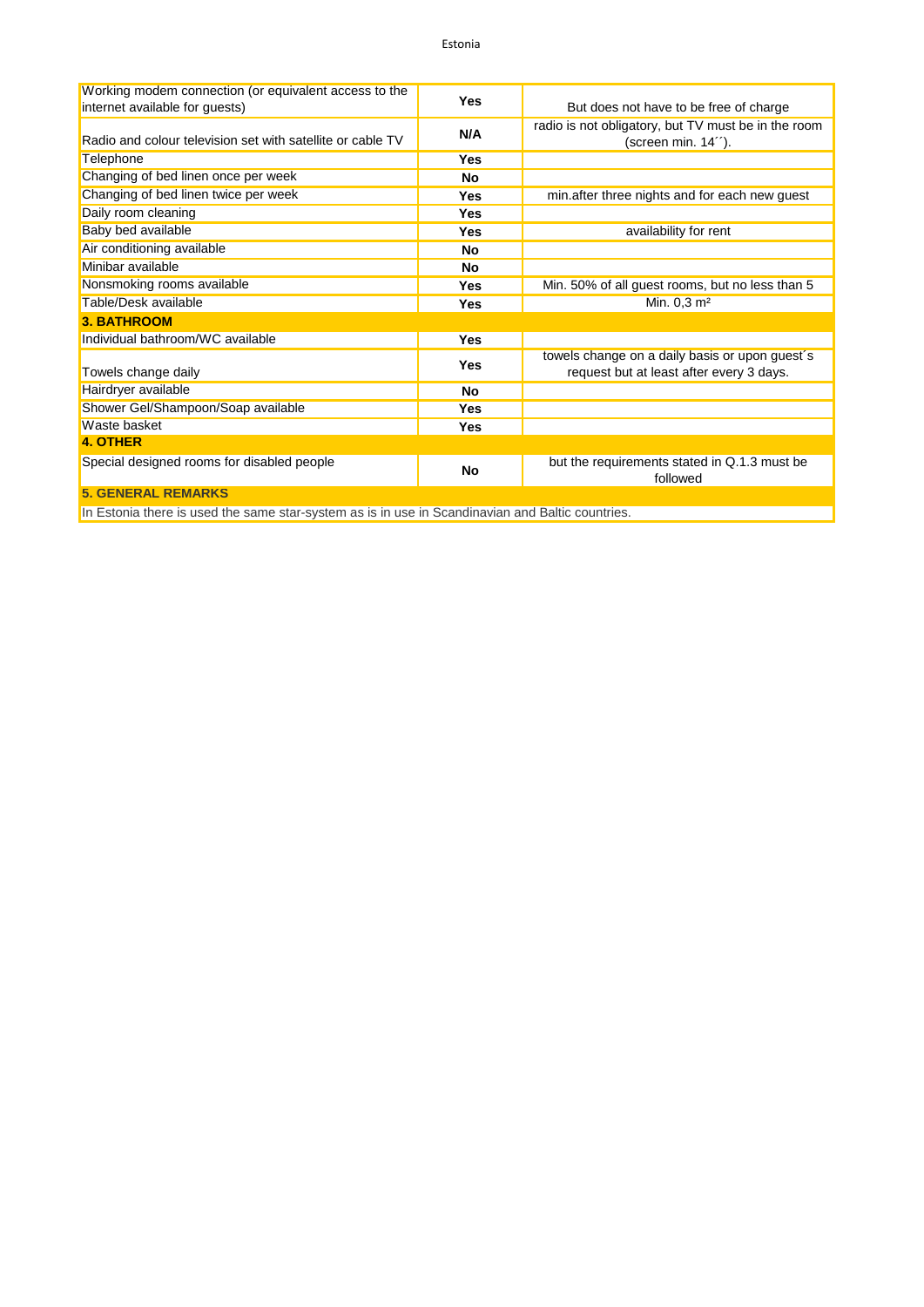| <b>Minimum criteria</b>                                                         | 3 Star Hotels      | <b>Comments</b>                                                                                                   |
|---------------------------------------------------------------------------------|--------------------|-------------------------------------------------------------------------------------------------------------------|
| <b>ECC Country</b>                                                              | France             |                                                                                                                   |
| Is the classification system in your country based on<br>minimum criteria only? | No                 | As of an order of the 22 <sup>nd</sup> of December in 2008,<br>new criteria of star classification have come into |
| Is the classification system in your country based on                           | Yes                | force. The 246 criteria of classification are graded                                                              |
| minimum criteria plus a system of points?                                       |                    | into three units: "equipment", "customer service",                                                                |
| Other type of classification?                                                   | No                 |                                                                                                                   |
| <b>1. COMMON SERVICES AND FACILITIES</b><br><b>1.1 RECEPTION</b>                |                    |                                                                                                                   |
| Permanent reception service                                                     | No                 |                                                                                                                   |
| Temporary reception service                                                     | Yes                | is an optional criteria "à la carte"<br>minimum 12h/day                                                           |
|                                                                                 |                    | at reception desk our director, 2 foreign languages                                                               |
| Foreign language speaking employees at reception desk                           | Yes                | including English                                                                                                 |
| Safety boxes                                                                    | <b>No</b>          | is an optional criteria "à la carte"                                                                              |
| Luggage room                                                                    | No                 | is an optional criteria "à la carte"                                                                              |
| Wake up services                                                                | Yes                | either as a service or in the room                                                                                |
| Debit/Credit Card accepted                                                      | Yes                |                                                                                                                   |
| Telefax                                                                         | Yes                |                                                                                                                   |
| <b>PC</b> Access                                                                | Yes                |                                                                                                                   |
| Acces to Internet                                                               | <b>Yes</b>         |                                                                                                                   |
| Lounge                                                                          | Yes                |                                                                                                                   |
| $1.2$ LIFT                                                                      |                    |                                                                                                                   |
| Lift required                                                                   | Yes                | starting from 4 levels, 3 floors                                                                                  |
| <b>1.3 FACILITIES FOR DISABLED PEOPLE</b>                                       |                    |                                                                                                                   |
| Facilities for disabled people (acces in the building etc)                      | Yes                |                                                                                                                   |
| <b>1.4 FOOD SERVICES</b>                                                        |                    |                                                                                                                   |
| Dining area                                                                     | No                 | is an optional criteria "à la carte"                                                                              |
| Breakfast served/available                                                      | Yes                | if no room for this, room service is obligatory                                                                   |
| Lunch and Dinner available                                                      | No                 | is an optional criteria "à la carte"                                                                              |
| Snack available                                                                 | No                 | is an optional criteria "à la carte"                                                                              |
| Room service                                                                    | No                 | see above                                                                                                         |
| Beverages available(bar, etc.)                                                  | Yes                | if no bar etc. automatic vending machines                                                                         |
| Extra services - washing services                                               | No                 | is an optional criteria "à la carte"                                                                              |
| Extra services - ironing services                                               | No                 | is an optional criteria "à la carte"                                                                              |
| Parking spaces and garages                                                      | No                 | according to urbanism rules                                                                                       |
| <b>2. ROOM CONDITIONS</b>                                                       |                    |                                                                                                                   |
| Single room minimum surface area                                                | 11,5m <sup>2</sup> | sanitaries included                                                                                               |
| Double room minimum surface area                                                | 13,5m <sup>2</sup> | sanitaries included                                                                                               |
| Safe in the room                                                                | No                 | is an optional criteria "à la carte"                                                                              |
| Working modem connection (or equivalent access to the                           |                    |                                                                                                                   |
| internet available for guests)                                                  | No                 | is an optional criteria "à la carte"                                                                              |
| Radio and colour television set with satellite or cable TV                      | N/A                | radio is opional, TV obligatory but satellite or cable<br>optional                                                |
| Telephone                                                                       | Yes                |                                                                                                                   |
| Changing of bed linen once per week                                             | No                 | We couldn't find a specific legislation fixing exactly                                                            |
| Changing of bed linen twice per week                                            | No                 | the criteria.                                                                                                     |
| Daily room cleaning                                                             | No                 | at the end of the stay or on request of the client                                                                |
| <b>Baby bed available</b>                                                       | Yes                | if demand expressed on booking                                                                                    |
| Air conditioning available                                                      | No                 | is an optional criteria "à la carte"                                                                              |
| Minibar available                                                               | No                 | is an optional criteria "à la carte"                                                                              |
|                                                                                 |                    | but the hotel can fix this as an own criteria, that all                                                           |
| Nonsmoking rooms available                                                      | No                 | their rooms or part of their rooms are non smoking                                                                |
| Table/Desk available                                                            | Yes                |                                                                                                                   |
| <b>3. BATHROOM</b>                                                              |                    |                                                                                                                   |
| Individual bathroom/WC available                                                | Yes                | in bathroom or separated (obligatory separation<br>when more then 5 beds in the room)                             |
| Towels change daily                                                             | No                 |                                                                                                                   |
| Hairdryer available                                                             | No                 | is an optional criteria "à la carte"                                                                              |
| Shower Gel/Shampoon/Soap available                                              | Yes                |                                                                                                                   |
| Waste basket                                                                    | No                 | Not expressly mentioned in the legislation.                                                                       |
|                                                                                 |                    |                                                                                                                   |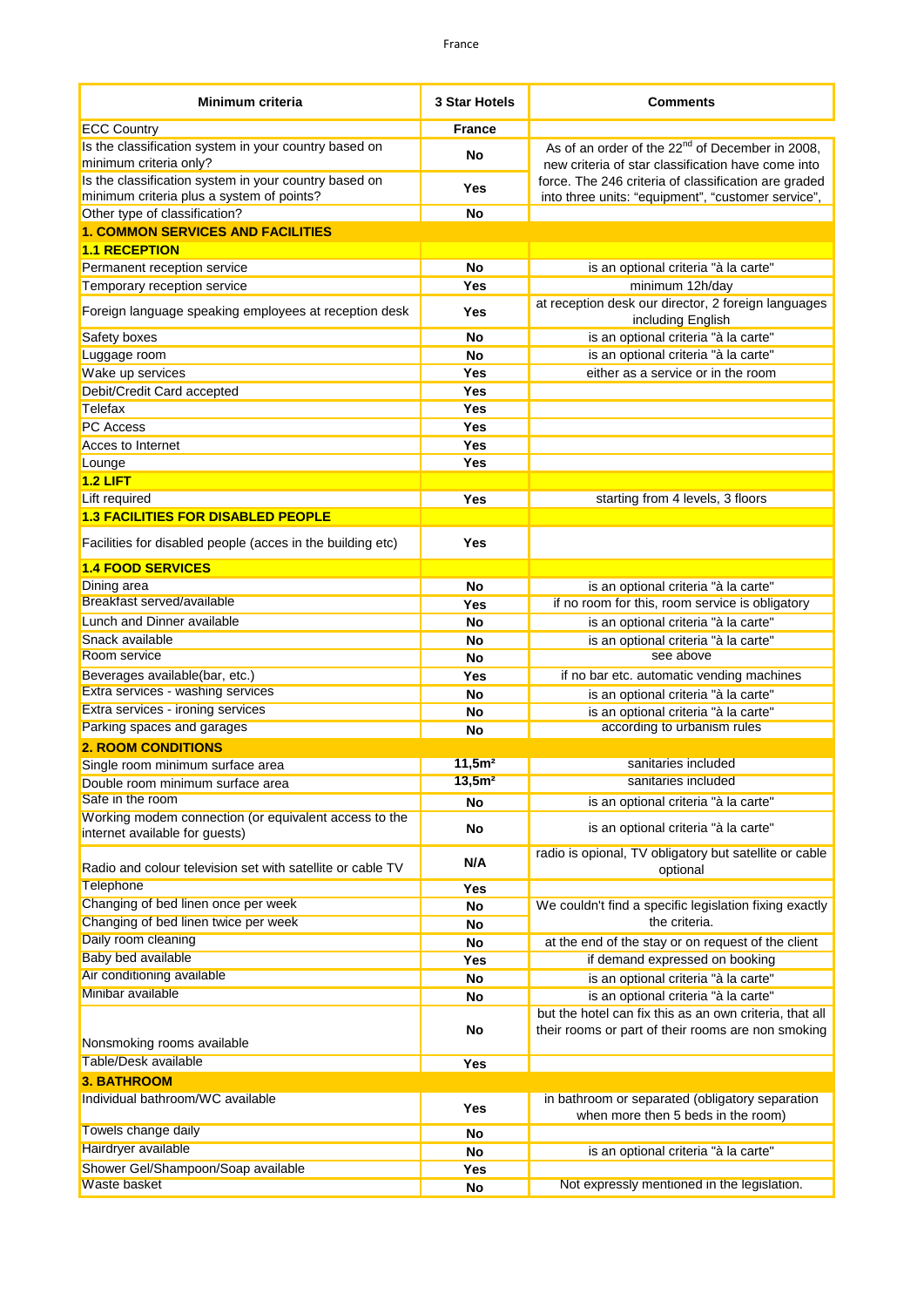| 4. OTHER                                   |           |                                                                                                                                   |
|--------------------------------------------|-----------|-----------------------------------------------------------------------------------------------------------------------------------|
| Special designed rooms for disabled people | <b>No</b> | not specially designed. The access to the building<br>and the use of the facility need to be possible under<br>normal conditions. |
| <b>5. GENERAL REMARKS</b>                  |           |                                                                                                                                   |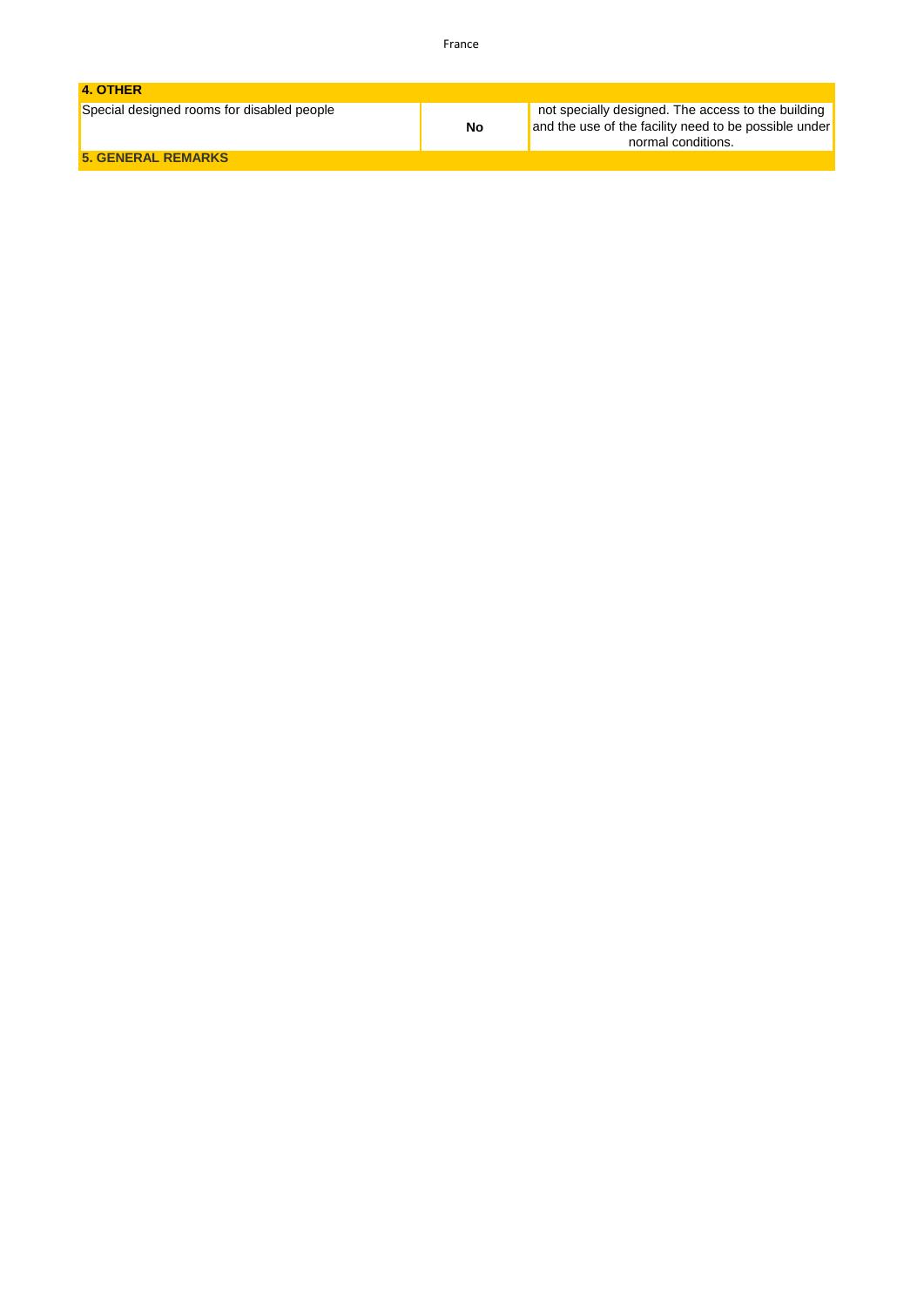| Minimum criteria                                                                                   | <b>3 Star Hotels</b> | <b>Comments</b>                                                                                                                                                                                                                                                                                                                                                                                                                                                                                                                                                                                                                   |
|----------------------------------------------------------------------------------------------------|----------------------|-----------------------------------------------------------------------------------------------------------------------------------------------------------------------------------------------------------------------------------------------------------------------------------------------------------------------------------------------------------------------------------------------------------------------------------------------------------------------------------------------------------------------------------------------------------------------------------------------------------------------------------|
| <b>ECC Country</b>                                                                                 | Germany              |                                                                                                                                                                                                                                                                                                                                                                                                                                                                                                                                                                                                                                   |
| Is the classification system in your country based on<br>minimum criteria only?                    | No                   | In Germany there is a catalogue which is binding and which contains<br>the minimum criteria that have to be fulfilled in order to get to get a 3<br>stars classification. There are 270 criteria of classification which<br>contain minimum criteria and optional criteria. The following EU<br>countries decided to take part in the same system (Hotelstars Union)<br>since January 2010: The Netherlands, Austria, Sweden, Czech<br>Republic and Hungary. The classification is valid for three years and<br>then there will be a new examination. The classification is made by the<br>German association of hotels (DEHOGA). |
| Is the classification system in your country based on<br>minimum criteria plus a system of points? | Yes                  | If more than the required minium crtieria are fulfilled and the service is<br>excellent hotels in Germany can be classified as "Superior" hotels in<br>the respective category.                                                                                                                                                                                                                                                                                                                                                                                                                                                   |
| Other type of classification?                                                                      | No                   |                                                                                                                                                                                                                                                                                                                                                                                                                                                                                                                                                                                                                                   |
| <b>1. COMMON SERVICES AND FACILITIES</b>                                                           |                      |                                                                                                                                                                                                                                                                                                                                                                                                                                                                                                                                                                                                                                   |
| <b>1.1 RECEPTION</b>                                                                               |                      |                                                                                                                                                                                                                                                                                                                                                                                                                                                                                                                                                                                                                                   |
| Permanent reception service                                                                        | Yes                  | 24h accessible just by phone<br>Reception opened 14 hours,                                                                                                                                                                                                                                                                                                                                                                                                                                                                                                                                                                        |
| Temporary reception service                                                                        | Yes                  | accessible by phone 24 hours from inside and outside                                                                                                                                                                                                                                                                                                                                                                                                                                                                                                                                                                              |
| Foreign language speaking employees at reception<br>desk                                           | Yes                  | Bilingual staff (German/English)                                                                                                                                                                                                                                                                                                                                                                                                                                                                                                                                                                                                  |
| Safety boxes                                                                                       | Yes                  | Safe in the room or central safe (e.g. at the reception)                                                                                                                                                                                                                                                                                                                                                                                                                                                                                                                                                                          |
| Luggage room                                                                                       | No                   |                                                                                                                                                                                                                                                                                                                                                                                                                                                                                                                                                                                                                                   |
| Wake up services                                                                                   | Yes                  |                                                                                                                                                                                                                                                                                                                                                                                                                                                                                                                                                                                                                                   |
| Debit/Credit Card accepted                                                                         | Yes                  | Credit cards or debit cards                                                                                                                                                                                                                                                                                                                                                                                                                                                                                                                                                                                                       |
| Telefax                                                                                            | No                   | Internet access in the room (e.g. broadband, WLAN), or internet                                                                                                                                                                                                                                                                                                                                                                                                                                                                                                                                                                   |
| <b>PC Access</b>                                                                                   | Yes                  | access in the public area                                                                                                                                                                                                                                                                                                                                                                                                                                                                                                                                                                                                         |
| Acces to Internet                                                                                  | Yes<br>Yes           | Three-piece suite at the reception                                                                                                                                                                                                                                                                                                                                                                                                                                                                                                                                                                                                |
| Lounge<br>$1.2$ LIFT                                                                               |                      |                                                                                                                                                                                                                                                                                                                                                                                                                                                                                                                                                                                                                                   |
| Lift required                                                                                      | Yes                  | If more than three floors (incl. ground floor).                                                                                                                                                                                                                                                                                                                                                                                                                                                                                                                                                                                   |
| <b>1.3 FACILITIES FOR DISABLED PEOPLE</b>                                                          |                      |                                                                                                                                                                                                                                                                                                                                                                                                                                                                                                                                                                                                                                   |
| Facilities for disabled people (acces in the building etc)                                         | N/A                  | regulated by law, points for special facilities                                                                                                                                                                                                                                                                                                                                                                                                                                                                                                                                                                                   |
| <b>1.4 FOOD SERVICES</b>                                                                           |                      | Restaurant opened at least 5 days per week                                                                                                                                                                                                                                                                                                                                                                                                                                                                                                                                                                                        |
| Dining area                                                                                        | Yes                  | Breakfast buffet or equivalent breakfast menu card. Self-service offer                                                                                                                                                                                                                                                                                                                                                                                                                                                                                                                                                            |
| Breakfast served/available                                                                         | Yes                  | with at least the same choice of products as within the extended<br>breakfast.                                                                                                                                                                                                                                                                                                                                                                                                                                                                                                                                                    |
| Lunch and Dinner available                                                                         | Yes                  |                                                                                                                                                                                                                                                                                                                                                                                                                                                                                                                                                                                                                                   |
| Snack available                                                                                    | No                   |                                                                                                                                                                                                                                                                                                                                                                                                                                                                                                                                                                                                                                   |
| Room service                                                                                       | No                   | extra points, if available                                                                                                                                                                                                                                                                                                                                                                                                                                                                                                                                                                                                        |
| Beverages available(bar, etc.)                                                                     | Yes                  | Beverage offer in the room, bottle of water accepted                                                                                                                                                                                                                                                                                                                                                                                                                                                                                                                                                                              |
| Extra services - washing services                                                                  | Yes                  | laundry and ironing service (return as agreed)                                                                                                                                                                                                                                                                                                                                                                                                                                                                                                                                                                                    |
| Extra services - ironing services                                                                  | Yes                  | laundry and ironing service (return as agreed)                                                                                                                                                                                                                                                                                                                                                                                                                                                                                                                                                                                    |
| Parking spaces and garages                                                                         | No                   | points, if available                                                                                                                                                                                                                                                                                                                                                                                                                                                                                                                                                                                                              |
| <b>2. ROOM CONDITIONS</b>                                                                          | <b>No</b>            | the bigger the room, the higher the points                                                                                                                                                                                                                                                                                                                                                                                                                                                                                                                                                                                        |
| Single room minimum surface area<br>Double room minimum surface area                               | No                   | the bigger the room, the higher the points                                                                                                                                                                                                                                                                                                                                                                                                                                                                                                                                                                                        |
| Safe in the room                                                                                   | Yes                  | Safe in the room or central safe (e.g. at the reception)                                                                                                                                                                                                                                                                                                                                                                                                                                                                                                                                                                          |
| Working modem connection (or equivalent access to<br>the internet available for guests)            | Yes                  | Internet access in the room (e.g. broadband, WLAN), or internet                                                                                                                                                                                                                                                                                                                                                                                                                                                                                                                                                                   |
| Radio and colour television set with satellite or cable<br>TV                                      | Yes                  | access in the public area<br>Colour-TV in an appropriate size to the room together<br>with remote control and a configuration of the program<br>survey, extra points for satellite or cable                                                                                                                                                                                                                                                                                                                                                                                                                                       |
| Telephone                                                                                          | Yes                  | On demand (mobile) telephone in the room along with a<br>multilingual instruction manual                                                                                                                                                                                                                                                                                                                                                                                                                                                                                                                                          |
| Changing of bed linen once per week                                                                |                      |                                                                                                                                                                                                                                                                                                                                                                                                                                                                                                                                                                                                                                   |
| Changing of bed linen twice per week                                                               | Yes                  |                                                                                                                                                                                                                                                                                                                                                                                                                                                                                                                                                                                                                                   |
|                                                                                                    | No                   |                                                                                                                                                                                                                                                                                                                                                                                                                                                                                                                                                                                                                                   |
| Daily room cleaning                                                                                | Yes                  |                                                                                                                                                                                                                                                                                                                                                                                                                                                                                                                                                                                                                                   |
| Baby bed available                                                                                 | No                   | extra points, if available                                                                                                                                                                                                                                                                                                                                                                                                                                                                                                                                                                                                        |
| Air conditioning available                                                                         | No                   | extra points, if available                                                                                                                                                                                                                                                                                                                                                                                                                                                                                                                                                                                                        |
| Minibar available                                                                                  | No                   | extra points, if available                                                                                                                                                                                                                                                                                                                                                                                                                                                                                                                                                                                                        |
| Nonsmoking rooms available                                                                         | N/A<br>Yes           | no smoking in hotels<br>Table, desk or desk top with a free working space of min.0,5 m2 and                                                                                                                                                                                                                                                                                                                                                                                                                                                                                                                                       |
| Table/Desk available                                                                               |                      | an appropriate lighting                                                                                                                                                                                                                                                                                                                                                                                                                                                                                                                                                                                                           |
| <b>3. BATHROOM</b><br>Individual bathroom/WC available                                             | Yes                  |                                                                                                                                                                                                                                                                                                                                                                                                                                                                                                                                                                                                                                   |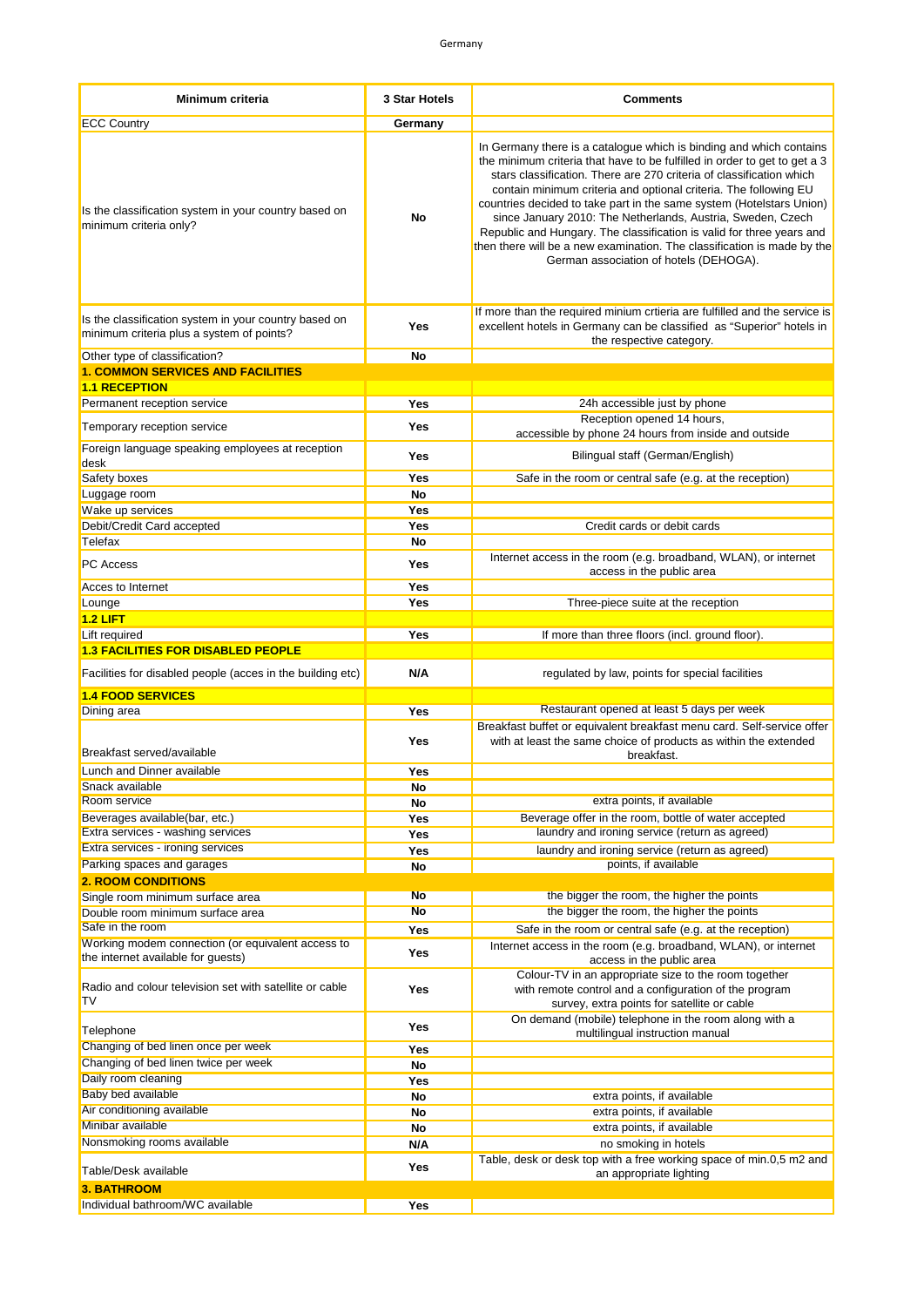| Towels change daily                        | Yes | Daily change of towels on demand                |
|--------------------------------------------|-----|-------------------------------------------------|
| Hairdryer available                        | Yes |                                                 |
| Shower Gel/Shampoon/Soap available         | Yes |                                                 |
| Waste basket                               | Yes |                                                 |
| 4. OTHER                                   |     |                                                 |
| Special designed rooms for disabled people | N/A | regulated by law, points for special facilities |
| <b>5. GENERAL REMARKS</b>                  |     |                                                 |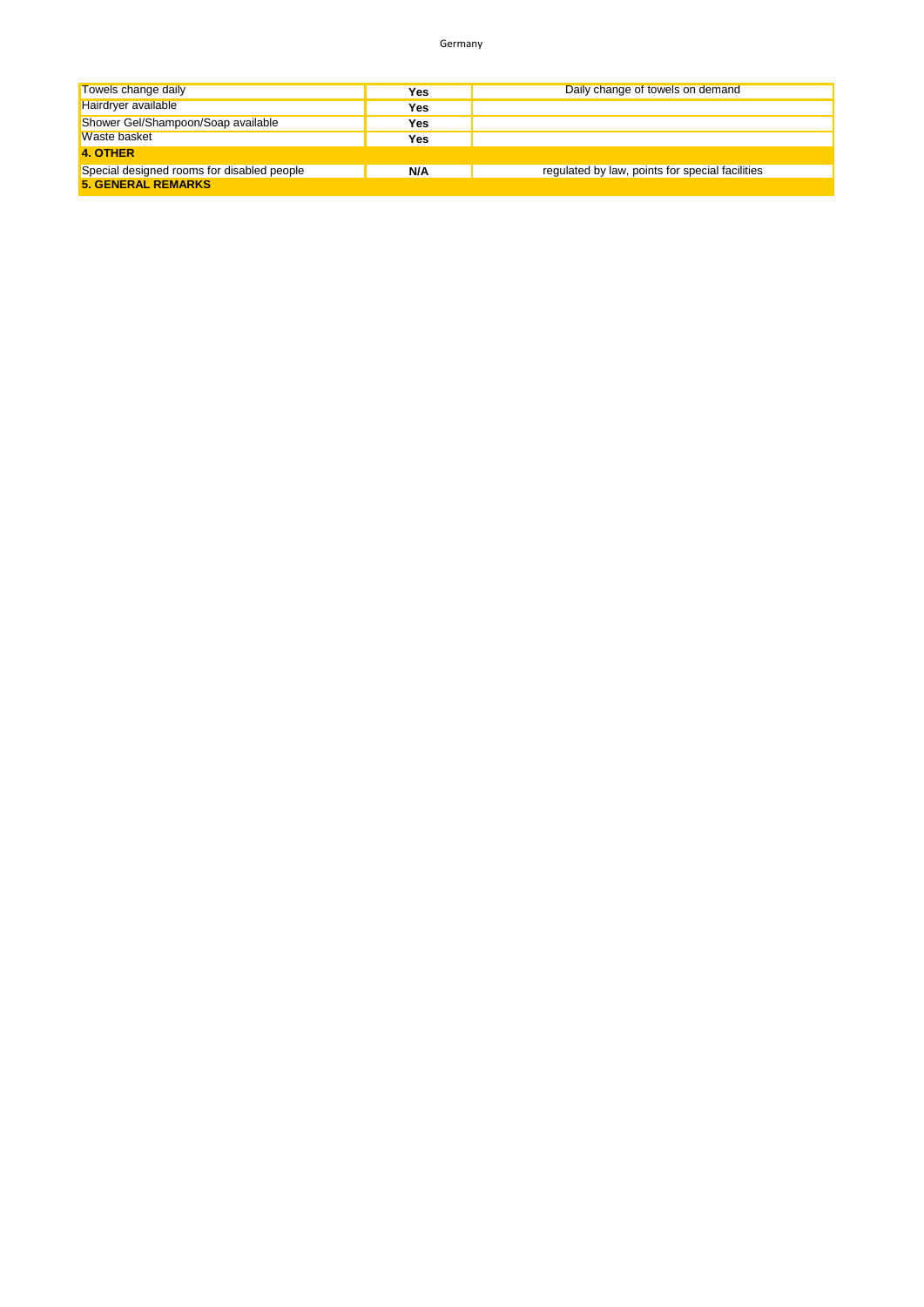| Minimum criteria                                                                                   | <b>3 Star Hotels</b> | <b>Comments</b>                 |
|----------------------------------------------------------------------------------------------------|----------------------|---------------------------------|
| <b>ECC Country</b>                                                                                 | Greece               |                                 |
| Is the classification system in your country based on<br>minimum criteria only?                    | <b>No</b>            |                                 |
| Is the classification system in your country based on<br>minimum criteria plus a system of points? | Yes                  |                                 |
| Other type of classification?                                                                      | <b>No</b>            |                                 |
| <b>1. COMMON SERVICES AND FACILITIES</b>                                                           |                      |                                 |
| <b>1.1 RECEPTION</b>                                                                               |                      |                                 |
| Permanent reception service                                                                        | <b>Yes</b>           |                                 |
| Temporary reception service                                                                        | <b>No</b>            |                                 |
| Foreign language speaking employees at reception desk                                              | Yes                  |                                 |
| Safety boxes                                                                                       | <b>Yes</b>           | For 50% of rooms                |
| Luggage room                                                                                       | <b>No</b>            | optional                        |
| Wake up services                                                                                   | <b>No</b>            | optional                        |
| Debit/Credit Card accepted                                                                         | <b>No</b>            | optional                        |
| Telefax                                                                                            | <b>No</b>            | optional                        |
| PC Access                                                                                          | <b>No</b>            | optional                        |
| Acces to Internet                                                                                  | <b>No</b>            | optional                        |
| Lounge                                                                                             | <b>Yes</b>           | min 4m free view                |
| $1.2$ LIFT                                                                                         |                      |                                 |
| Lift required<br><b>1.3 FACILITIES FOR DISABLED PEOPLE</b>                                         | <b>Yes</b>           | over 2 floors                   |
|                                                                                                    |                      |                                 |
| Facilities for disabled people (acces in the building etc)                                         | <b>Yes</b>           |                                 |
| <b>1.4 FOOD SERVICES</b>                                                                           |                      |                                 |
| Dining area<br>Breakfast served/available                                                          |                      |                                 |
|                                                                                                    | <b>Yes</b>           |                                 |
| Lunch and Dinner available<br>Snack available                                                      | <b>No</b>            |                                 |
| Room service                                                                                       | <b>Yes</b>           |                                 |
| Beverages available(bar, etc.)                                                                     | <b>Yes</b>           |                                 |
| Extra services - washing services                                                                  | <b>Yes</b>           |                                 |
| Extra services - ironing services                                                                  | <b>Yes</b><br>Yes    |                                 |
| Parking spaces and garages                                                                         | <b>Yes</b>           |                                 |
| <b>2. ROOM CONDITIONS</b>                                                                          |                      |                                 |
| Single room minimum surface area                                                                   | 14m <sup>2</sup>     | 9m <sup>2</sup> in city hotels  |
| Double room minimum surface area                                                                   | 14m <sup>2</sup>     | 13m <sup>2</sup> in city hotels |
| Safe in the room                                                                                   | No                   |                                 |
| Working modem connection (or equivalent access to the<br>internet available for guests)            | No                   |                                 |
| Radio and colour television set with satellite or cable TV                                         | Yes                  | TV for 50% of rooms             |
| Telephone                                                                                          | Yes                  |                                 |
| Changing of bed linen once per week                                                                | No                   |                                 |
| Changing of bed linen twice per week                                                               | Yes                  | Daily                           |
| Daily room cleaning                                                                                | Yes                  |                                 |
| <b>Baby bed available</b>                                                                          | No                   |                                 |
| Air conditioning available                                                                         | Yes                  |                                 |
| Minibar available                                                                                  | Yes                  |                                 |
| Nonsmoking rooms available                                                                         | Yes                  |                                 |
| Table/Desk available                                                                               | Yes                  |                                 |
| <b>3. BATHROOM</b>                                                                                 |                      |                                 |
| Individual bathroom/WC available                                                                   | Yes                  |                                 |
| Towels change daily                                                                                | Yes                  |                                 |
| Hairdryer available                                                                                | <b>No</b>            | Optional - bonus                |
| Shower Gel/Shampoon/Soap available                                                                 | Yes                  |                                 |
| Waste basket                                                                                       | Yes                  |                                 |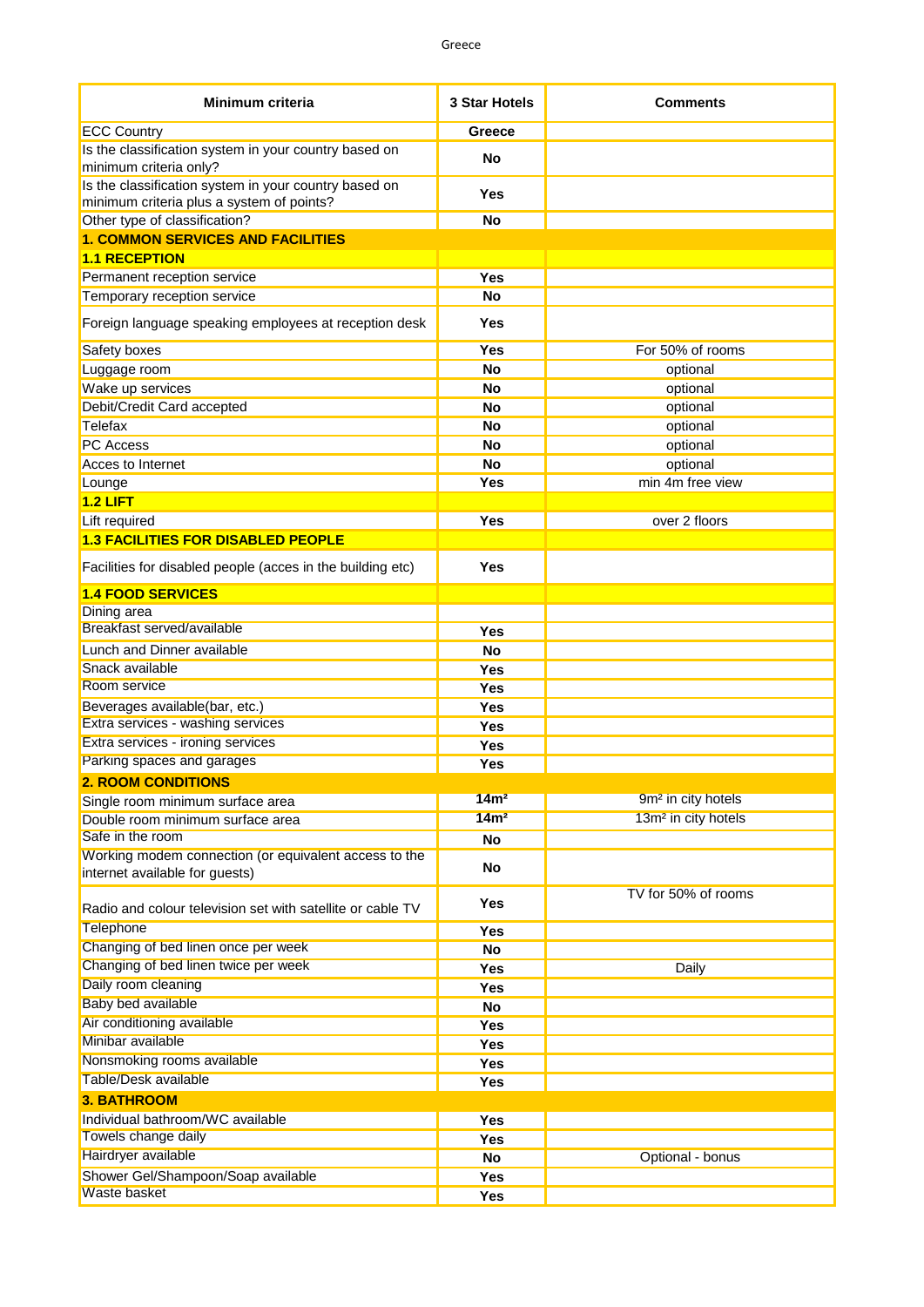|--|--|--|

| 4. OTHER                                   |      |                        |
|--------------------------------------------|------|------------------------|
| Special designed rooms for disabled people | Yes. | 5% of bedroom capacity |
| <b>5. GENERAL REMARKS</b>                  |      |                        |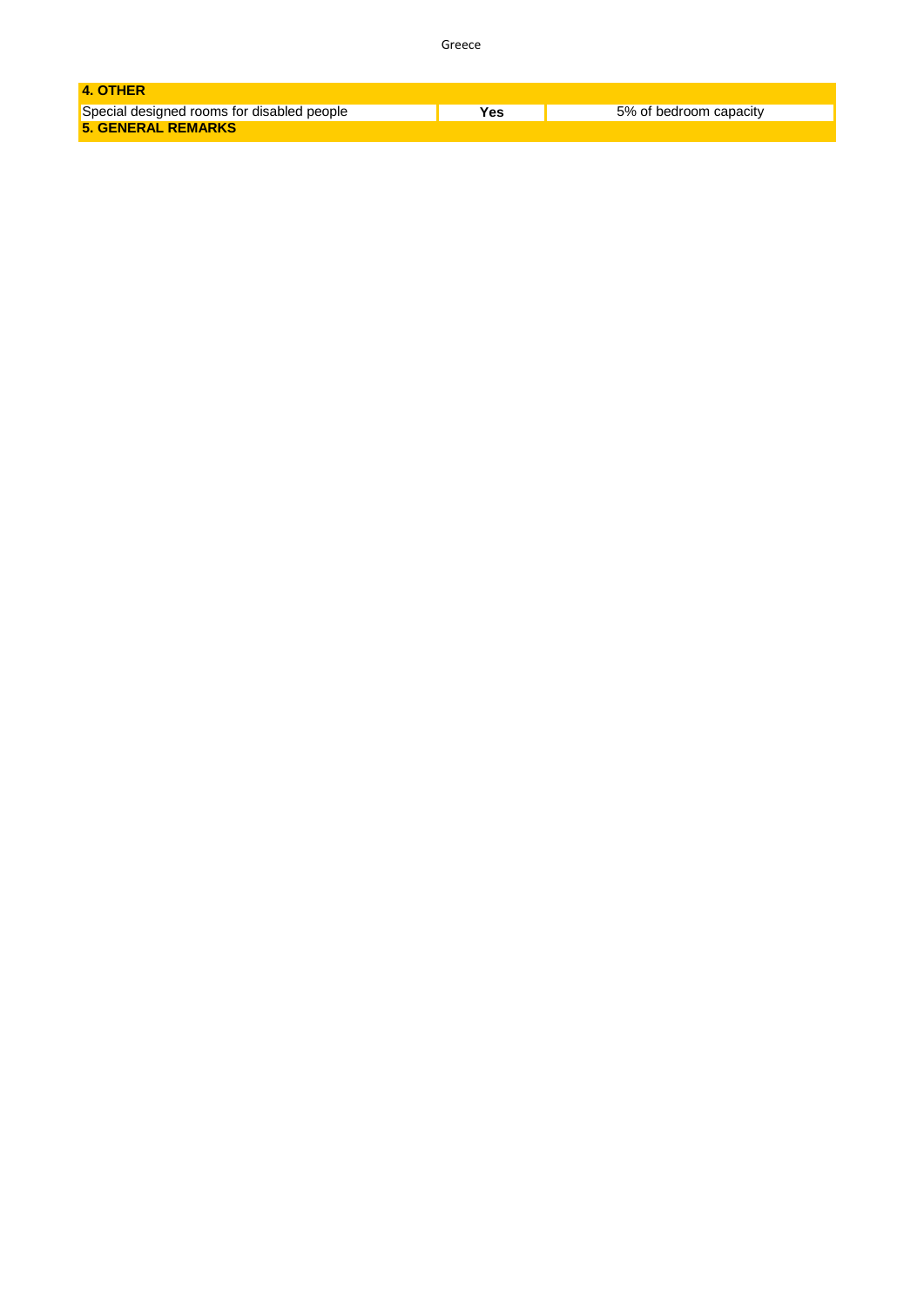| <b>Minimum criteria</b>                                                                 | 3 Star Hotels  | <b>Comments</b>                                                                                                                                                      |
|-----------------------------------------------------------------------------------------|----------------|----------------------------------------------------------------------------------------------------------------------------------------------------------------------|
| <b>ECC Country</b>                                                                      | <b>Hungary</b> |                                                                                                                                                                      |
| Is the classification system in your country based on                                   | No             |                                                                                                                                                                      |
| minimum criteria only?                                                                  |                |                                                                                                                                                                      |
| Is the classification system in your country based on                                   | <b>Yes</b>     | The system is voluntary                                                                                                                                              |
| minimum criteria plus a system of points?                                               |                |                                                                                                                                                                      |
| Other type of classification?                                                           | <b>No</b>      |                                                                                                                                                                      |
| <b>1. COMMON SERVICES AND FACILITIES</b>                                                |                |                                                                                                                                                                      |
| <b>1.1 RECEPTION</b>                                                                    |                |                                                                                                                                                                      |
| Permanent reception service                                                             | Yes            | 24h accessible just by phone<br>Reception opened 14 hours,                                                                                                           |
| Temporary reception service                                                             | Yes            | accessible by phone 24 hours from inside<br>and outside                                                                                                              |
| Foreign language speaking employees at reception desk                                   | Yes            | <b>Bilingual staff</b>                                                                                                                                               |
| Safety boxes                                                                            | Yes            | Safe in the room or central safe (e.g. at the<br>reception)                                                                                                          |
| Luggage room                                                                            | <b>No</b>      |                                                                                                                                                                      |
| Wake up services                                                                        | Yes            |                                                                                                                                                                      |
| Debit/Credit Card accepted                                                              | Yes            | Credit cards or debit cards                                                                                                                                          |
| Telefax                                                                                 | <b>No</b>      |                                                                                                                                                                      |
| <b>PC</b> Access                                                                        | Yes            | Internet access in the room (e.g. broadband,<br>WLAN), or internet access in the public area                                                                         |
| Acces to Internet                                                                       | <b>Yes</b>     |                                                                                                                                                                      |
| Lounge                                                                                  | Yes            | Three-piece suite at the reception                                                                                                                                   |
| $1.2$ LIFT                                                                              |                |                                                                                                                                                                      |
| Lift required                                                                           | <b>Yes</b>     | If more than three floors (incl. ground floor).                                                                                                                      |
| <b>1.3 FACILITIES FOR DISABLED PEOPLE</b>                                               |                |                                                                                                                                                                      |
| Facilities for disabled people (acces in the building etc)                              | N/A            | regulated by law, points for special facilities                                                                                                                      |
| <b>1.4 FOOD SERVICES</b>                                                                |                |                                                                                                                                                                      |
| Dining area                                                                             |                |                                                                                                                                                                      |
|                                                                                         | Yes            | Restaurant opened at least 5 days per week                                                                                                                           |
| Breakfast served/available                                                              | Yes            | Breakfast buffet or equivalent breakfast menu<br>card. Self-service offer with at least the same<br>choice of products as within the extended<br>breakfast.          |
| Lunch and Dinner available                                                              | Yes            |                                                                                                                                                                      |
| Snack available                                                                         | No             |                                                                                                                                                                      |
| Room service                                                                            | No             | extra points, if available                                                                                                                                           |
| Beverages available(bar, etc.)                                                          | Yes            | Beverage offer in the room, bottle of water<br>accepted                                                                                                              |
| Extra services - washing services                                                       | Yes            | laundry and ironing service (return as agreed)                                                                                                                       |
| Extra services - ironing services                                                       | Yes            | laundry and ironing service (return as agreed)                                                                                                                       |
| Parking spaces and garages                                                              | No             | points, if available                                                                                                                                                 |
| <b>2. ROOM CONDITIONS</b>                                                               |                |                                                                                                                                                                      |
| Single room minimum surface area                                                        | <b>No</b>      | the bigger the room, the higher the points                                                                                                                           |
| Double room minimum surface area                                                        | <b>No</b>      | the bigger the room, the higher the points                                                                                                                           |
|                                                                                         |                | Safe in the room or central safe (e.g. at the                                                                                                                        |
| Safe in the room                                                                        | Yes            | reception)                                                                                                                                                           |
| Working modem connection (or equivalent access to the<br>internet available for guests) | Yes            | Internet access in the room (e.g. broadband,<br>WLAN), or internet access in the public area                                                                         |
| Radio and colour television set with satellite or cable TV                              | Yes            | Colour-TV in an appropriate size to the room<br>together<br>with remote control and a configuration of the<br>program<br>survey, extra points for satellite or cable |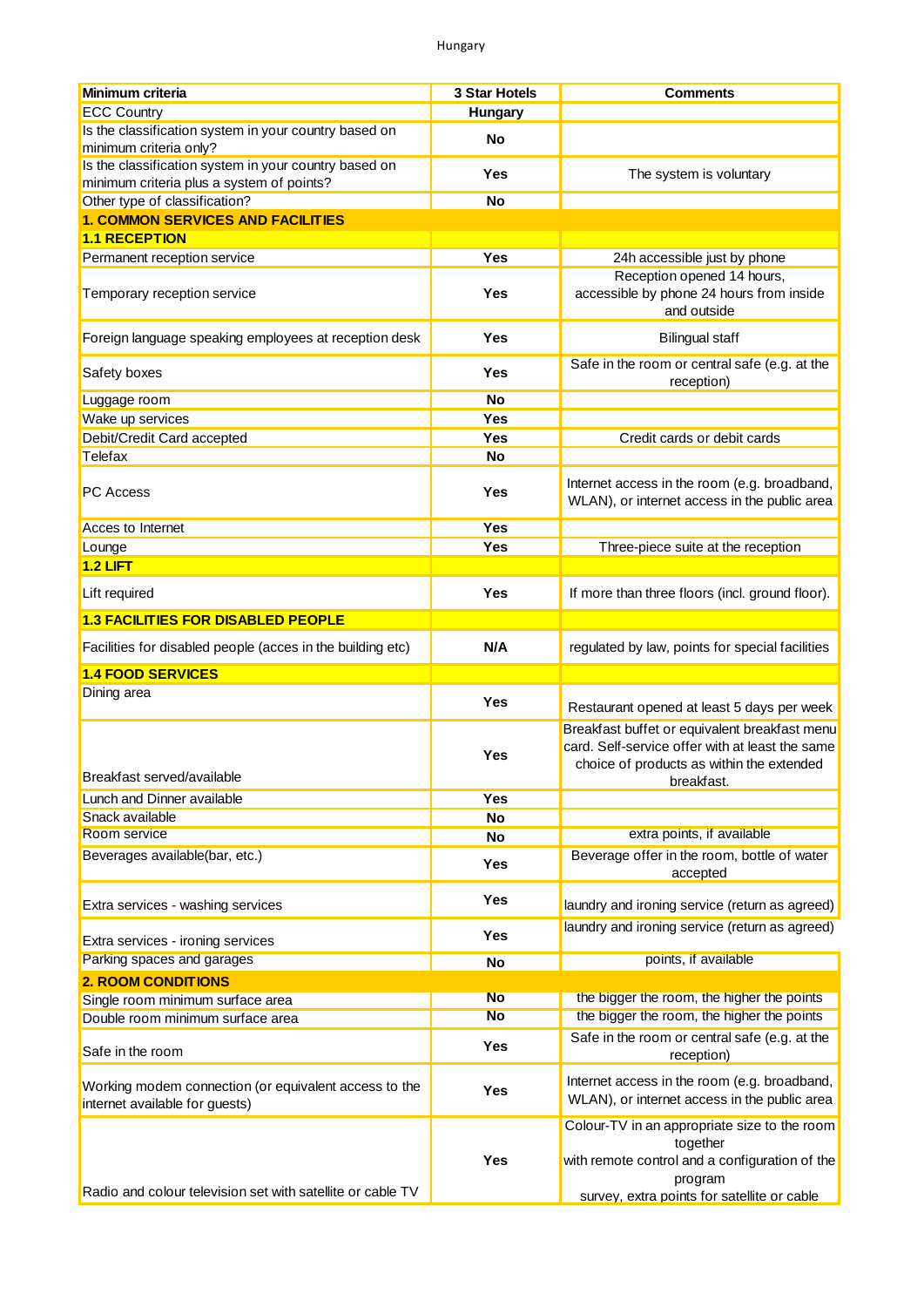|                                            |            | On demand (mobile) telephone in the room        |
|--------------------------------------------|------------|-------------------------------------------------|
|                                            | <b>Yes</b> | along with a                                    |
| Telephone                                  |            | multilingual instruction manual                 |
| Changing of bed linen once per week        | Yes        |                                                 |
| Changing of bed linen twice per week       | No         |                                                 |
| Daily room cleaning                        | <b>Yes</b> |                                                 |
| <b>Baby bed available</b>                  | No         | extra points, if available                      |
| Air conditioning available                 | No         | extra points, if available                      |
| Minibar available                          | No         | extra points, if available                      |
| Nonsmoking rooms available                 | N/A        |                                                 |
|                                            |            | Table, desk or desk top with a free working     |
|                                            | <b>Yes</b> | space of min.0,5 m2 and an appropriate          |
| Table/Desk available                       |            | lighting                                        |
| <b>3. BATHROOM</b>                         |            |                                                 |
| Individual bathroom/WC available           | <b>Yes</b> |                                                 |
| Towels change daily                        | <b>Yes</b> | Daily change of towels on demand                |
| Hairdryer available                        | <b>Yes</b> |                                                 |
| Shower Gel/Shampoon/Soap available         | <b>Yes</b> |                                                 |
| Waste basket                               | <b>Yes</b> |                                                 |
| <b>4. OTHER</b>                            |            |                                                 |
| Special designed rooms for disabled people | N/A        | regulated by law, points for special facilities |
| <b>5. GENERAL REMARKS</b>                  |            |                                                 |

In 2009, 7 countries including Hungary committed to apply almost identical criteria for their hotel classification and created the Hotelstars Union [\(www.hotelstars.eu](www.hotelstars.eu)).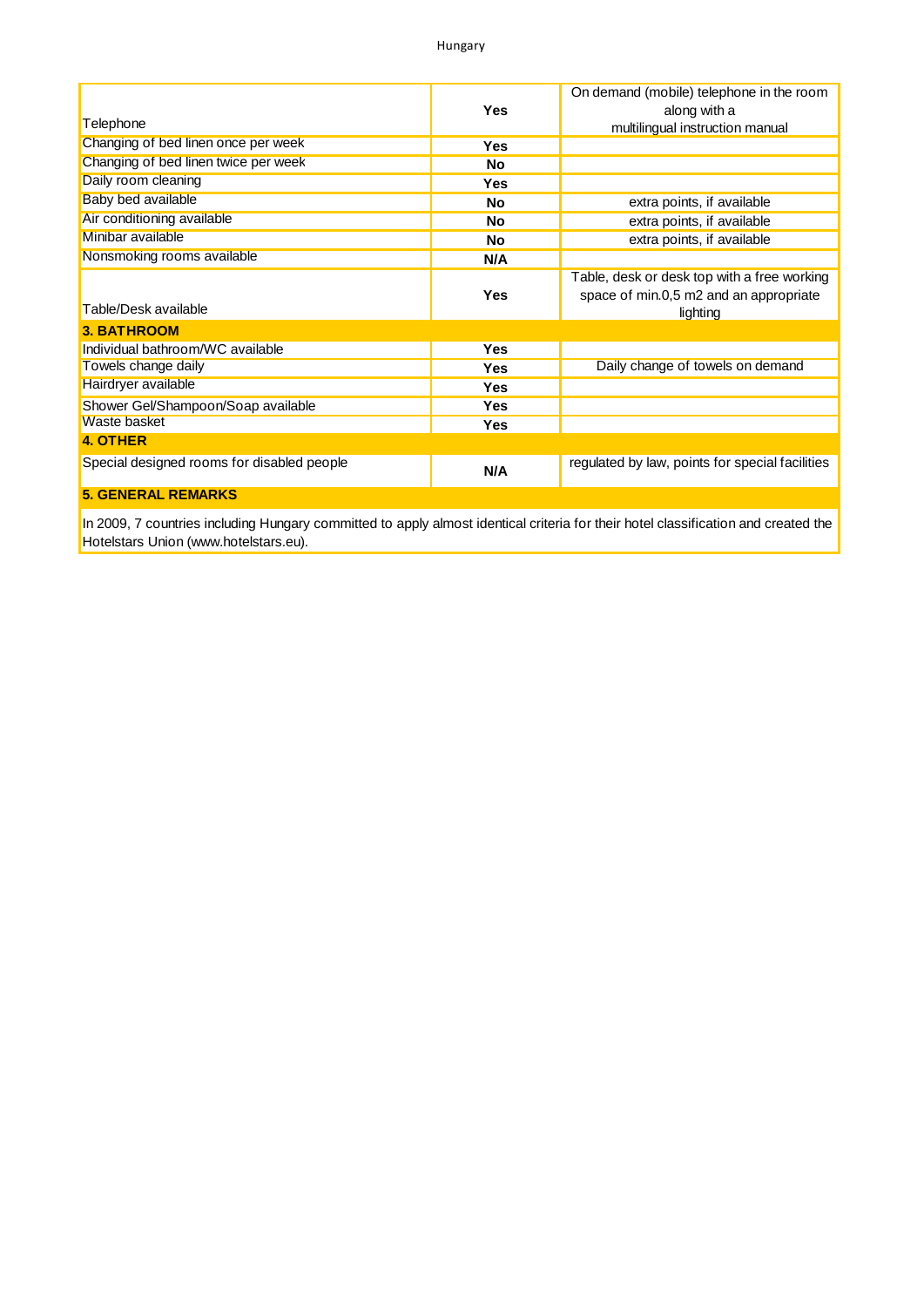| Minimum criteria                                                                                   | 3 Star Hotels    | <b>Comments</b>                                  |
|----------------------------------------------------------------------------------------------------|------------------|--------------------------------------------------|
| <b>ECC Country</b>                                                                                 | <b>Iceland</b>   |                                                  |
| Is the classification system in your country based on<br>minimum criteria only?                    | Yes              |                                                  |
| Is the classification system in your country based on<br>minimum criteria plus a system of points? | No               |                                                  |
| Other type of classification?                                                                      | <b>No</b>        |                                                  |
| <b>1. COMMON SERVICES AND FACILITIES</b>                                                           |                  |                                                  |
| <b>1.1 RECEPTION</b>                                                                               |                  |                                                  |
| Permanent reception service                                                                        | <b>No</b>        |                                                  |
| Temporary reception service                                                                        | Yes              |                                                  |
| Foreign language speaking employees at reception desk                                              | No               |                                                  |
| Safety boxes                                                                                       | Yes              |                                                  |
| Luggage room                                                                                       | <b>No</b>        |                                                  |
| Wake up services                                                                                   | Yes              |                                                  |
| Debit/Credit Card accepted                                                                         | Yes              |                                                  |
| Telefax                                                                                            | Yes              |                                                  |
| <b>PC</b> Access                                                                                   | Yes              |                                                  |
| Acces to Internet                                                                                  | Yes              |                                                  |
| Lounge<br>$1.2$ LIFT                                                                               | Yes              |                                                  |
| Lift required                                                                                      | Yes              | If the hotel has three or more floors with rooms |
| <b>1.3 FACILITIES FOR DISABLED PEOPLE</b>                                                          |                  |                                                  |
| Facilities for disabled people (acces in the building etc)                                         | No               |                                                  |
| <b>1.4 FOOD SERVICES</b>                                                                           |                  |                                                  |
| Dining area                                                                                        | Yes              |                                                  |
| Breakfast served/available                                                                         | Yes              |                                                  |
| Lunch and Dinner available                                                                         | Yes              |                                                  |
| Snack available                                                                                    | Yes              |                                                  |
| <b>Room service</b>                                                                                | <b>No</b>        |                                                  |
| Beverages available(bar, etc.)                                                                     | Yes              |                                                  |
| Extra services - washing services                                                                  | <b>No</b>        |                                                  |
| Extra services - ironing services                                                                  | <b>No</b>        |                                                  |
| Parking spaces and garages                                                                         | <b>No</b>        |                                                  |
| <b>2. ROOM CONDITIONS</b>                                                                          |                  |                                                  |
| Single room minimum surface area                                                                   | 14m <sup>2</sup> |                                                  |
| Double room minimum surface area                                                                   | 17 <sub>m²</sub> |                                                  |
| Safe in the room                                                                                   | No               |                                                  |
| Working modem connection (or equivalent access to the<br>internet available for guests)            | No               |                                                  |
| Radio and colour television set with satellite or cable TV                                         | Yes              |                                                  |
| Telephone                                                                                          | Yes              |                                                  |
| Changing of bed linen once per week                                                                | <b>No</b>        |                                                  |
| Changing of bed linen twice per week                                                               | No               |                                                  |
| Daily room cleaning                                                                                | No               |                                                  |
| <b>Baby bed available</b>                                                                          | No               |                                                  |
| Air conditioning available                                                                         | No               |                                                  |
| Minibar available                                                                                  | No               |                                                  |
| Nonsmoking rooms available                                                                         | Yes              |                                                  |
| Table/Desk available                                                                               | <b>Yes</b>       |                                                  |
| <b>3. BATHROOM</b>                                                                                 |                  |                                                  |
| Individual bathroom/WC available                                                                   | Yes              |                                                  |
| Towels change daily                                                                                | <b>No</b>        |                                                  |
| Hairdryer available                                                                                | <b>No</b>        |                                                  |
| Shower Gel/Shampoon/Soap available                                                                 | Yes              |                                                  |
| <b>Waste basket</b>                                                                                | Yes              |                                                  |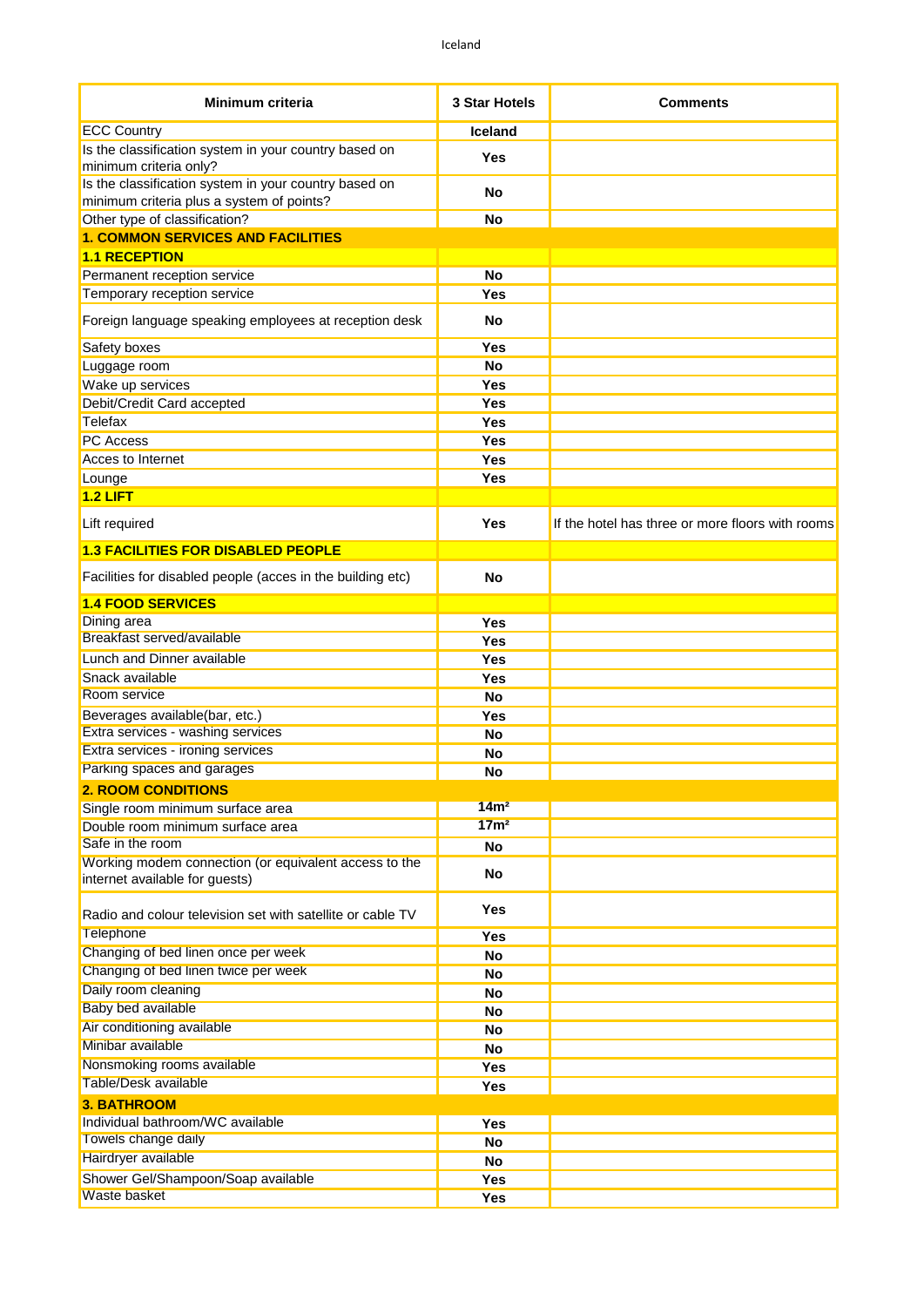Iceland

| 4. OTHER                                   |    |
|--------------------------------------------|----|
| Special designed rooms for disabled people | Nο |
| <b>5. GENERAL REMARKS</b>                  |    |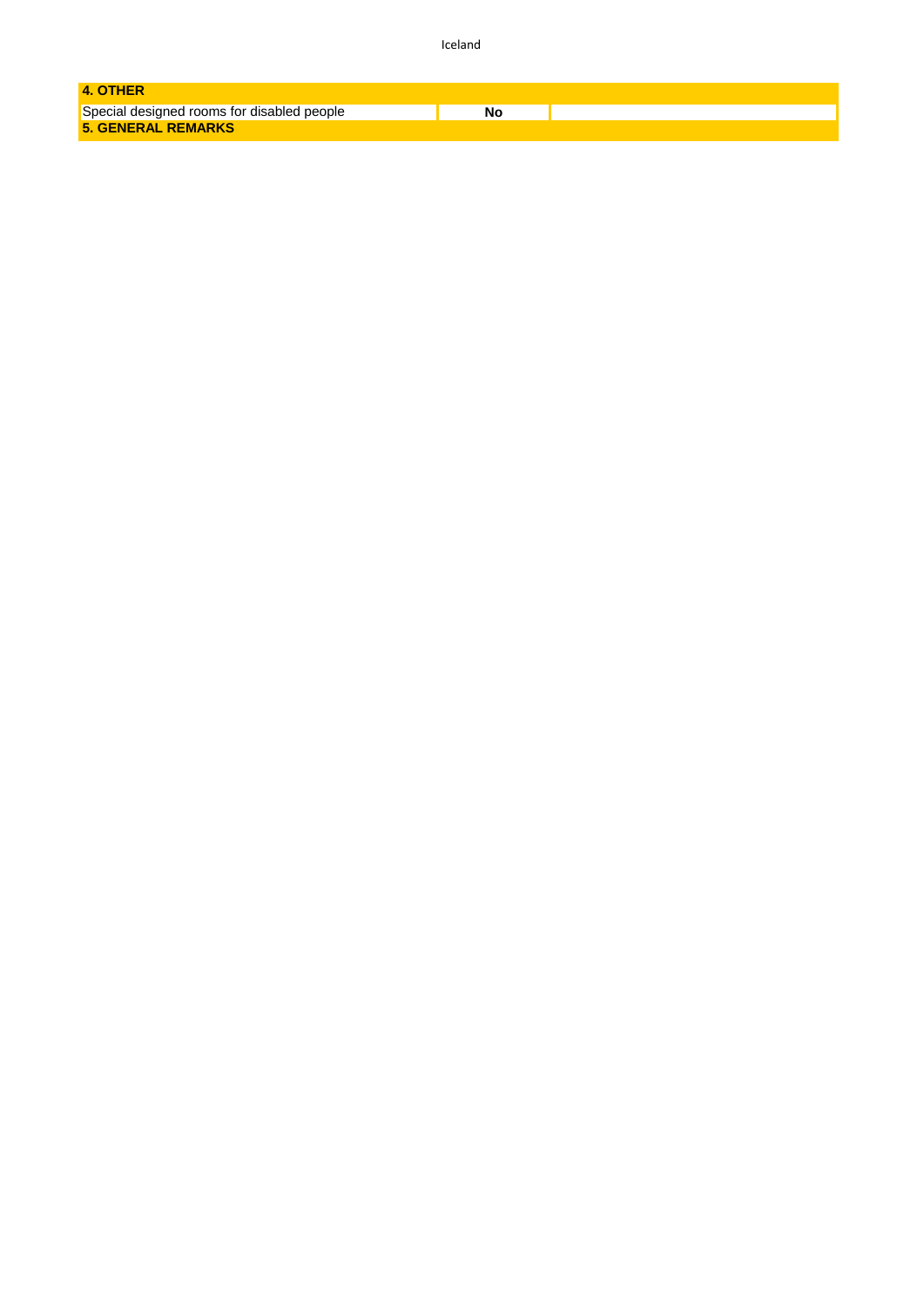| Minimum criteria                                                                                                                                      | 3 Star Hotels    | <b>Comments</b>                                                                                                                                                                                                                                                                                                 |
|-------------------------------------------------------------------------------------------------------------------------------------------------------|------------------|-----------------------------------------------------------------------------------------------------------------------------------------------------------------------------------------------------------------------------------------------------------------------------------------------------------------|
| <b>ECC Country</b>                                                                                                                                    | <b>Ireland</b>   |                                                                                                                                                                                                                                                                                                                 |
| Is the classification system in your country based on<br>minimum criteria only?                                                                       | No               |                                                                                                                                                                                                                                                                                                                 |
| Is the classification system in your country based on                                                                                                 | Yes              |                                                                                                                                                                                                                                                                                                                 |
| minimum criteria plus a system of points?                                                                                                             |                  |                                                                                                                                                                                                                                                                                                                 |
| Other type of classification?<br><b>1. COMMON SERVICES AND FACILITIES</b>                                                                             | No               |                                                                                                                                                                                                                                                                                                                 |
| <b>1.1 RECEPTION</b>                                                                                                                                  |                  |                                                                                                                                                                                                                                                                                                                 |
| Permanent reception service                                                                                                                           | No               | Readily identifiable or uniformed front office staff<br>on duty from $08.00 - 23.00$ . The premises shall<br>be under the regular supervision of a person, or<br>persons, trained or experienced in Hotel<br>Management and fully capable of<br>operating the premises.                                         |
| Temporary reception service                                                                                                                           | Yes              |                                                                                                                                                                                                                                                                                                                 |
| Foreign language speaking employees at reception desk                                                                                                 | No               | It is a point scoring opportunity but not obligatory<br>in three star hotels                                                                                                                                                                                                                                    |
| Safety boxes                                                                                                                                          | Yes              |                                                                                                                                                                                                                                                                                                                 |
| Luggage room                                                                                                                                          | Yes              | It is a point scoring opportunity but not obligatory                                                                                                                                                                                                                                                            |
| Wake up services                                                                                                                                      | No               | in three star hotels                                                                                                                                                                                                                                                                                            |
| Debit/Credit Card accepted                                                                                                                            | Yes              |                                                                                                                                                                                                                                                                                                                 |
| Telefax                                                                                                                                               | Yes              |                                                                                                                                                                                                                                                                                                                 |
| <b>PC Access</b>                                                                                                                                      | No               | It is a point scoring opportunity but not obligatory<br>in three star hotels                                                                                                                                                                                                                                    |
| Acces to Internet                                                                                                                                     | <b>No</b>        | It is a point scoring opportunity but not obligatory<br>in three star hotels                                                                                                                                                                                                                                    |
| Lounge                                                                                                                                                |                  |                                                                                                                                                                                                                                                                                                                 |
| 1.2 LIFT                                                                                                                                              |                  | An elevator is provided where there are 3 storeys                                                                                                                                                                                                                                                               |
| Lift required                                                                                                                                         | Yes              | or more (building permitting).                                                                                                                                                                                                                                                                                  |
| <b>1.3 FACILITIES FOR DISABLED PEOPLE</b>                                                                                                             |                  |                                                                                                                                                                                                                                                                                                                 |
| Facilities for disabled people (acces in the building etc)                                                                                            | Yes              | Failte Ireland, the State Tourist Board has<br>developed a scheme for the validation and<br>provision of information on registered and<br>approved accomodation that provides for people<br>with special needs. This is VAS, Validated<br>Accessible Scheme<br>http://www.discoverireland.ie/Accommodation/Iris |
|                                                                                                                                                       |                  | h-accessible-accommodation.aspx)                                                                                                                                                                                                                                                                                |
| <b>1.4 FOOD SERVICES</b>                                                                                                                              |                  |                                                                                                                                                                                                                                                                                                                 |
| Dining area                                                                                                                                           | Yes              |                                                                                                                                                                                                                                                                                                                 |
| Breakfast served/available                                                                                                                            | Yes              |                                                                                                                                                                                                                                                                                                                 |
| Lunch and Dinner available                                                                                                                            | <b>No</b>        | It is a point scoring opportunity but not obligatory<br>in three star hotels                                                                                                                                                                                                                                    |
| Snack available                                                                                                                                       | No               | It is a point scoring opportunity but not obligatory<br>in three star hotels                                                                                                                                                                                                                                    |
| Room service                                                                                                                                          | No               | It is a point scoring opportunity but not obligatory<br>in three star hotels                                                                                                                                                                                                                                    |
| Beverages available(bar, etc.)                                                                                                                        | No               | It is a point scoring opportunity but not obligatory<br>in three star hotels                                                                                                                                                                                                                                    |
| Extra services - washing services                                                                                                                     | No               | It is a point scoring opportunity but not obligatory<br>in three star hotels                                                                                                                                                                                                                                    |
| Extra services - ironing services                                                                                                                     | No               | It is a point scoring opportunity but not obligatory<br>in three star hotels                                                                                                                                                                                                                                    |
| Parking spaces and garages                                                                                                                            | No               | It is a point scoring opportunity but not obligatory<br>in three star hotels                                                                                                                                                                                                                                    |
| <b>2. ROOM CONDITIONS</b>                                                                                                                             |                  |                                                                                                                                                                                                                                                                                                                 |
| Single room minimum surface area                                                                                                                      | 10 <sup>m²</sup> |                                                                                                                                                                                                                                                                                                                 |
| Double room minimum surface area                                                                                                                      | 16m <sup>2</sup> |                                                                                                                                                                                                                                                                                                                 |
| Safe in the room                                                                                                                                      | No               | It is a point scoring opportunity but not obligatory<br>in three star hotels                                                                                                                                                                                                                                    |
| Working modem connection (or equivalent access to the<br>internet available for guests)<br>Radio and colour television set with satellite or cable TV | <b>No</b>        | It is a point scoring opportunity but not obligatory<br>in three star hotels                                                                                                                                                                                                                                    |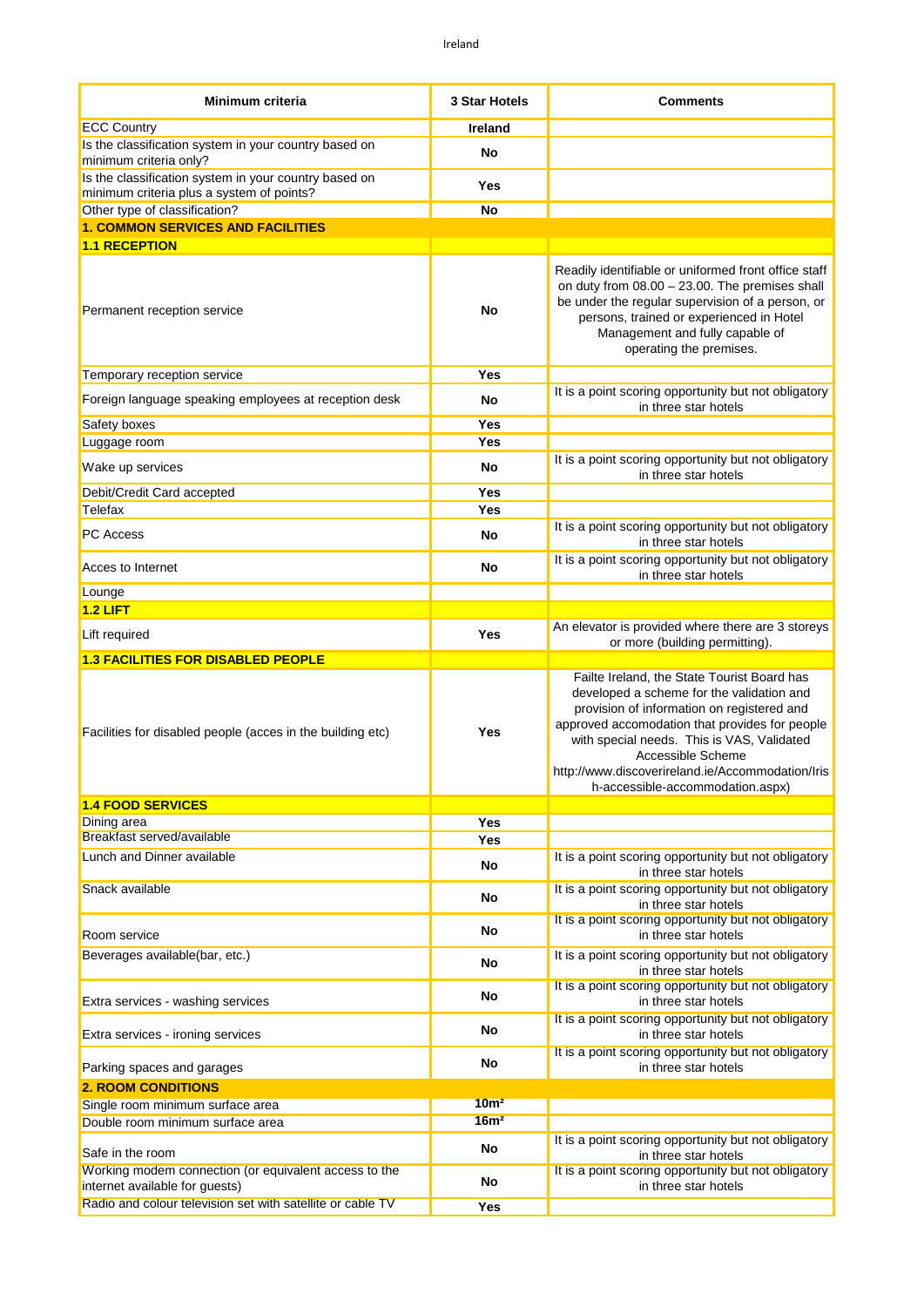| <b>Telephone</b>                           | <b>No</b> |                                                                                                                                                                                                                                                                                                                                                     |
|--------------------------------------------|-----------|-----------------------------------------------------------------------------------------------------------------------------------------------------------------------------------------------------------------------------------------------------------------------------------------------------------------------------------------------------|
| Changing of bed linen once per week        | <b>No</b> |                                                                                                                                                                                                                                                                                                                                                     |
| Changing of bed linen twice per week       | <b>No</b> |                                                                                                                                                                                                                                                                                                                                                     |
| Daily room cleaning                        | <b>No</b> |                                                                                                                                                                                                                                                                                                                                                     |
| Baby bed available                         | <b>No</b> |                                                                                                                                                                                                                                                                                                                                                     |
| Air conditioning available                 | <b>No</b> |                                                                                                                                                                                                                                                                                                                                                     |
| Minibar available                          | <b>No</b> | It is a point scoring opportunity but not obligatory<br>in three star hotels                                                                                                                                                                                                                                                                        |
| Nonsmoking rooms available                 | <b>No</b> | It is a point scoring opportunity but not obligatory<br>in three star hotels                                                                                                                                                                                                                                                                        |
| Table/Desk available                       | Yes       |                                                                                                                                                                                                                                                                                                                                                     |
| <b>3. BATHROOM</b>                         |           |                                                                                                                                                                                                                                                                                                                                                     |
| Individual bathroom/WC available           | Yes       |                                                                                                                                                                                                                                                                                                                                                     |
| Towels change daily                        | Yes       | Towels have to be provided but it was not<br>mentioned whether they have to be changed daily<br>or otherwise.                                                                                                                                                                                                                                       |
| Hairdryer available                        | <b>No</b> | It is a point scoring opportunity but not obligatory<br>in three star hotels                                                                                                                                                                                                                                                                        |
| Shower Gel/Shampoon/Soap available         | Yes       |                                                                                                                                                                                                                                                                                                                                                     |
| Waste basket                               | N/A       | not mentioned                                                                                                                                                                                                                                                                                                                                       |
| <b>4. OTHER</b>                            |           |                                                                                                                                                                                                                                                                                                                                                     |
| Special designed rooms for disabled people | Yes       | Failte Ireland, the State Tourist Board has<br>developed a scheme for the validation and<br>provision of information on registered and<br>approved accomodation that provides for people<br>with special needs. This is VAS, Validated<br>Accessible Scheme<br>http://www.discoverireland.ie/Accommodation/Iris<br>h-accessible-accommodation.aspx) |
| <b>5. GENERAL REMARKS</b>                  |           |                                                                                                                                                                                                                                                                                                                                                     |

#### **Registration And Classification**

Fáilte Ireland is the body responsible for ensuring that accommodation standards meet visitor needs. It carries out this function by setting the requirements for the various categories of accommodation and through processes for the regular monitoring of the standards in all forms of approved accommodation.

Under the Tourist Traffic Acts 1939-2003, Fáilte Ireland has specific powers and functions in relation to the registration and grading of tourist accommodation. The registration and classification responsibilities of Fáilte Ireland cover accommodation legislation, monitoring of product quality, customer relations and in particular the management of appointed sub-contractors for the inspection and registration assessment of various accommodation categories.

Fáilte Ireland is committed to developing and implementing a number of quality assurance schemes to provide assurance to visitors and encourage higher standards of product amongst the industry in Ireland.

**Mandatory Hotel Classification Scheme**

The Fáilte Ireland Hotel Classification Scheme is a mandatory scheme on which all hotels, being classified, must attain the One star minimum entry level requirements in order to comply with the Registration and Renewal of Registration Regulations fot Hotels 2003. The scheme was developed in close consultation with the Irish Hotels Federation (IHF), and incorporates all star rated categories and has a point scoring system, which endeavours to meet and exceed consumer expectations.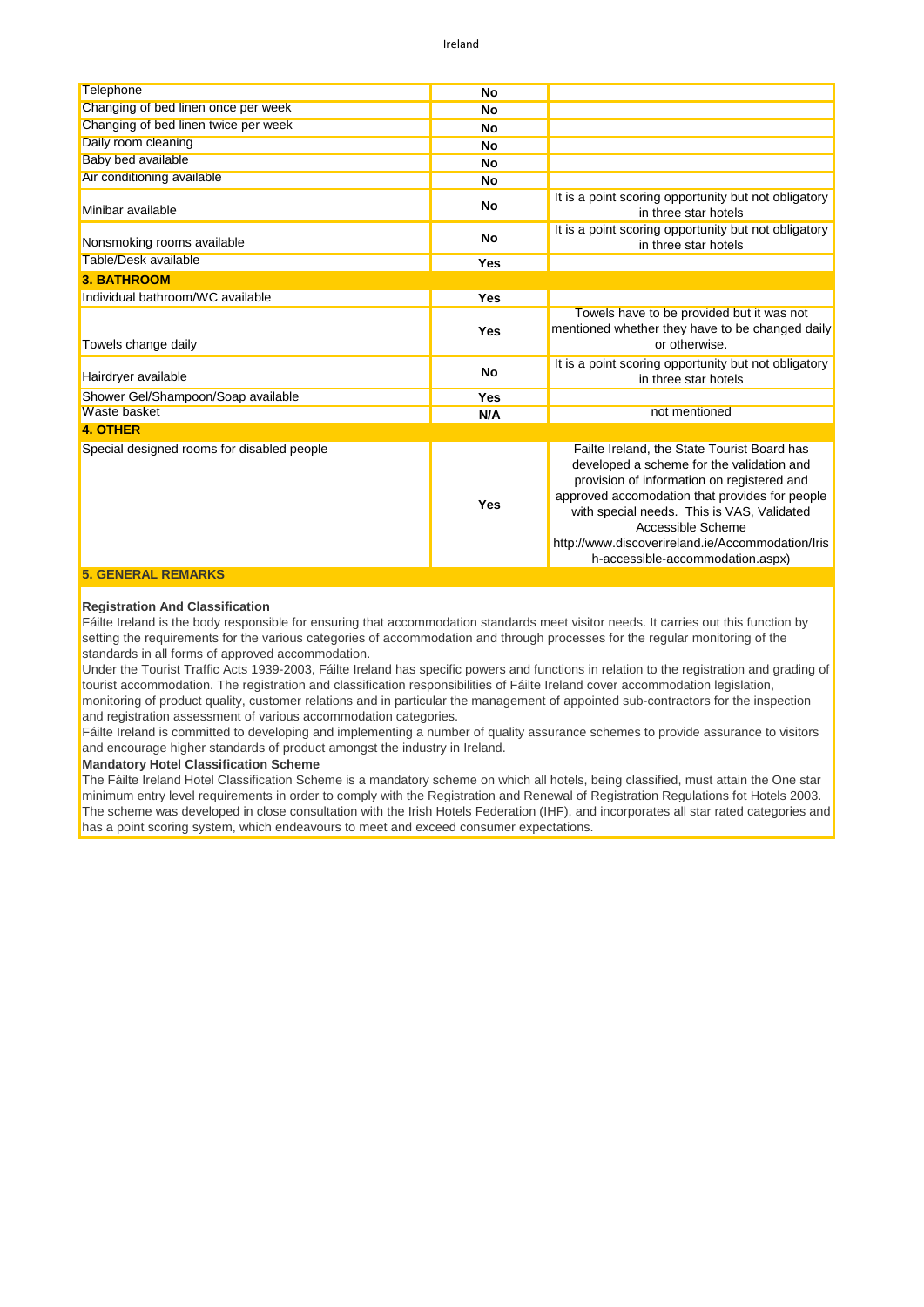| <b>Minimum criteria</b>                                                                 | <b>3 Star Hotels</b> | <b>Comments</b>                                         |
|-----------------------------------------------------------------------------------------|----------------------|---------------------------------------------------------|
| <b>ECC Country</b>                                                                      | Italy                |                                                         |
| Is the classification system in your country based on                                   |                      |                                                         |
| minimum criteria only?                                                                  | Yes                  |                                                         |
| Is the classification system in your country based on                                   | No                   |                                                         |
| minimum criteria plus a system of points?                                               |                      |                                                         |
| Other type of classification?                                                           | No                   |                                                         |
| <b>1. COMMON SERVICES AND FACILITIES</b>                                                |                      |                                                         |
| <b>1.1 RECEPTION</b>                                                                    |                      |                                                         |
| Permanent reception service                                                             | <b>No</b>            |                                                         |
| Temporary reception service                                                             | Yes                  |                                                         |
| Foreign language speaking employees at reception desk                                   | No                   |                                                         |
| Safety boxes                                                                            | Yes                  | Safety boxes are provided in half rooms of the<br>hotel |
| Luggage room                                                                            | <b>No</b>            |                                                         |
| Wake up services                                                                        | No                   |                                                         |
| Debit/Credit Card accepted                                                              | Yes                  |                                                         |
| Telefax                                                                                 | Yes                  |                                                         |
| <b>PC Access</b>                                                                        | Yes                  |                                                         |
| Acces to Internet                                                                       | Yes                  |                                                         |
| Lounge                                                                                  | Yes                  |                                                         |
| $1.2$ LIFT                                                                              |                      |                                                         |
| Lift required                                                                           | <b>Yes</b>           | required in more than 2 floor buildings                 |
| <b>1.3 FACILITIES FOR DISABLED PEOPLE</b>                                               |                      |                                                         |
| Facilities for disabled people (acces in the building etc)                              | No                   |                                                         |
| <b>1.4 FOOD SERVICES</b>                                                                |                      |                                                         |
| Dining area                                                                             | Yes                  |                                                         |
| Breakfast served/available                                                              | Yes                  |                                                         |
| Lunch and Dinner available                                                              | No                   |                                                         |
| Snack available                                                                         | Yes                  |                                                         |
| Room service                                                                            | <b>No</b>            |                                                         |
| Beverages available(bar, etc.)                                                          | Yes                  |                                                         |
| Extra services - washing services                                                       | No                   |                                                         |
| Extra services - ironing services                                                       | <b>No</b>            |                                                         |
| Parking spaces and garages                                                              | No                   |                                                         |
| <b>2. ROOM CONDITIONS</b>                                                               |                      |                                                         |
| Single room minimum surface area                                                        | 8m <sup>2</sup>      | (bathroom excluded)                                     |
| Double room minimum surface area                                                        | 14m <sup>2</sup>     | (bathroom excluded)                                     |
| Safe in the room                                                                        | <b>Yes</b>           | Safety boxes are provided in half rooms of the<br>hotel |
| Working modem connection (or equivalent access to the<br>internet available for guests) | <b>Yes</b>           |                                                         |
| Radio and colour television set with satellite or cable TV                              | Yes                  |                                                         |
| Telephone                                                                               | Yes                  |                                                         |
| Changing of bed linen once per week                                                     | No                   |                                                         |
| Changing of bed linen twice per week                                                    | Yes                  |                                                         |
| Daily room cleaning                                                                     | Yes                  |                                                         |
| Baby bed available                                                                      | <b>No</b>            |                                                         |
| Air conditioning available                                                              | <b>No</b>            |                                                         |
| Minibar available                                                                       | <b>No</b>            |                                                         |
| Nonsmoking rooms available                                                              | <b>Yes</b>           |                                                         |
| Table/Desk available                                                                    | <b>No</b>            |                                                         |
| <b>3. BATHROOM</b>                                                                      |                      |                                                         |
| Individual bathroom/WC available                                                        | Yes                  | all rooms have individual bathroom                      |
| Towels change daily                                                                     | <b>No</b>            | towels change is provided three times a week            |
| Hairdryer available                                                                     | Yes                  |                                                         |
| Shower Gel/Shampoon/Soap available                                                      | Yes                  |                                                         |
| Waste basket                                                                            | Yes                  |                                                         |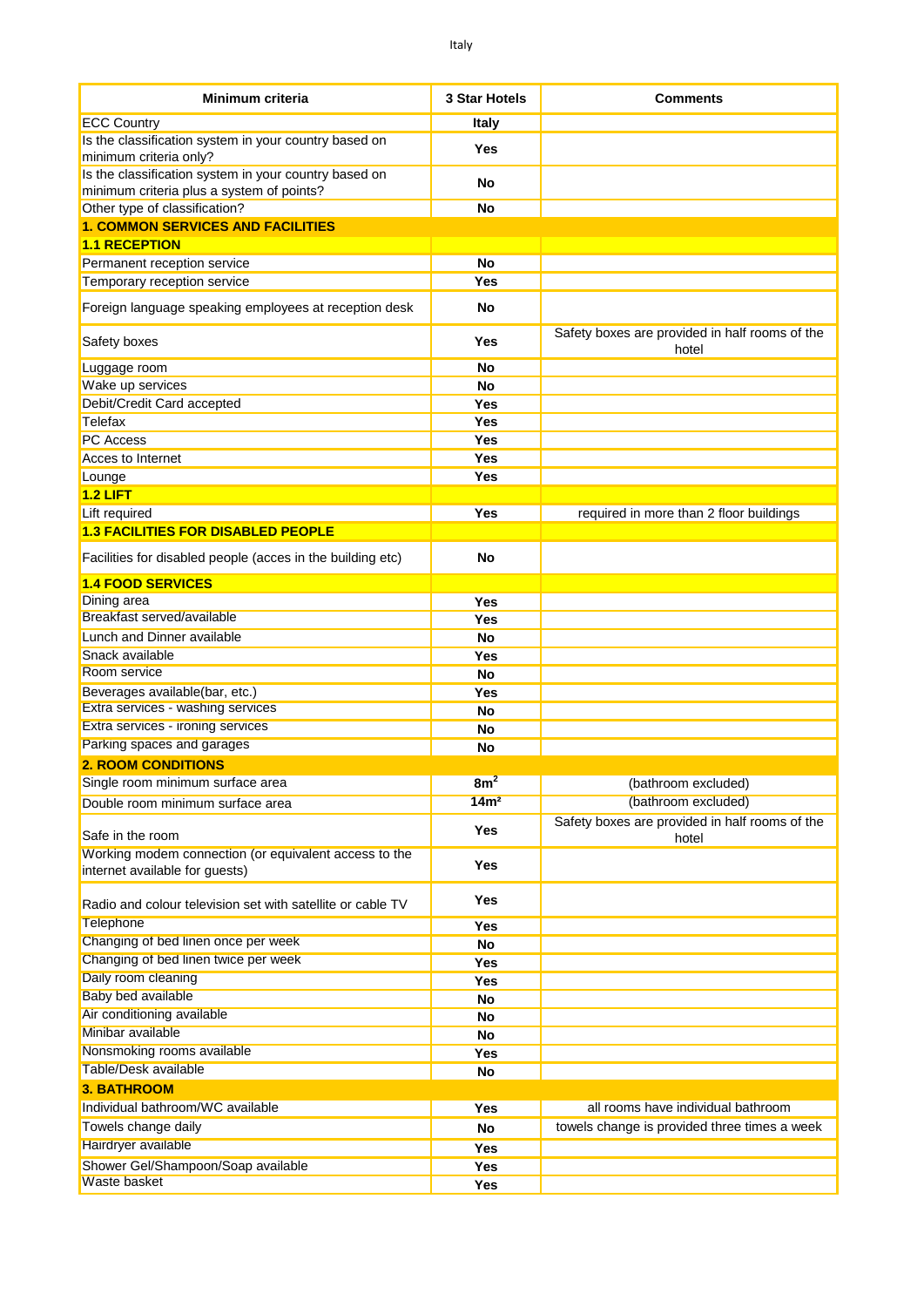| 4. OTHER                                   |    |  |
|--------------------------------------------|----|--|
|                                            |    |  |
| Special designed rooms for disabled people | Nc |  |
| <b>5. GENERAL REMARKS</b>                  |    |  |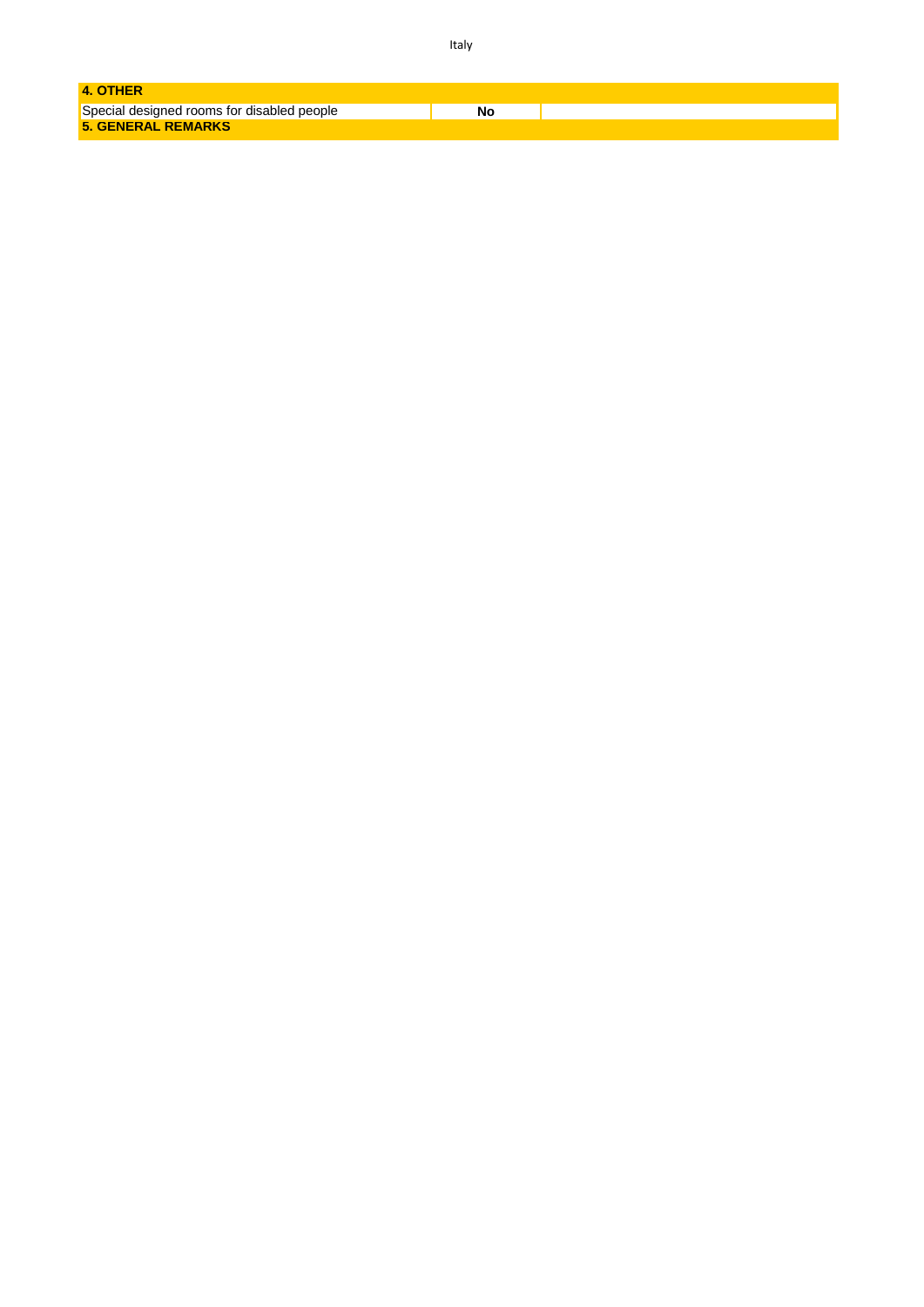| <b>Minimum criteria</b>                                                                            | 3 Star Hotels    | <b>Comments</b>                            |
|----------------------------------------------------------------------------------------------------|------------------|--------------------------------------------|
| <b>ECC Country</b>                                                                                 | Latvia           |                                            |
| Is the classification system in your country based on<br>minimum criteria only?                    | Yes              |                                            |
| Is the classification system in your country based on<br>minimum criteria plus a system of points? | No               |                                            |
| Other type of classification?                                                                      | No               | Generar requiments and standart requiments |
| <b>1. COMMON SERVICES AND FACILITIES</b>                                                           |                  |                                            |
| <b>1.1 RECEPTION</b>                                                                               |                  |                                            |
| Permanent reception service                                                                        | <b>Yes</b>       |                                            |
| Temporary reception service                                                                        | No               |                                            |
| Foreign language speaking employees at reception desk                                              | Yes              |                                            |
| Safety boxes                                                                                       | <b>Yes</b>       |                                            |
| Luggage room                                                                                       | Yes              |                                            |
| Wake up services                                                                                   | Yes              |                                            |
| Debit/Credit Card accepted                                                                         | Yes              |                                            |
| Telefax                                                                                            | Yes              |                                            |
| <b>PC</b> Access                                                                                   | Yes              |                                            |
| Acces to Internet                                                                                  | Yes              |                                            |
| Lounge                                                                                             | Yes              |                                            |
| $1.2$ LIFT                                                                                         |                  |                                            |
| Lift required                                                                                      | Yes              | from floor 3                               |
| <b>1.3 FACILITIES FOR DISABLED PEOPLE</b>                                                          |                  |                                            |
| Facilities for disabled people (acces in the building etc)                                         | Yes              |                                            |
| <b>1.4 FOOD SERVICES</b>                                                                           |                  |                                            |
| Dining area                                                                                        | Yes              |                                            |
| Breakfast served/available                                                                         | <b>Yes</b>       |                                            |
| Lunch and Dinner available                                                                         | <b>Yes</b>       | restaurant                                 |
| Snack available                                                                                    | <b>Yes</b>       |                                            |
| Room service                                                                                       | <b>Yes</b>       |                                            |
| Beverages available(bar, etc.)                                                                     | <b>Yes</b>       |                                            |
| Extra services - washing services                                                                  | <b>Yes</b>       |                                            |
| Extra services - ironing services                                                                  | <b>Yes</b>       |                                            |
| Parking spaces and garages                                                                         | Yes              |                                            |
| <b>2. ROOM CONDITIONS</b>                                                                          |                  |                                            |
| Single room minimum surface area                                                                   | 10 <sub>m²</sub> |                                            |
| Double room minimum surface area                                                                   | 15 <sup>m²</sup> |                                            |
| Safe in the room                                                                                   | <b>No</b>        |                                            |
| Working modem connection (or equivalent access to the                                              |                  |                                            |
| internet available for guests)                                                                     | Yes              |                                            |
| Radio and colour television set with satellite or cable TV                                         | <b>Yes</b>       |                                            |
| Telephone<br>Changing of bed linen once per week                                                   | <b>Yes</b>       |                                            |
| Changing of bed linen twice per week                                                               | <b>No</b>        |                                            |
|                                                                                                    | Yes              |                                            |
| Daily room cleaning                                                                                | Yes              |                                            |
| Baby bed available                                                                                 | <b>No</b>        | no, but usually hotels offer baby bed      |
| Air conditioning available                                                                         | <b>Yes</b>       |                                            |
| Minibar available                                                                                  | <b>Yes</b>       |                                            |
| Nonsmoking rooms available                                                                         | Yes              |                                            |
| Table/Desk available                                                                               | Yes              |                                            |
| <b>3. BATHROOM</b>                                                                                 |                  |                                            |
| Individual bathroom/WC available                                                                   | <b>Yes</b>       |                                            |
| Towels change daily                                                                                | No               |                                            |
| Hairdryer available                                                                                | Yes              |                                            |
| Shower Gel/Shampoon/Soap available                                                                 | <b>Yes</b>       |                                            |
| <b>Waste basket</b>                                                                                | <b>Yes</b>       |                                            |
| <b>4. OTHER</b>                                                                                    |                  |                                            |
| Special designed rooms for disabled people                                                         | Yes              |                                            |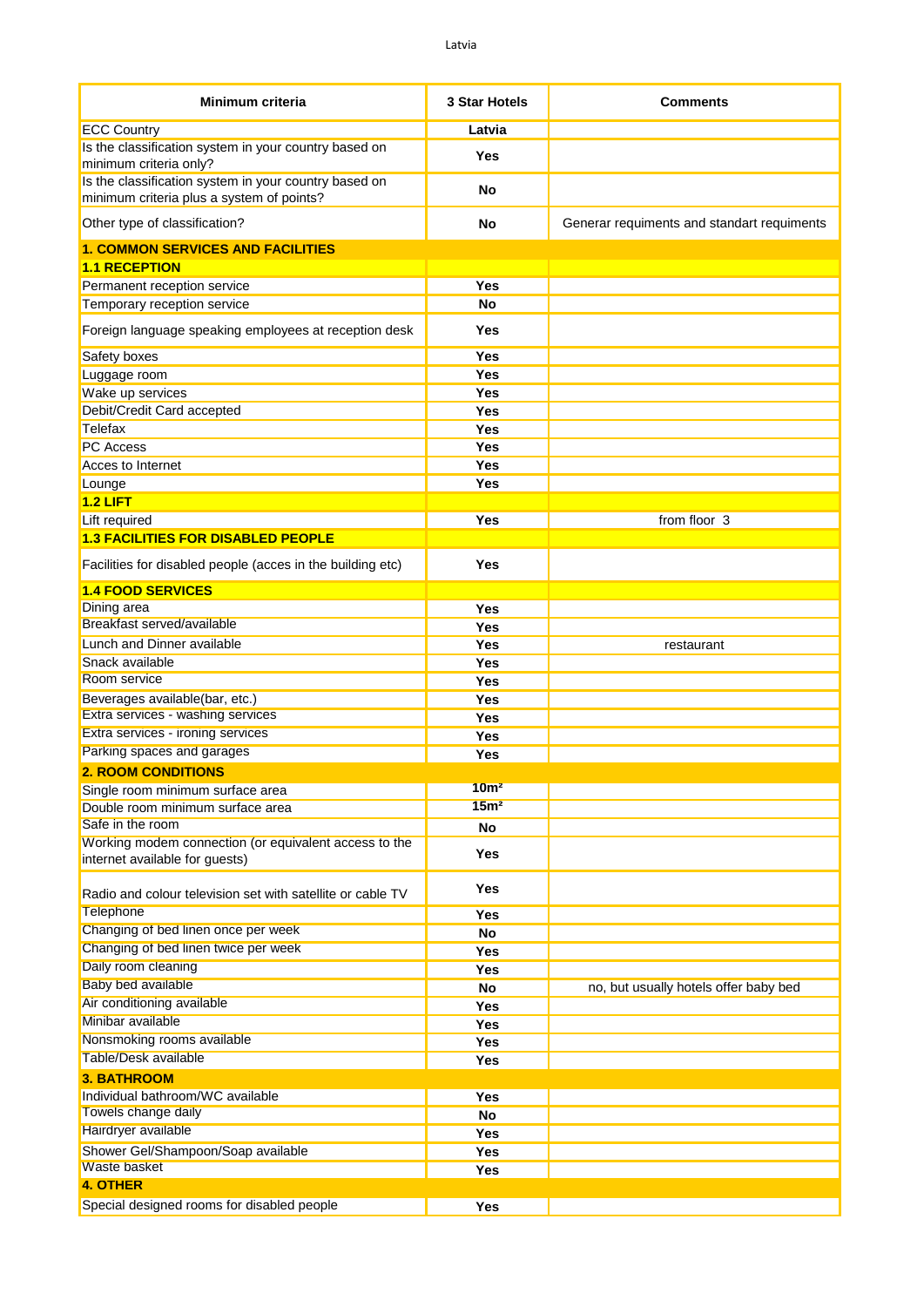#### **5. GENERAL REMARKS**

#### **Common requirements for all categories of hotels:**

- requirements of cleanliness;
- room entrance with lighting;
- guest cards for hotels with more than 20 rooms;
- specific requirements for each sub-type;
- qualitative floor covering, soft mat or carpet if there is no wall to wall soft floor covering;
- fire instruction and evacuation plan at the visible, light place.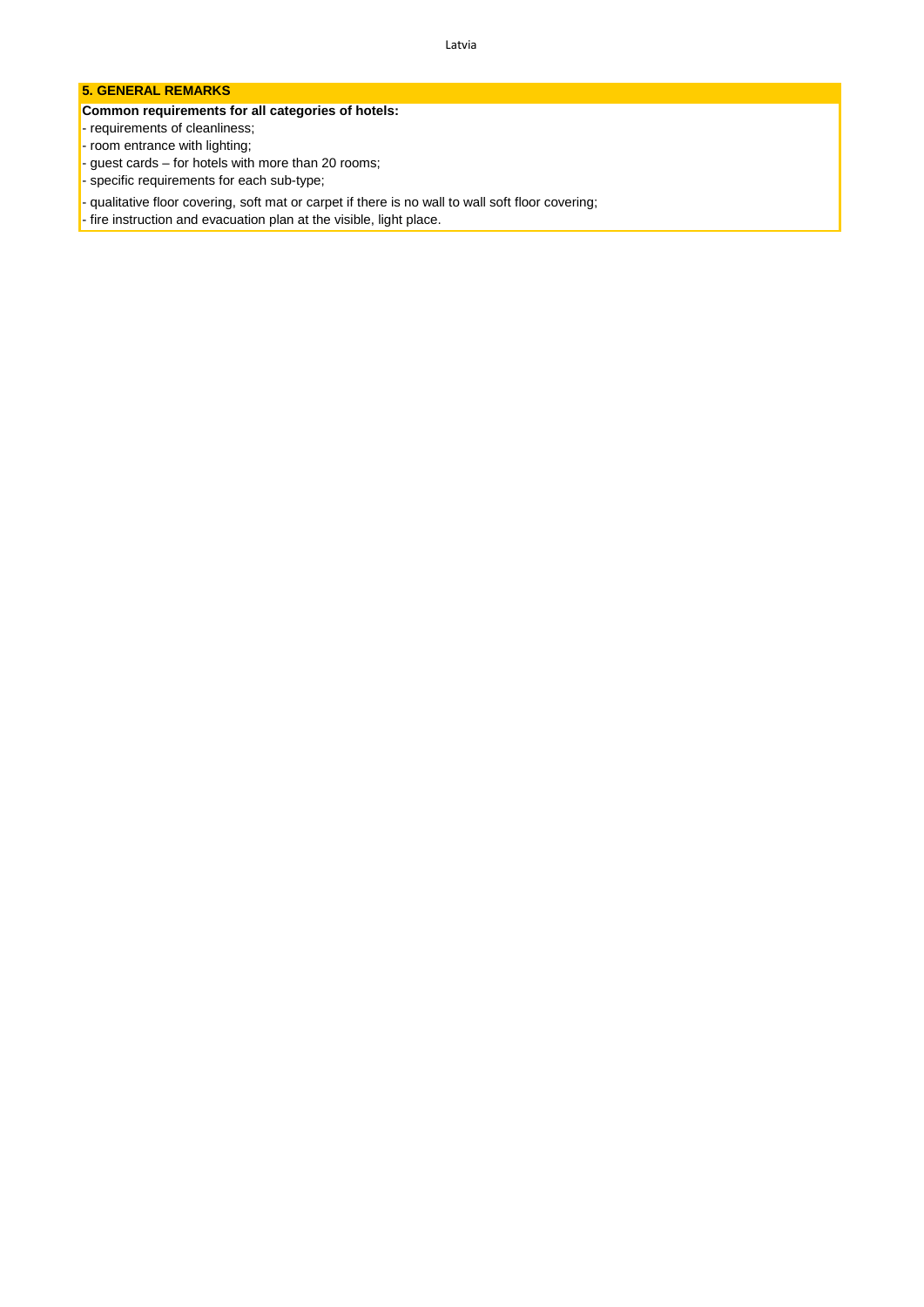| <b>Minimum criteria</b>                                                                            | <b>3 Star Hotels</b> | <b>Comments</b>                                                                                                                                                                                                                                                                                              |
|----------------------------------------------------------------------------------------------------|----------------------|--------------------------------------------------------------------------------------------------------------------------------------------------------------------------------------------------------------------------------------------------------------------------------------------------------------|
| <b>ECC Country</b>                                                                                 | Lithuania            |                                                                                                                                                                                                                                                                                                              |
| Is the classification system in your country based on<br>minimum criteria only?                    | No                   |                                                                                                                                                                                                                                                                                                              |
| Is the classification system in your country based on<br>minimum criteria plus a system of points? | Yes                  |                                                                                                                                                                                                                                                                                                              |
| Other type of classification?                                                                      | Yes                  | self-regulated countryside tourism                                                                                                                                                                                                                                                                           |
| <b>1. COMMON SERVICES AND FACILITIES</b>                                                           |                      |                                                                                                                                                                                                                                                                                                              |
| <b>1.1 RECEPTION</b>                                                                               |                      |                                                                                                                                                                                                                                                                                                              |
| Permanent reception service                                                                        | Yes                  |                                                                                                                                                                                                                                                                                                              |
| Temporary reception service                                                                        |                      |                                                                                                                                                                                                                                                                                                              |
| Foreign language speaking employees at reception desk                                              | Yes                  | English, German, Russian, Polish, French                                                                                                                                                                                                                                                                     |
| Safety boxes                                                                                       | Yes                  | Available in the rooms or near the reception                                                                                                                                                                                                                                                                 |
| Luggage room                                                                                       | Yes                  |                                                                                                                                                                                                                                                                                                              |
| Wake up services                                                                                   | Yes                  |                                                                                                                                                                                                                                                                                                              |
| Debit/Credit Card accepted                                                                         | Yes                  | credit cards accepted                                                                                                                                                                                                                                                                                        |
| Telefax                                                                                            | Yes                  |                                                                                                                                                                                                                                                                                                              |
| <b>PC</b> Access                                                                                   | Yes                  | In the room and in the lobby                                                                                                                                                                                                                                                                                 |
| Acces to Internet                                                                                  | Yes                  |                                                                                                                                                                                                                                                                                                              |
| Lounge                                                                                             | Yes                  |                                                                                                                                                                                                                                                                                                              |
| $1.2$ LIFT                                                                                         |                      |                                                                                                                                                                                                                                                                                                              |
| Lift required                                                                                      | Yes                  |                                                                                                                                                                                                                                                                                                              |
| <b>1.3 FACILITIES FOR DISABLED PEOPLE</b>                                                          |                      |                                                                                                                                                                                                                                                                                                              |
| Facilities for disabled people (acces in the building etc)                                         | Yes                  | According Lithuanian laws the facilities for the<br>disabled people should be established not<br>only in the hotels, but also in buildings, shops,<br>markets and ect,                                                                                                                                       |
| <b>1.4 FOOD SERVICES</b>                                                                           |                      |                                                                                                                                                                                                                                                                                                              |
| Dining area                                                                                        | Yes                  |                                                                                                                                                                                                                                                                                                              |
| Breakfast served/available                                                                         | Yes                  |                                                                                                                                                                                                                                                                                                              |
| Lunch and Dinner available                                                                         | Yes                  |                                                                                                                                                                                                                                                                                                              |
| Snack available                                                                                    | Yes                  |                                                                                                                                                                                                                                                                                                              |
| Room service                                                                                       | <b>Yes</b>           |                                                                                                                                                                                                                                                                                                              |
| Beverages available(bar, etc.)                                                                     | Yes                  |                                                                                                                                                                                                                                                                                                              |
| Extra services - washing services                                                                  | Yes                  | Usually hotels have there own washing<br>services, but if they don't they have contracts<br>with the major cleaning services providing<br>companies. Which means that if consumers<br>needs these services, they have them, they<br>leave the clothes in special bags and in next<br>day they get them back. |
| Extra services - ironing services                                                                  | Yes                  |                                                                                                                                                                                                                                                                                                              |
| Parking spaces and garages                                                                         | Yes                  |                                                                                                                                                                                                                                                                                                              |
| <b>2. ROOM CONDITIONS</b>                                                                          |                      |                                                                                                                                                                                                                                                                                                              |
| Single room minimum surface area                                                                   |                      |                                                                                                                                                                                                                                                                                                              |
| Double room minimum surface area                                                                   |                      |                                                                                                                                                                                                                                                                                                              |
| Safe in the room                                                                                   | <b>Yes</b>           | As it was explained before, usually the rooms<br>have safety boxes.                                                                                                                                                                                                                                          |
| Working modem connection (or equivalent access to the<br>internet available for guests)            | Yes                  |                                                                                                                                                                                                                                                                                                              |
| Radio and colour television set with satellite or cable TV                                         | Yes                  |                                                                                                                                                                                                                                                                                                              |
| Telephone                                                                                          | Yes                  |                                                                                                                                                                                                                                                                                                              |
| Changing of bed linen once per week                                                                | Yes                  |                                                                                                                                                                                                                                                                                                              |
| Changing of bed linen twice per week                                                               | Yes                  |                                                                                                                                                                                                                                                                                                              |
| Daily room cleaning                                                                                | <b>Yes</b>           |                                                                                                                                                                                                                                                                                                              |
| Baby bed available                                                                                 | Yes                  | the consumer has to notify the hotel before.                                                                                                                                                                                                                                                                 |
| Air conditioning available                                                                         | <b>Yes</b>           |                                                                                                                                                                                                                                                                                                              |
| Minibar available                                                                                  | Yes                  |                                                                                                                                                                                                                                                                                                              |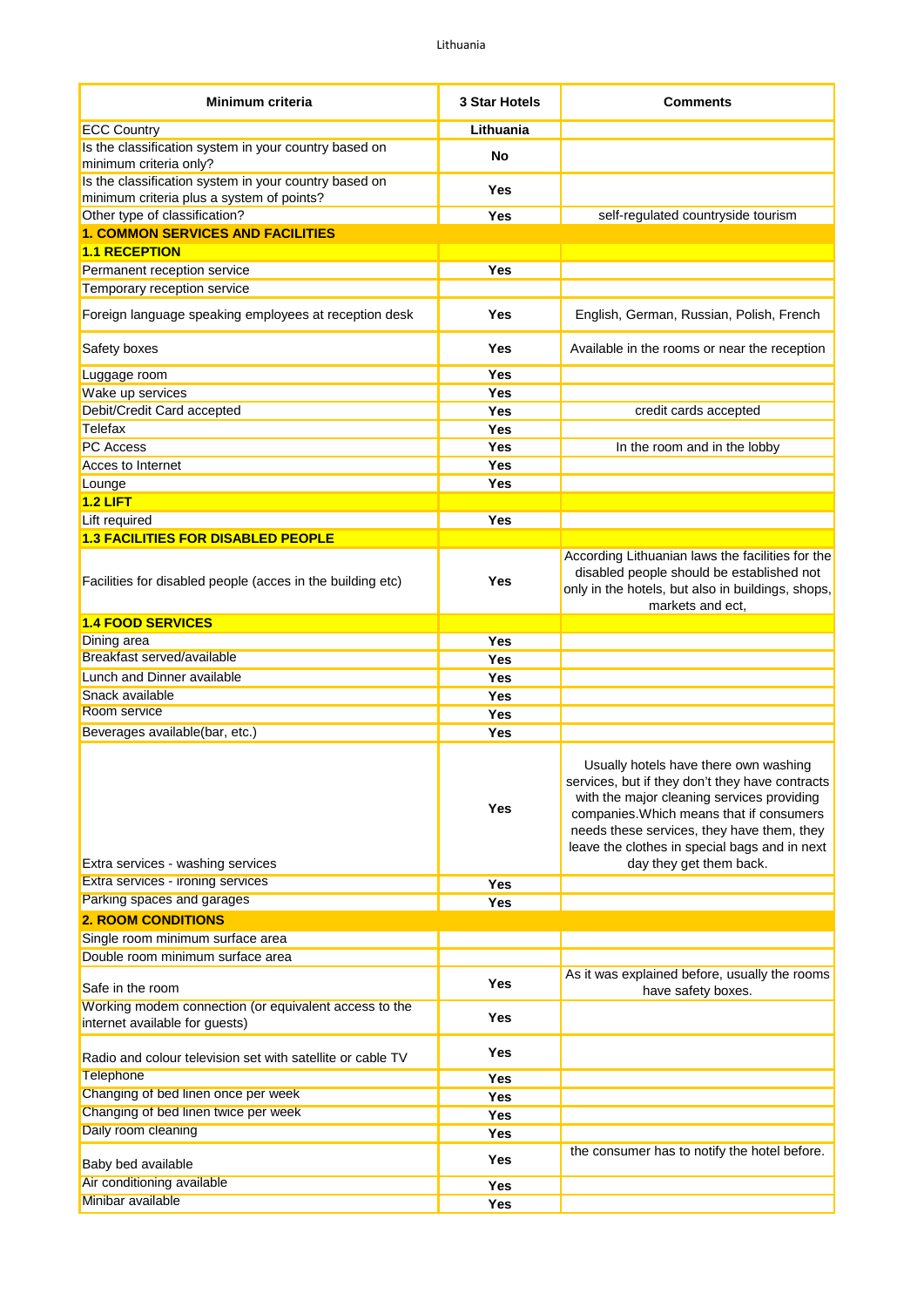Lithuania

| Nonsmoking rooms available                 | <b>Yes</b> |                     |
|--------------------------------------------|------------|---------------------|
| Table/Desk available                       | <b>Yes</b> |                     |
| <b>3. BATHROOM</b>                         |            |                     |
| Individual bathroom/WC available           | <b>Yes</b> |                     |
| Towels change daily                        | <b>Yes</b> |                     |
| Hairdryer available                        | <b>Yes</b> |                     |
| Shower Gel/Shampoon/Soap available         | <b>Yes</b> |                     |
| Waste basket                               | <b>Yes</b> |                     |
| 4. OTHER                                   |            |                     |
| Special designed rooms for disabled people | <b>Yes</b> | only in few hotels. |
| <b>5. GENERAL REMARKS</b>                  |            |                     |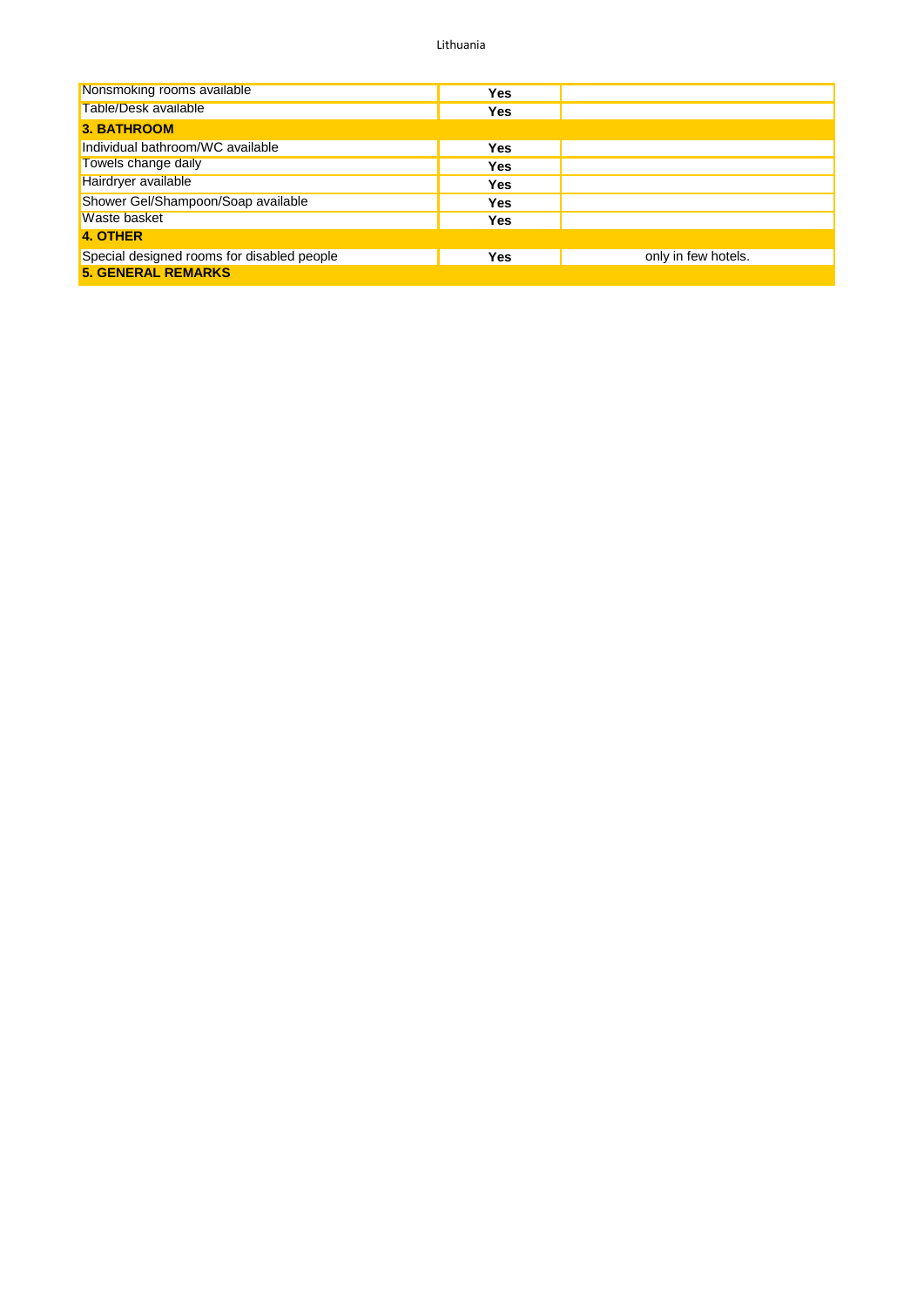| Minimum criteria                                                                                   | 3 Star Hotels    | <b>Comments</b> |
|----------------------------------------------------------------------------------------------------|------------------|-----------------|
| <b>ECC Country</b>                                                                                 | Luxemburg        |                 |
| Is the classification system in your country based on<br>minimum criteria only?                    | <b>Yes</b>       |                 |
| Is the classification system in your country based on<br>minimum criteria plus a system of points? | <b>No</b>        |                 |
| Other type of classification?                                                                      |                  |                 |
| <b>1. COMMON SERVICES AND FACILITIES</b>                                                           |                  |                 |
| <b>1.1 RECEPTION</b>                                                                               |                  |                 |
| Permanent reception service                                                                        | <b>No</b>        |                 |
| Temporary reception service                                                                        | <b>Yes</b>       |                 |
| Foreign language speaking employees at reception desk                                              | <b>Yes</b>       |                 |
| Safety boxes                                                                                       | Yes              |                 |
| Luggage room                                                                                       | <b>No</b>        |                 |
| Wake up services                                                                                   | N/A              |                 |
| Debit/Credit Card accepted                                                                         | Yes              |                 |
| Telefax                                                                                            | Yes              |                 |
| <b>PC</b> Access                                                                                   | N/A              |                 |
| Acces to Internet                                                                                  | N/A              |                 |
| Lounge                                                                                             | <b>Yes</b>       |                 |
| $1.2$ LIFT                                                                                         |                  |                 |
| Lift required                                                                                      | <b>Yes</b>       |                 |
| <b>1.3 FACILITIES FOR DISABLED PEOPLE</b>                                                          |                  |                 |
| Facilities for disabled people (acces in the building etc)                                         | N/A              |                 |
| <b>1.4 FOOD SERVICES</b>                                                                           |                  |                 |
| Dining area                                                                                        | Yes              |                 |
| Breakfast served/available                                                                         | <b>Yes</b>       |                 |
| Lunch and Dinner available                                                                         | <b>No</b>        |                 |
| Snack available                                                                                    | <b>No</b>        |                 |
| Room service                                                                                       | <b>No</b>        |                 |
| Beverages available(bar, etc.)                                                                     | <b>No</b>        |                 |
| Extra services - washing services                                                                  | No               |                 |
| Extra services - ironing services                                                                  | <b>No</b>        |                 |
| Parking spaces and garages                                                                         | <b>No</b>        |                 |
| <b>2. ROOM CONDITIONS</b>                                                                          |                  |                 |
| Single room minimum surface area                                                                   | 17 <sub>m²</sub> |                 |
| Double room minimum surface area                                                                   | 17 <sub>m²</sub> |                 |
| Safe in the room                                                                                   | <b>No</b>        |                 |
| Working modem connection (or equivalent access to the<br>internet available for guests)            | No               |                 |
| Radio and colour television set with satellite or cable TV                                         | <b>Yes</b>       |                 |
| Telephone                                                                                          | Yes              |                 |
| Changing of bed linen once per week                                                                | N/A              |                 |
| Changing of bed linen twice per week                                                               | N/A              |                 |
| Daily room cleaning                                                                                | Yes              |                 |
| <b>Baby bed available</b>                                                                          | N/A              |                 |
| Air conditioning available                                                                         | <b>No</b>        |                 |
| Minibar available                                                                                  | <b>No</b>        |                 |
| Nonsmoking rooms available                                                                         | N/A              |                 |
| <b>Table/Desk available</b>                                                                        | Yes              |                 |
| <b>3. BATHROOM</b>                                                                                 |                  |                 |
| Individual bathroom/WC available                                                                   | Yes              |                 |
| Towels change daily                                                                                | Yes              |                 |
| Hairdryer available                                                                                | <b>No</b>        |                 |
| Shower Gel/Shampoon/Soap available                                                                 | Yes              |                 |
| <b>Waste basket</b>                                                                                | Yes              |                 |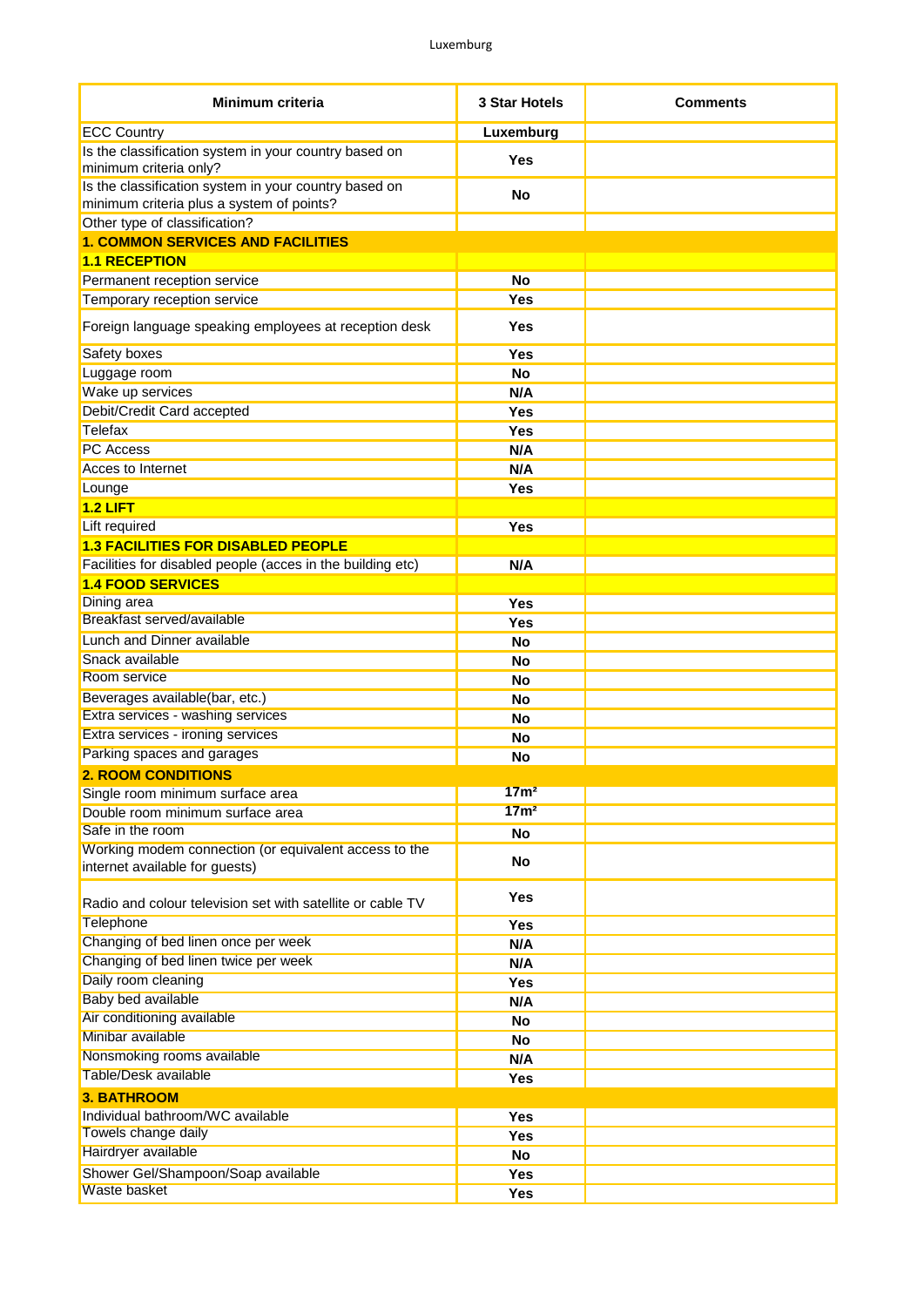Luxemburg

| 4. OTHER                                           |
|----------------------------------------------------|
| Special designed rooms for disabled people<br>N/A  |
| <b>5. GENERAL REMARKS</b>                          |
| ATTENTION!!!                                       |
| It is foreseen that the rules shall change in 2011 |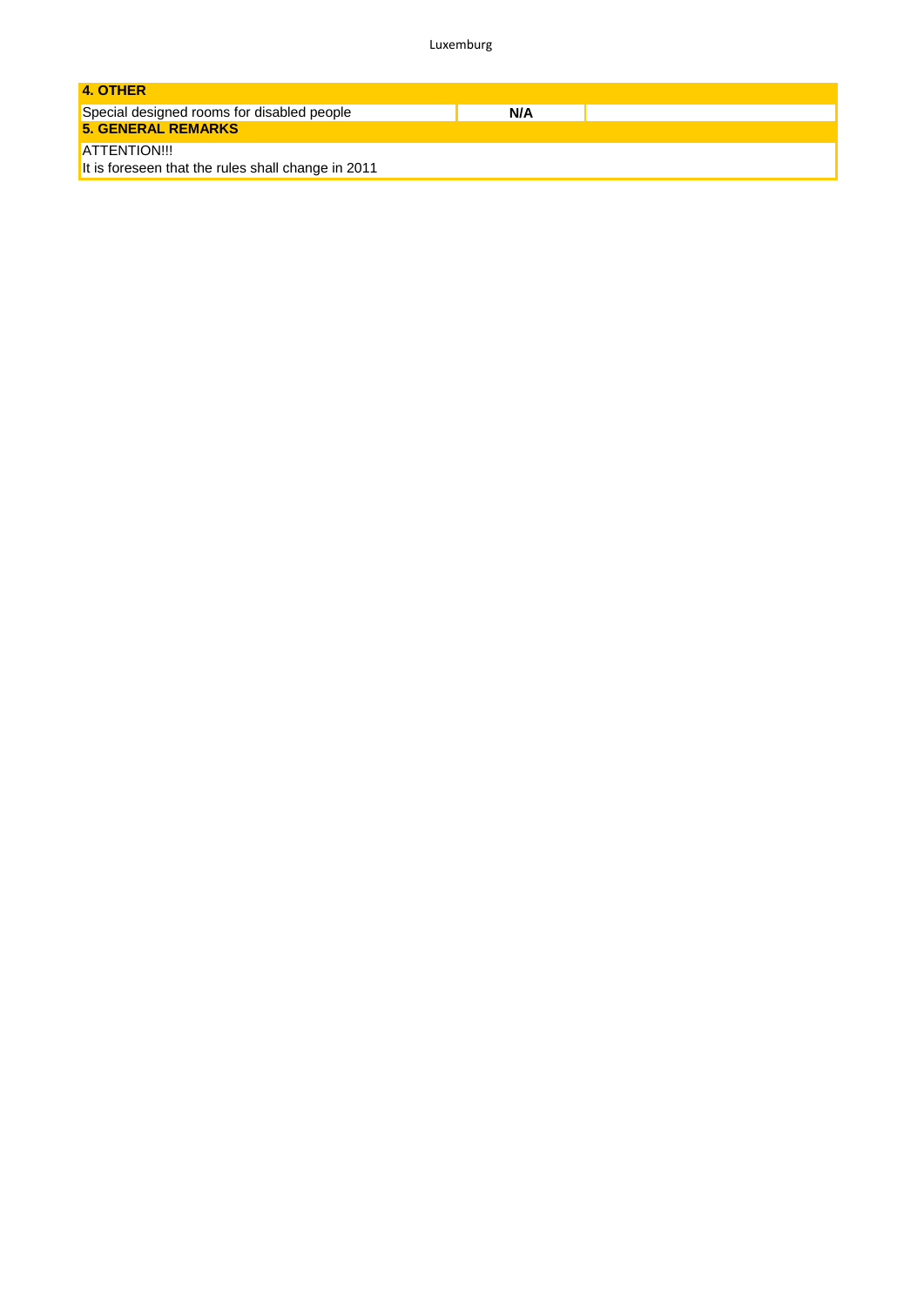| Minimum criteria                                                                                   | 3 Star Hotels    | <b>Comments</b>                                                                                                                                                                                                                                                                                                                                                                                                                                                                                                                |
|----------------------------------------------------------------------------------------------------|------------------|--------------------------------------------------------------------------------------------------------------------------------------------------------------------------------------------------------------------------------------------------------------------------------------------------------------------------------------------------------------------------------------------------------------------------------------------------------------------------------------------------------------------------------|
| <b>ECC Country</b>                                                                                 | <b>Malta</b>     |                                                                                                                                                                                                                                                                                                                                                                                                                                                                                                                                |
| Is the classification system in your country based on<br>minimum criteria only?                    | No               |                                                                                                                                                                                                                                                                                                                                                                                                                                                                                                                                |
| Is the classification system in your country based on<br>minimum criteria plus a system of points? | Yes              |                                                                                                                                                                                                                                                                                                                                                                                                                                                                                                                                |
| Other type of classification?                                                                      | No               | hotels/aparthotels/tourist villages/guesthouses/hostels.<br>Hotels can additionally have self-catering units apart<br>from the normal guest rooms. Hotels, aparthotels and<br>tourist villages are classified from 2 star to 5 star;<br>guest houses are classified as standard or comfort;<br>hostels are classified as standard only.                                                                                                                                                                                        |
| <b>1. COMMON SERVICES AND FACILITIES</b>                                                           |                  |                                                                                                                                                                                                                                                                                                                                                                                                                                                                                                                                |
| <b>1.1 RECEPTION</b>                                                                               |                  |                                                                                                                                                                                                                                                                                                                                                                                                                                                                                                                                |
| Permanent reception service                                                                        | <b>Yes</b>       | 24 hours a day                                                                                                                                                                                                                                                                                                                                                                                                                                                                                                                 |
| Temporary reception service                                                                        | N/A              |                                                                                                                                                                                                                                                                                                                                                                                                                                                                                                                                |
| Foreign language speaking employees at reception desk                                              | Yes              | English is always required. Extra points if a<br>reception/restaurant employee can speak two other<br>foreign languages other than English.                                                                                                                                                                                                                                                                                                                                                                                    |
| Safety boxes                                                                                       | <b>Yes</b>       | Required but extra points are given if a safety box for<br>each individual room is provided and accessible 24<br>hours a day, where these are not available in the room<br>(optional)                                                                                                                                                                                                                                                                                                                                          |
| Luggage room                                                                                       | Yes              | required but extra points are given for also providing<br>luggage deposit for more than one day                                                                                                                                                                                                                                                                                                                                                                                                                                |
| Wake up services                                                                                   | Yes              |                                                                                                                                                                                                                                                                                                                                                                                                                                                                                                                                |
| Debit/Credit Card accepted                                                                         | Yes              |                                                                                                                                                                                                                                                                                                                                                                                                                                                                                                                                |
| Telefax                                                                                            | Yes              |                                                                                                                                                                                                                                                                                                                                                                                                                                                                                                                                |
| PC Access                                                                                          | No               | e-mail service optional for extra points                                                                                                                                                                                                                                                                                                                                                                                                                                                                                       |
| Acces to Internet                                                                                  | No               | e-mail service optional for extra points                                                                                                                                                                                                                                                                                                                                                                                                                                                                                       |
| Lounge                                                                                             | Yes              | A public area with chairs, sofas etc. Has to be heated<br>and air conditioned.                                                                                                                                                                                                                                                                                                                                                                                                                                                 |
| 1.2 LIFT                                                                                           |                  |                                                                                                                                                                                                                                                                                                                                                                                                                                                                                                                                |
| Lift required                                                                                      | Yes              | one if there is a minimum of two floors and a<br>maximum of fifty rooms, at least two lifts if there are<br>more than fifty rooms.                                                                                                                                                                                                                                                                                                                                                                                             |
| <b>1.3 FACILITIES FOR DISABLED PEOPLE</b>                                                          |                  |                                                                                                                                                                                                                                                                                                                                                                                                                                                                                                                                |
| Facilities for disabled people (acces in the building etc)                                         |                  | Tourism regulations are not specific on this. However,<br>any new development has to go through an application<br>process through the Malta Environment and Planning<br>Authority. Part of the process includes consultation<br>with the KNPD (National Commission for Persons with<br>Disability) which vets the application in lines with its<br>design guidelines - which specify a number of points,<br>such as main entrances being accessible to all<br>including wheelchair users and the height of reception<br>desks. |
| <b>1.4 FOOD SERVICES</b>                                                                           |                  |                                                                                                                                                                                                                                                                                                                                                                                                                                                                                                                                |
| Dining area<br>Breakfast served/available                                                          | Yes<br>Yes       |                                                                                                                                                                                                                                                                                                                                                                                                                                                                                                                                |
| Lunch and Dinner available                                                                         | No               | optional for extra points                                                                                                                                                                                                                                                                                                                                                                                                                                                                                                      |
| Snack available                                                                                    | <b>Yes</b>       | if restaurant is closed                                                                                                                                                                                                                                                                                                                                                                                                                                                                                                        |
| Room service                                                                                       | No               | optional for extra points                                                                                                                                                                                                                                                                                                                                                                                                                                                                                                      |
| Beverages available(bar, etc.)                                                                     | Yes              |                                                                                                                                                                                                                                                                                                                                                                                                                                                                                                                                |
| Extra services - washing services                                                                  | Yes              |                                                                                                                                                                                                                                                                                                                                                                                                                                                                                                                                |
| Extra services - ironing services                                                                  | Yes              |                                                                                                                                                                                                                                                                                                                                                                                                                                                                                                                                |
| Parking spaces and garages                                                                         | No               | optional for extra points                                                                                                                                                                                                                                                                                                                                                                                                                                                                                                      |
| <b>2. ROOM CONDITIONS</b>                                                                          |                  |                                                                                                                                                                                                                                                                                                                                                                                                                                                                                                                                |
| Single room minimum surface area                                                                   | 14m <sup>2</sup> | extra points if over 21 sqm                                                                                                                                                                                                                                                                                                                                                                                                                                                                                                    |
| Double room minimum surface area                                                                   | 16m <sup>2</sup> | extra points if over 21 sqm                                                                                                                                                                                                                                                                                                                                                                                                                                                                                                    |
| Safe in the room<br>Working modem connection (or equivalent access to the                          | No               | optional for extra points                                                                                                                                                                                                                                                                                                                                                                                                                                                                                                      |
| internet available for guests)                                                                     | No               |                                                                                                                                                                                                                                                                                                                                                                                                                                                                                                                                |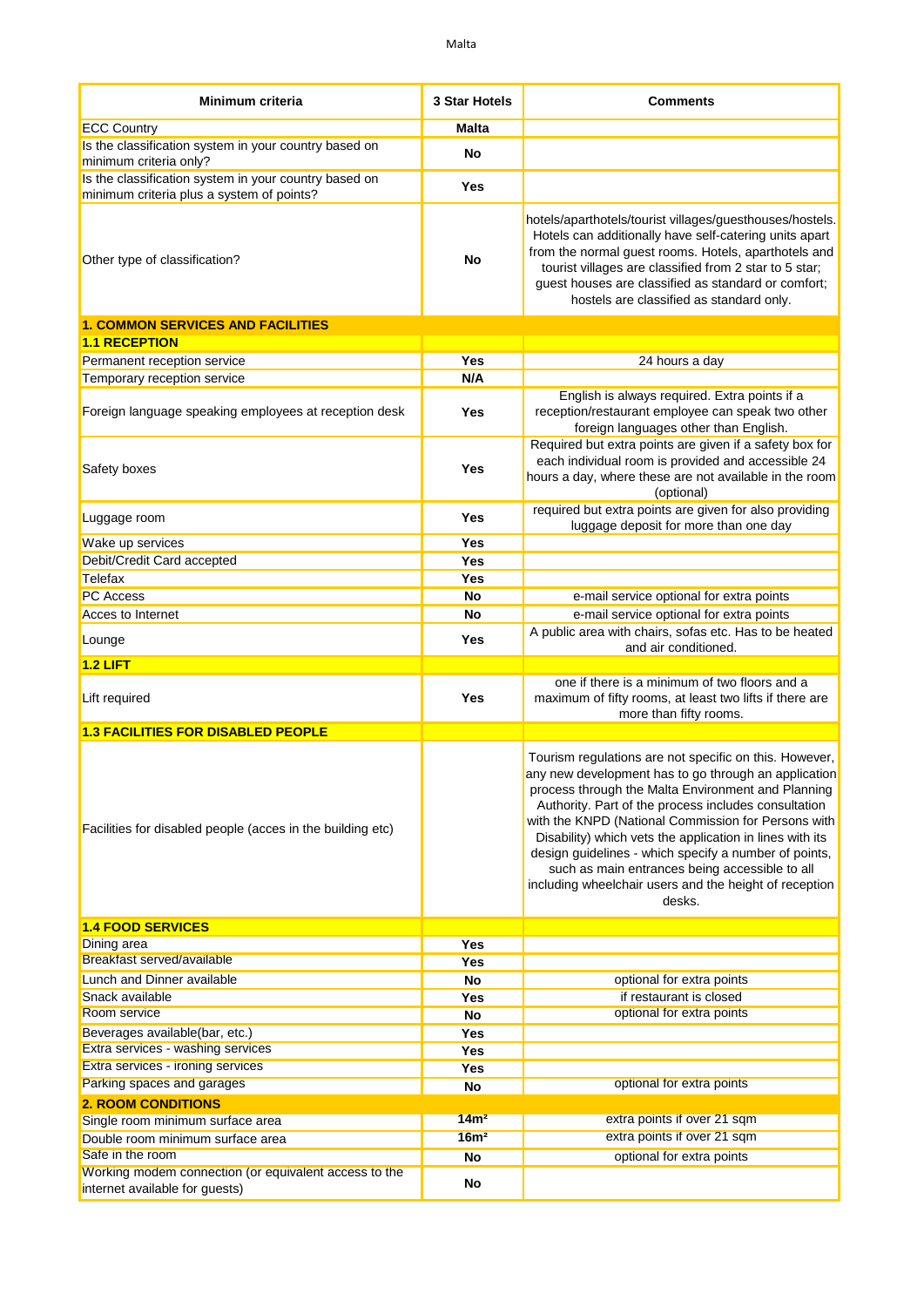| Radio and colour television set with satellite or cable TV | Yes        | colour TV                                                                                                                                                                                                                                                                                                                                                                                                       |
|------------------------------------------------------------|------------|-----------------------------------------------------------------------------------------------------------------------------------------------------------------------------------------------------------------------------------------------------------------------------------------------------------------------------------------------------------------------------------------------------------------|
| Telephone                                                  | Yes        | has to make both internal and direct external calls                                                                                                                                                                                                                                                                                                                                                             |
| Changing of bed linen once per week                        | No         |                                                                                                                                                                                                                                                                                                                                                                                                                 |
| Changing of bed linen twice per week                       | <b>Yes</b> | every 3 days or on request. Extra points if changed<br>every other day or every day.                                                                                                                                                                                                                                                                                                                            |
| Daily room cleaning                                        | Yes        |                                                                                                                                                                                                                                                                                                                                                                                                                 |
| Baby bed available                                         | Yes        |                                                                                                                                                                                                                                                                                                                                                                                                                 |
| Air conditioning available                                 | <b>No</b>  | if no aircondition with indivual control in the room is<br>available a ventilation system is required                                                                                                                                                                                                                                                                                                           |
| Minibar available                                          | <b>No</b>  | optional for extra points                                                                                                                                                                                                                                                                                                                                                                                       |
| Nonsmoking rooms available                                 | Yes        | extra points for non-smoking floors                                                                                                                                                                                                                                                                                                                                                                             |
| Table/Desk available                                       | Yes        |                                                                                                                                                                                                                                                                                                                                                                                                                 |
| <b>3. BATHROOM</b>                                         |            |                                                                                                                                                                                                                                                                                                                                                                                                                 |
| Individual bathroom/WC available                           | Yes        |                                                                                                                                                                                                                                                                                                                                                                                                                 |
| Towels change daily                                        | Yes        |                                                                                                                                                                                                                                                                                                                                                                                                                 |
| Hairdryer available                                        | <b>No</b>  | extra points if available                                                                                                                                                                                                                                                                                                                                                                                       |
| Shower Gel/Shampoon/Soap available                         | <b>Yes</b> | bath soap required; shampoo optional for extra points                                                                                                                                                                                                                                                                                                                                                           |
| <b>Waste basket</b>                                        | Yes        |                                                                                                                                                                                                                                                                                                                                                                                                                 |
| <b>4. OTHER</b>                                            |            |                                                                                                                                                                                                                                                                                                                                                                                                                 |
| Special designed rooms for disabled people                 | <b>No</b>  | Tourism regulations do not require the provision of<br>specially designed rooms but as in point 1.3 above,<br>new developments are vetted by KNPD. One<br>specification is that any building offering accomodation<br>to the public should have at least one guest bedroom<br>for every 20 (or part thereof) that are suitable, in terms<br>of dimensions and layout, for use by persons<br>using a wheelchair. |
| <b>5. GENERAL REMARKS</b>                                  |            |                                                                                                                                                                                                                                                                                                                                                                                                                 |

3 star accomodation can mean 3 star hotel, 3 star hotel self-catering unit, 3 star aparthotel or 3 star tourist village. Requirements are generally equivalent with slight exceptions. For example the floor area for a self catering unit is larger than for regular guest bedrooms.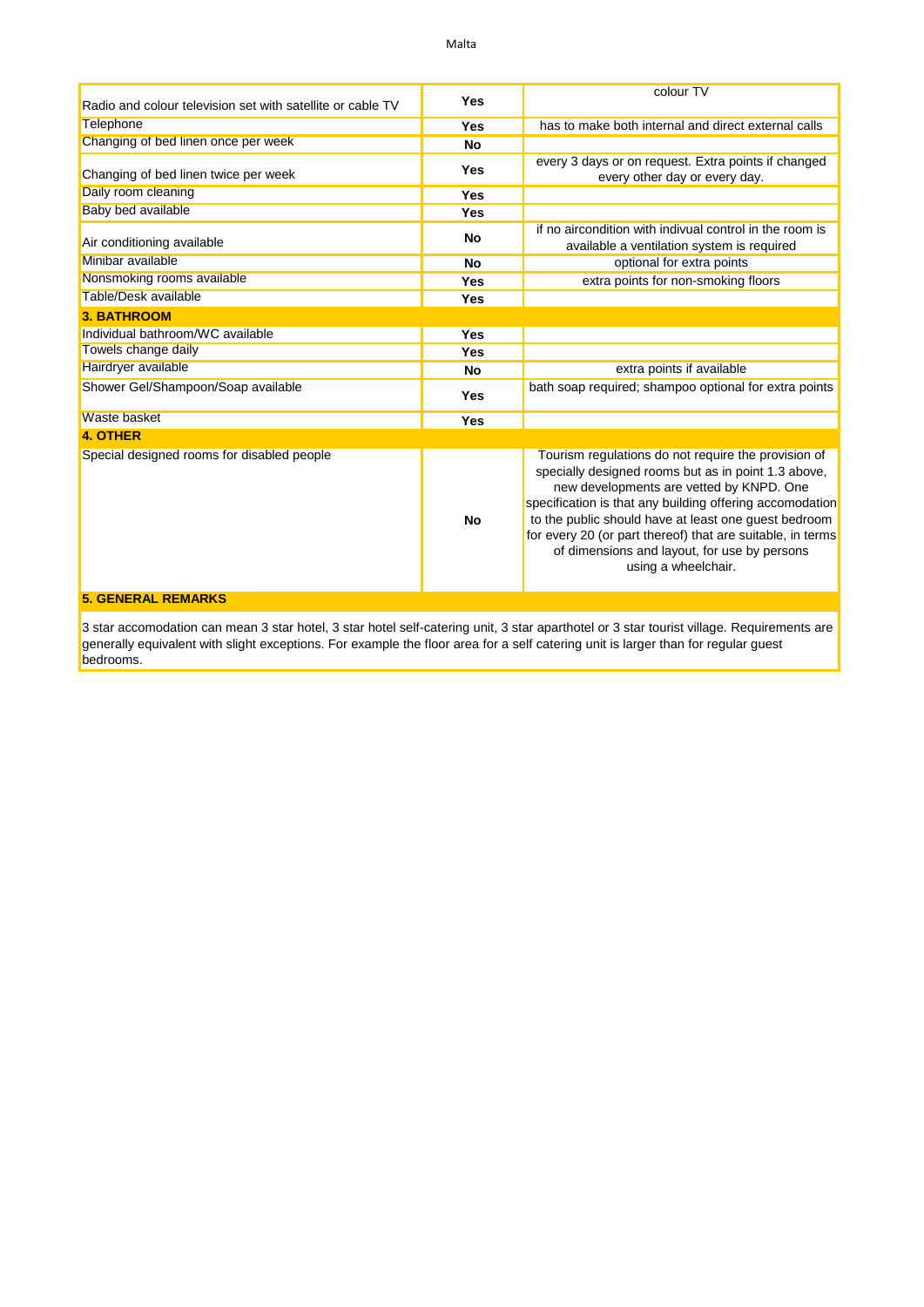| Minimum criteria                                                                                   | 3 Star Hotels          | <b>Comments</b>                                                                                                                 |
|----------------------------------------------------------------------------------------------------|------------------------|---------------------------------------------------------------------------------------------------------------------------------|
| <b>ECC Country</b>                                                                                 | <b>The Netherlands</b> |                                                                                                                                 |
| Is the classification system in your country based on<br>minimum criteria only?                    | No                     |                                                                                                                                 |
| Is the classification system in your country based on<br>minimum criteria plus a system of points? | Yes                    |                                                                                                                                 |
| Other type of classification?                                                                      | No                     |                                                                                                                                 |
| <b>1. COMMON SERVICES AND FACILITIES</b>                                                           |                        |                                                                                                                                 |
| <b>1.1 RECEPTION</b>                                                                               |                        |                                                                                                                                 |
| Permanent reception service                                                                        | Yes                    |                                                                                                                                 |
| Temporary reception service                                                                        | Yes                    |                                                                                                                                 |
| Foreign language speaking employees at reception desk                                              | Yes                    |                                                                                                                                 |
| Safety boxes                                                                                       | Yes                    |                                                                                                                                 |
| Luggage room                                                                                       | No                     |                                                                                                                                 |
| Wake up services                                                                                   | <b>Yes</b>             |                                                                                                                                 |
| Debit/Credit Card accepted                                                                         | Yes                    |                                                                                                                                 |
| Telefax                                                                                            | <b>No</b>              |                                                                                                                                 |
| <b>PC Access</b>                                                                                   | Yes                    |                                                                                                                                 |
| Acces to Internet                                                                                  | <b>Yes</b>             |                                                                                                                                 |
| Lounge                                                                                             | Yes                    |                                                                                                                                 |
| $1.2$ LIFT                                                                                         |                        |                                                                                                                                 |
| Lift required                                                                                      | Yes                    | guests only have to climb up max. two stairs to<br>reach their room.                                                            |
| <b>1.3 FACILITIES FOR DISABLED PEOPLE</b>                                                          |                        |                                                                                                                                 |
| Facilities for disabled people (acces in the building etc)                                         | N/A                    | optional standard                                                                                                               |
| <b>1.4 FOOD SERVICES</b>                                                                           |                        |                                                                                                                                 |
| Dining area                                                                                        | Yes                    |                                                                                                                                 |
| Breakfast served/available                                                                         | Yes                    |                                                                                                                                 |
| Lunch and Dinner available                                                                         | Yes                    |                                                                                                                                 |
| Snack available                                                                                    | No                     |                                                                                                                                 |
| Room service                                                                                       | No                     |                                                                                                                                 |
| Beverages available(bar, etc.)                                                                     | Yes                    |                                                                                                                                 |
| Extra services - washing services                                                                  | Yes                    |                                                                                                                                 |
| Extra services - ironing services                                                                  | Yes                    |                                                                                                                                 |
| Parking spaces and garages                                                                         | No                     |                                                                                                                                 |
| <b>2. ROOM CONDITIONS</b>                                                                          |                        |                                                                                                                                 |
| Single room minimum surface area                                                                   | No                     |                                                                                                                                 |
| Double room minimum surface area                                                                   | No                     | applies to 90% of the rooms including wet area<br>and toilet entrance area                                                      |
| Safe in the room                                                                                   | <b>Yes</b>             |                                                                                                                                 |
| Working modem connection (or equivalent access to the<br>internet available for guests)            | Yes                    |                                                                                                                                 |
| Radio and colour television set with satellite or cable TV                                         | <b>Yes</b>             |                                                                                                                                 |
| <b>Telephone</b>                                                                                   | <b>Yes</b>             |                                                                                                                                 |
| Changing of bed linen once per week                                                                | <b>Yes</b>             | The bedroom, the sanitary and the communal<br>areas/rooms in the hotel are clean and have a<br>sufficient degree of maintenance |
| Changing of bed linen twice per week                                                               | No                     | 11 H                                                                                                                            |
| Daily room cleaning                                                                                | Yes                    | 11 H                                                                                                                            |
| <b>Baby bed available</b>                                                                          | No                     | Baby bed (cot) upon request.                                                                                                    |
| Air conditioning available                                                                         | No                     |                                                                                                                                 |
| Minibar available                                                                                  | No                     |                                                                                                                                 |
| Nonsmoking rooms available                                                                         | Yes                    |                                                                                                                                 |
| Table/Desk available                                                                               | Yes                    |                                                                                                                                 |
| <b>3. BATHROOM</b>                                                                                 |                        |                                                                                                                                 |
| Individual bathroom/WC available                                                                   | Yes                    |                                                                                                                                 |
| Towels change daily                                                                                |                        |                                                                                                                                 |
| Hairdryer available                                                                                | <b>Yes</b>             |                                                                                                                                 |
| Shower Gel/Shampoon/Soap available                                                                 | <b>Yes</b>             | Hairdryer upon request.                                                                                                         |
| Waste basket                                                                                       | <b>Yes</b>             | Wastepaper basket in the rooms.                                                                                                 |
|                                                                                                    | <b>Yes</b>             |                                                                                                                                 |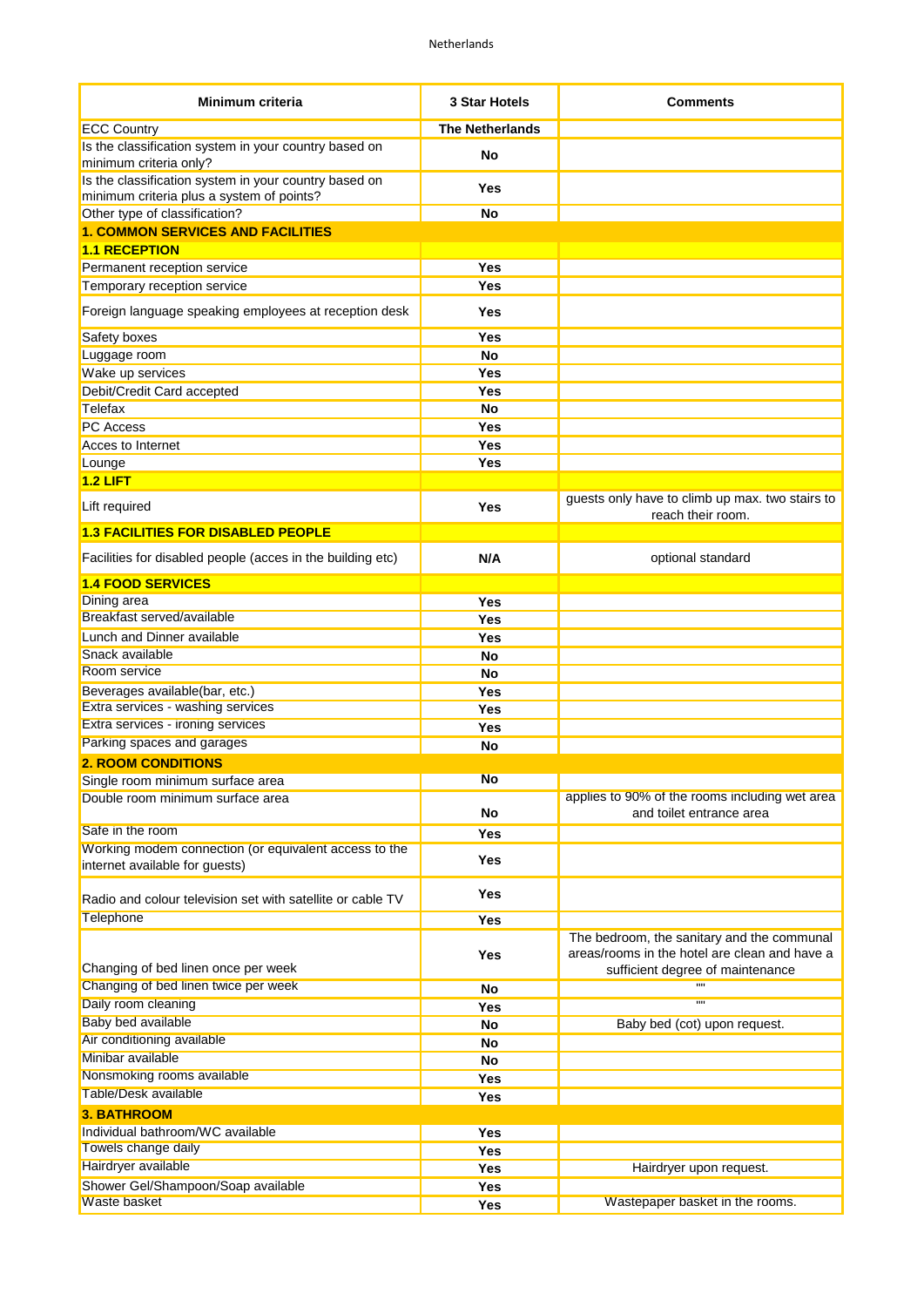| 4. OTHER                                                                                                                                                                                                                                                                                                                                                                                                                                                                                                                                                                                                                                                                                                                                                                                         |     |                   |
|--------------------------------------------------------------------------------------------------------------------------------------------------------------------------------------------------------------------------------------------------------------------------------------------------------------------------------------------------------------------------------------------------------------------------------------------------------------------------------------------------------------------------------------------------------------------------------------------------------------------------------------------------------------------------------------------------------------------------------------------------------------------------------------------------|-----|-------------------|
| Special designed rooms for disabled people                                                                                                                                                                                                                                                                                                                                                                                                                                                                                                                                                                                                                                                                                                                                                       | N/A | optional standard |
| <b>5. GENERAL REMARKS</b>                                                                                                                                                                                                                                                                                                                                                                                                                                                                                                                                                                                                                                                                                                                                                                        |     |                   |
| Hotels have to comply with the basic standards prescribed for the rooms and service conditions and quality aspects that must be<br>available in a hotel in that specific category. Each category has its own basic standards. All hotels which offer a 3 star<br>accommodation must comply with all basic standards that apply to a 3 star category in order to be classified under that specific<br>category. Then there are also optional standards. This works with a system of points. A minimum number of points must be<br>reached for each category by meeting several optional standards. There is flexibility because there is a free choice from the<br>available number of optional standards. So the hotel can also differentiate itself from other hotels within the same category. |     |                   |

Hotel with category 3 has to comply with the basic standards AND have an increasing amount of points by meeting extra optional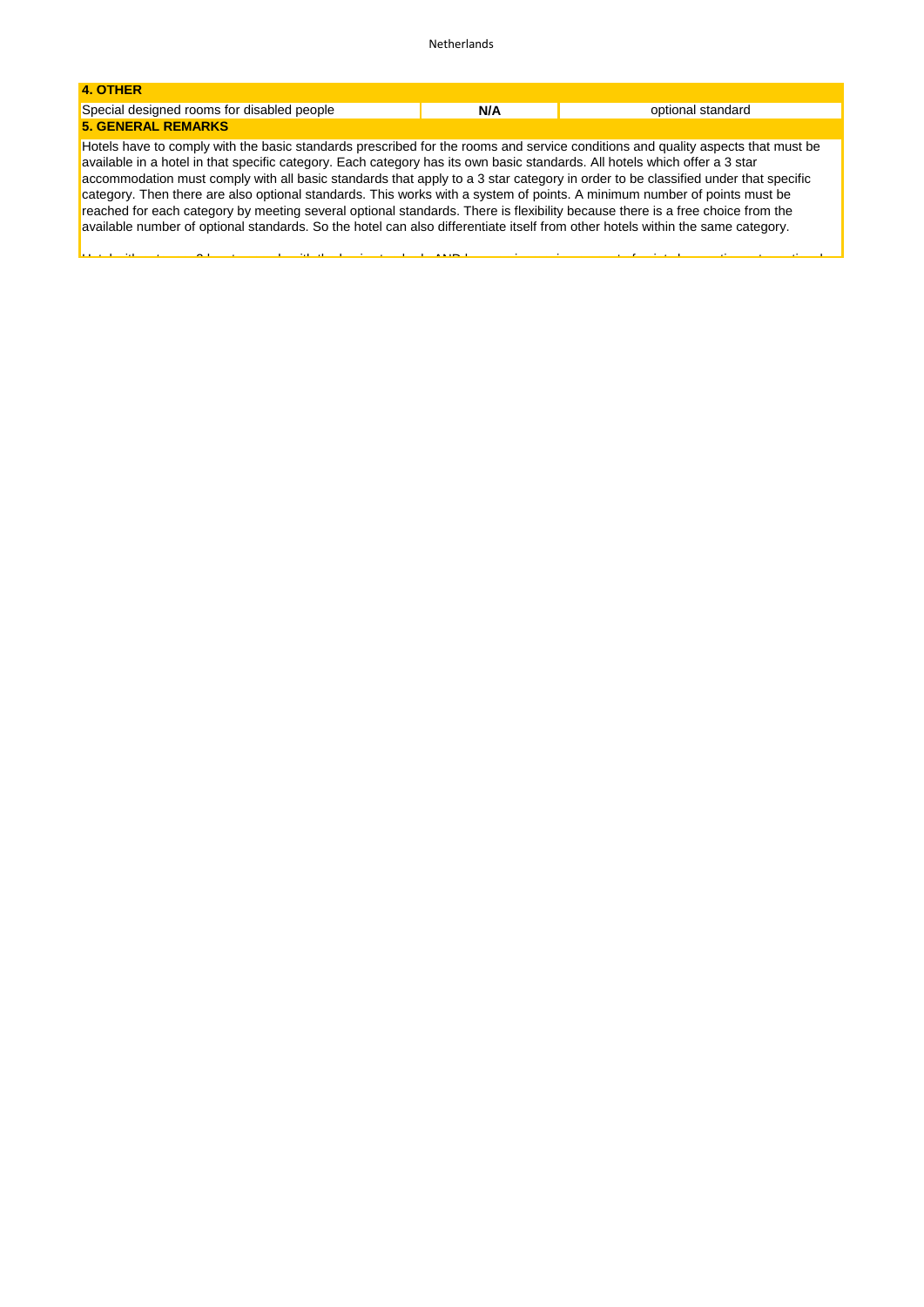| Minimum criteria                                                                                   | 3 Star Hotels            | <b>Comments</b>                                                                                                                                                                                                                                                    |
|----------------------------------------------------------------------------------------------------|--------------------------|--------------------------------------------------------------------------------------------------------------------------------------------------------------------------------------------------------------------------------------------------------------------|
| <b>ECC Country</b>                                                                                 | Norway                   |                                                                                                                                                                                                                                                                    |
| Is the classification system in your country based on<br>minimum criteria only?                    | No                       | There is no a standardised classification system in<br>Norway. Nonetheless, NHO (Confederation of<br>Norwegian Enterprise) has developed a new system<br>that also takes into account guests' evaluations of<br>their stay at a hotel, but this is not obligatory. |
| Is the classification system in your country based on<br>minimum criteria plus a system of points? | No                       | Generally, a 3-start hotel in Norway is expected to<br>have the following: good standard, TV, phone, own<br>bathroom with shower and serving of meals.                                                                                                             |
| Other type of classification?                                                                      | No                       |                                                                                                                                                                                                                                                                    |
| <b>1. COMMON SERVICES AND FACILITIES</b>                                                           |                          |                                                                                                                                                                                                                                                                    |
| <b>1.1 RECEPTION</b>                                                                               |                          |                                                                                                                                                                                                                                                                    |
| Permanent reception service                                                                        | <b>Yes</b>               | 24 hours a day                                                                                                                                                                                                                                                     |
| Temporary reception service                                                                        | N/A                      |                                                                                                                                                                                                                                                                    |
| Foreign language speaking employees at reception desk                                              | Yes                      | English                                                                                                                                                                                                                                                            |
| Safety boxes                                                                                       | <b>Yes</b>               |                                                                                                                                                                                                                                                                    |
| Luggage room                                                                                       | <b>Yes</b>               |                                                                                                                                                                                                                                                                    |
| Wake up services<br>Debit/Credit Card accepted                                                     | <b>Yes</b><br><b>Yes</b> |                                                                                                                                                                                                                                                                    |
| Telefax                                                                                            | Yes                      |                                                                                                                                                                                                                                                                    |
| <b>PC Access</b>                                                                                   | <b>Yes</b>               |                                                                                                                                                                                                                                                                    |
| Acces to Internet                                                                                  | <b>Yes</b>               |                                                                                                                                                                                                                                                                    |
| Lounge                                                                                             | Yes                      |                                                                                                                                                                                                                                                                    |
| $1.2$ LIFT                                                                                         |                          |                                                                                                                                                                                                                                                                    |
| Lift required                                                                                      | <b>Yes</b>               |                                                                                                                                                                                                                                                                    |
| <b>1.3 FACILITIES FOR DISABLED PEOPLE</b>                                                          |                          |                                                                                                                                                                                                                                                                    |
| Facilities for disabled people (acces in the building etc)                                         | Yes                      |                                                                                                                                                                                                                                                                    |
|                                                                                                    |                          |                                                                                                                                                                                                                                                                    |
| <b>1.4 FOOD SERVICES</b><br>Dining area                                                            | Yes                      |                                                                                                                                                                                                                                                                    |
| Breakfast served/available                                                                         | <b>Yes</b>               |                                                                                                                                                                                                                                                                    |
| Lunch and Dinner available                                                                         | <b>Yes</b>               |                                                                                                                                                                                                                                                                    |
| Snack available                                                                                    | <b>Yes</b>               |                                                                                                                                                                                                                                                                    |
| Room service                                                                                       | Yes                      |                                                                                                                                                                                                                                                                    |
| Beverages available(bar, etc.)                                                                     | Yes                      |                                                                                                                                                                                                                                                                    |
| Extra services - washing services                                                                  | No                       |                                                                                                                                                                                                                                                                    |
| Extra services - ironing services                                                                  | No                       |                                                                                                                                                                                                                                                                    |
| Parking spaces and garages                                                                         | Yes                      |                                                                                                                                                                                                                                                                    |
| <b>2. ROOM CONDITIONS</b>                                                                          | 14m <sup>2</sup>         |                                                                                                                                                                                                                                                                    |
| Single room minimum surface area                                                                   | 16m <sup>2</sup>         |                                                                                                                                                                                                                                                                    |
| Double room minimum surface area<br>Safe in the room                                               | Yes                      |                                                                                                                                                                                                                                                                    |
| Working modem connection (or equivalent access to the                                              |                          |                                                                                                                                                                                                                                                                    |
| internet available for guests)                                                                     | No                       |                                                                                                                                                                                                                                                                    |
| Radio and colour television set with satellite or cable TV                                         | Yes                      |                                                                                                                                                                                                                                                                    |
| Telephone                                                                                          | <b>Yes</b>               |                                                                                                                                                                                                                                                                    |
| Changing of bed linen once per week<br>Changing of bed linen twice per week                        | Yes                      |                                                                                                                                                                                                                                                                    |
| Daily room cleaning                                                                                | Yes                      |                                                                                                                                                                                                                                                                    |
| Baby bed available                                                                                 | No<br>No                 |                                                                                                                                                                                                                                                                    |
| Air conditioning available                                                                         | Yes                      |                                                                                                                                                                                                                                                                    |
| Minibar available                                                                                  | No                       |                                                                                                                                                                                                                                                                    |
| Nonsmoking rooms available                                                                         | Yes                      |                                                                                                                                                                                                                                                                    |
| Table/Desk available                                                                               | Yes                      |                                                                                                                                                                                                                                                                    |
| <b>3. BATHROOM</b>                                                                                 |                          |                                                                                                                                                                                                                                                                    |
| Individual bathroom/WC available                                                                   | Yes                      |                                                                                                                                                                                                                                                                    |
| Towels change daily                                                                                | No                       |                                                                                                                                                                                                                                                                    |
| Hairdryer available                                                                                | No                       |                                                                                                                                                                                                                                                                    |
| Shower Gel/Shampoon/Soap available                                                                 | Yes                      |                                                                                                                                                                                                                                                                    |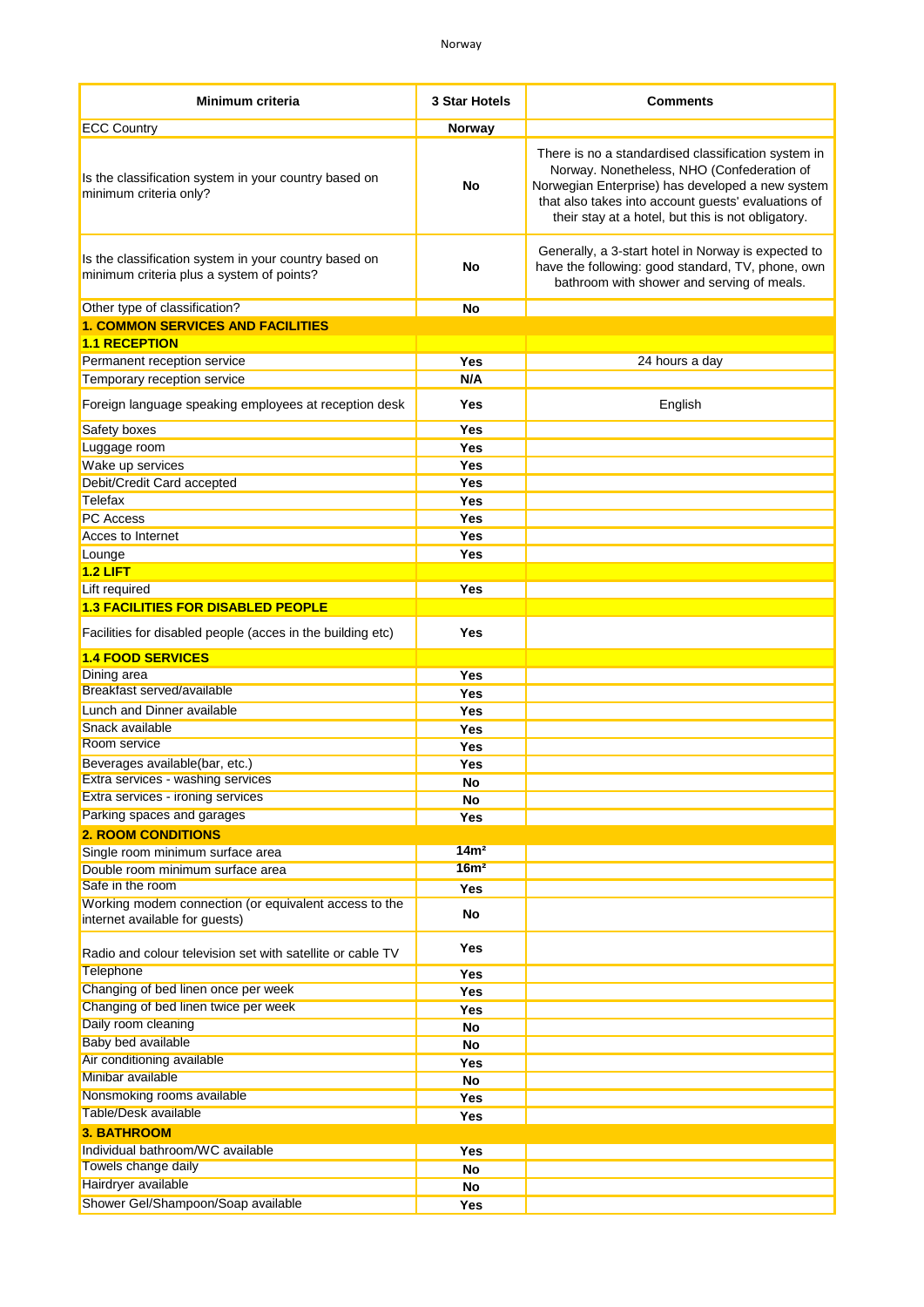Norway

| Waste basket                               | Yes |  |
|--------------------------------------------|-----|--|
| 4. OTHER                                   |     |  |
| Special designed rooms for disabled people | No  |  |
| <b>5. GENERAL REMARKS</b>                  |     |  |

Answers to the questions in the questionnaire are based on information taken from a survey conducted by [www.hotelklassifisering.no.](www.hotelklassifisering.no) Given that no standardised hotel classification system exists in Norway and that participation in classification surveys is voluntary, many hotels do not participate in classification surveys. This makes it very difficult to ascertain actual quality of indvidual hotels across the country, and raises questions about both reliability and validity of such surveys.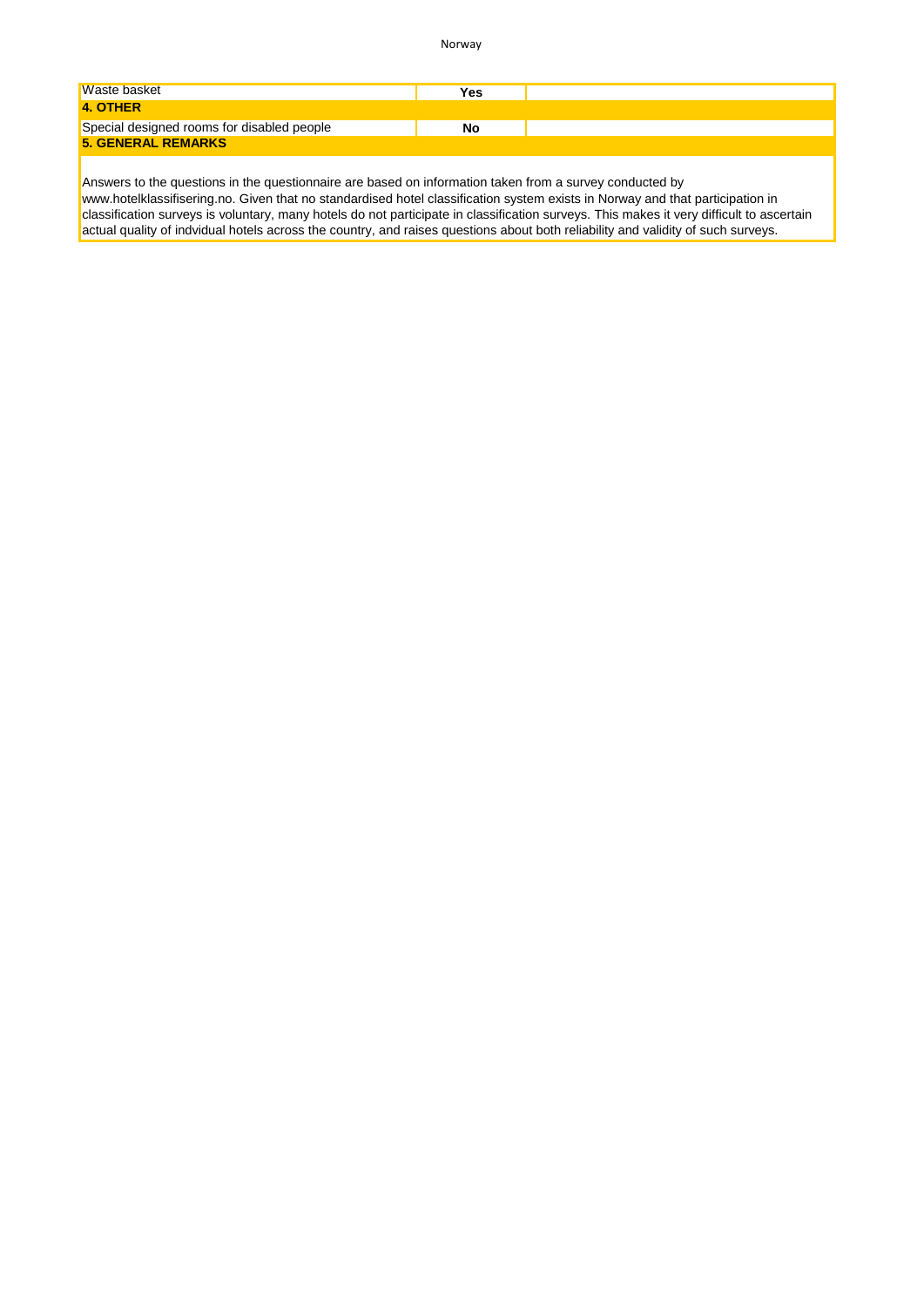| <b>Minimum criteria</b>                                                         | <b>3 Star Hotels</b> | <b>Comments</b>                                          |
|---------------------------------------------------------------------------------|----------------------|----------------------------------------------------------|
| <b>ECC Country</b>                                                              | Poland               |                                                          |
| Is the classification system in your country based on<br>minimum criteria only? | Yes                  |                                                          |
| Is the classification system in your country based on                           | No                   |                                                          |
| minimum criteria plus a system of points?<br>Other type of classification?      | No                   |                                                          |
| <b>1. COMMON SERVICES AND FACILITIES</b>                                        |                      |                                                          |
| <b>1.1 RECEPTION</b>                                                            |                      |                                                          |
| Permanent reception service                                                     | No                   | depends on the hotel                                     |
| Temporary reception service                                                     | <b>No</b>            | depends on the hotel                                     |
| Foreign language speaking employees at reception desk                           | No                   | depends on the hotel                                     |
| Safety boxes                                                                    | <b>Yes</b>           |                                                          |
| Luggage room                                                                    | <b>Yes</b>           |                                                          |
| Wake up services                                                                | Yes                  |                                                          |
| Debit/Credit Card accepted                                                      | <b>Yes</b>           |                                                          |
| Telefax                                                                         | <b>Yes</b>           |                                                          |
| <b>PC</b> Access                                                                | Yes                  |                                                          |
| Acces to Internet                                                               | Yes                  |                                                          |
| Lounge                                                                          | Yes                  | Minimum 20 m <sup>2</sup>                                |
| $1.2$ LIFT                                                                      |                      |                                                          |
| Lift required                                                                   | Yes                  | If there are at least three storeys                      |
| <b>1.3 FACILITIES FOR DISABLED PEOPLE</b>                                       |                      |                                                          |
| Facilities for disabled people (acces in the building etc)                      | Yes                  |                                                          |
| <b>1.4 FOOD SERVICES</b>                                                        |                      |                                                          |
| Dining area                                                                     | Yes                  | Unless there is a restaurant within 200 m from the hotel |
| Breakfast served/available                                                      | Yes                  |                                                          |
| Lunch and Dinner available                                                      | Yes                  | Unless there is a restaurant within 200 m from the hotel |
| Snack available                                                                 | Yes                  |                                                          |
| Room service                                                                    | <b>Yes</b>           | 12 hours per day.                                        |
| Beverages available(bar, etc.)                                                  | <b>Yes</b>           |                                                          |
| Extra services - washing services<br>Extra services - ironing services          | Yes                  |                                                          |
| Parking spaces and garages                                                      | Yes                  |                                                          |
| <b>2. ROOM CONDITIONS</b>                                                       | <b>Yes</b>           |                                                          |
| Single room minimum surface area                                                | 10 <sup>m²</sup>     |                                                          |
| Double room minimum surface area                                                | 14m <sup>2</sup>     |                                                          |
| Safe in the room                                                                | No                   |                                                          |
| Working modem connection (or equivalent access to the                           |                      |                                                          |
| internet available for guests)                                                  | Yes                  | In the room or in the separate stand.                    |
| Radio and colour television set with satellite or cable TV<br>Telephone         | Yes                  |                                                          |
| Changing of bed linen once per week                                             | Yes<br><b>No</b>     |                                                          |
| Changing of bed linen twice per week                                            | Yes                  | Every third day or at guest request.                     |
| Daily room cleaning                                                             | <b>No</b>            | depends on the hotel                                     |
| Baby bed available                                                              | No                   |                                                          |
| Air conditioning available                                                      | No                   | Gravitational or mechanical ventilation available.       |
| Minibar available                                                               | <b>No</b>            |                                                          |
| Nonsmoking rooms available                                                      | Yes                  |                                                          |
| Table/Desk available                                                            | Yes                  |                                                          |
| <b>3. BATHROOM</b>                                                              |                      |                                                          |
| Individual bathroom/WC available                                                | Yes                  |                                                          |
| Towels change daily                                                             | No                   | Every third day or at guest request.                     |
| Hairdryer available                                                             | No                   |                                                          |
| Shower Gel/Shampoon/Soap available                                              | Yes                  |                                                          |
| Waste basket                                                                    | Yes                  |                                                          |
| <b>4. OTHER</b>                                                                 |                      |                                                          |
| Special designed rooms for disabled people                                      | Yes                  | If there is at least 50 rooms in the hotel.              |
| <b>5. GENERAL REMARKS</b>                                                       |                      |                                                          |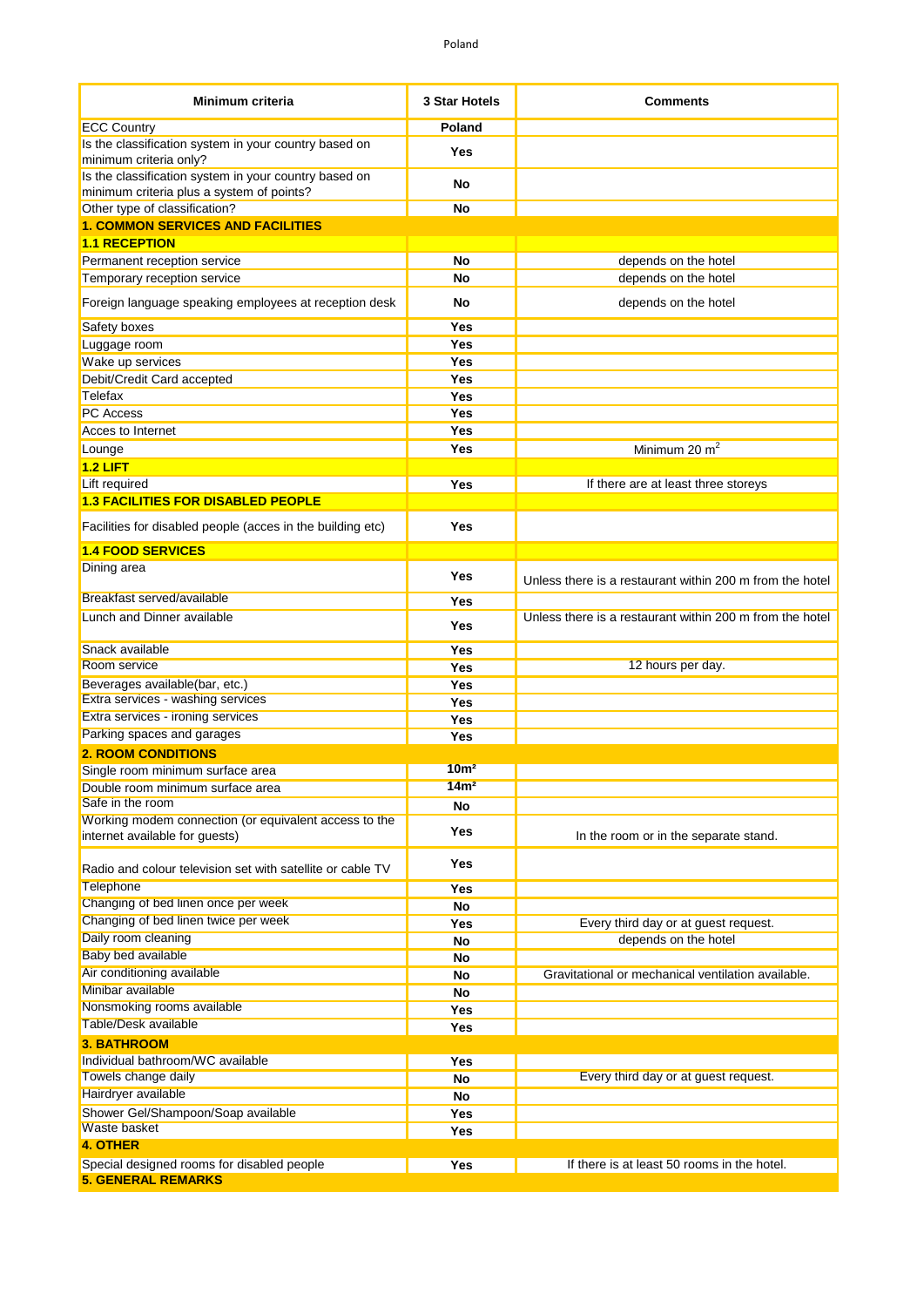| Minimum criteria                                                                                   | 3 Star Hotels    | <b>Comments</b>                                 |
|----------------------------------------------------------------------------------------------------|------------------|-------------------------------------------------|
| <b>ECC Country</b>                                                                                 | Portugal         |                                                 |
| Is the classification system in your country based on minimum<br>criteria only?                    | No               |                                                 |
| Is the classification system in your country based on minimum<br>criteria plus a system of points? | Yes              |                                                 |
| Other type of classification?                                                                      | <b>No</b>        |                                                 |
| <b>1. COMMON SERVICES AND FACILITIES</b>                                                           |                  |                                                 |
| <b>1.1 RECEPTION</b>                                                                               |                  |                                                 |
| Permanent reception service                                                                        | Yes              | Mandatory. However, it can be automatic         |
| Temporary reception service                                                                        | <b>No</b>        |                                                 |
| Foreign language speaking employees at reception desk                                              | Yes              | English - mandatory. Other languages - optional |
| Safety boxes                                                                                       | Yes              | Mandatory                                       |
| Luggage room                                                                                       | Yes              | Mandatory                                       |
| Wake up services                                                                                   | Yes              | Mandatory                                       |
| Debit/Credit Card accepted                                                                         | Yes              | Mandatory                                       |
| Telefax                                                                                            | Yes              | Mandatory                                       |
| <b>PC Access</b>                                                                                   | Yes              | Mandatory                                       |
| Acces to Internet                                                                                  | Yes              | Mandatory                                       |
| Lounge                                                                                             | Yes              | Mandatory                                       |
| $1.2$ LIFT                                                                                         |                  |                                                 |
| Lift required                                                                                      | Yes              | mandatory when more than 3 floors               |
| <b>1.3 FACILITIES FOR DISABLED PEOPLE</b>                                                          |                  |                                                 |
| Facilities for disabled people (acces in the building etc)                                         | Yes              | Mandatory                                       |
| <b>1.4 FOOD SERVICES</b>                                                                           |                  |                                                 |
| Dining area                                                                                        | No               | Optional (1)                                    |
| Breakfast served/available                                                                         | Yes              | Mandatory                                       |
| Lunch and Dinner available                                                                         | <b>No</b>        | Optional                                        |
| Snack available                                                                                    | No               | Optional                                        |
| Room service                                                                                       | No               | Optional                                        |
| Beverages available(bar, etc.)                                                                     | No               | Optional (2)                                    |
| Extra services - washing services                                                                  | No               | Optional                                        |
| Extra services - ironing services                                                                  | No               | Optional                                        |
| Parking spaces and garages                                                                         | No               | Optional                                        |
| <b>2. ROOM CONDITIONS</b>                                                                          |                  |                                                 |
| Single room minimum surface area                                                                   | 12m <sup>2</sup> |                                                 |
| Double room minimum surface area                                                                   | 17 <sub>m²</sub> |                                                 |
| Safe in the room                                                                                   | No               | Optional                                        |
| Working modem connection (or equivalent access to the                                              | No               | Optional                                        |
| internet available for guests)<br>Radio and colour television set with satellite or cable TV       | Yes              | Mandatory (3)                                   |
| <b>Telephone</b>                                                                                   | Yes              | Mandatory                                       |
| Changing of bed linen once per week                                                                | Yes              | Mandatory and whenever the client change        |
| Changing of bed linen twice per week                                                               | No               | Optional and whenever the client change         |
| Daily room cleaning                                                                                | Yes              | Mandatory                                       |
| <b>Baby bed available</b>                                                                          | No               |                                                 |
| Air conditioning available                                                                         | Yes              | Optional<br>Mandatory                           |
| Minibar available                                                                                  | Yes              |                                                 |
| Nonsmoking rooms available                                                                         |                  | Mandatory                                       |
| Table/Desk available                                                                               | No               | Optional<br>Optional                            |
| <b>3. BATHROOM</b>                                                                                 | No               |                                                 |
| Individual bathroom/WC available                                                                   | Yes              | Mandatory                                       |
| Towels change daily                                                                                |                  | Optional (4)                                    |
| Hairdryer available                                                                                | No               |                                                 |
| Shower Gel/Shampoon/Soap available                                                                 | <b>No</b>        | Optional                                        |
| Waste basket                                                                                       | Yes              | Mandatory                                       |
| <b>4. OTHER</b>                                                                                    | Yes              | Mandatory                                       |
|                                                                                                    |                  |                                                 |
| Special designed rooms for disabled people                                                         | No               | Optional                                        |

**5. GENERAL REMARKS**

**(1)** For 3 stars hotels it is mandatory to have commum areas where meals can be served (breakfast, lunch, dinner, bar) although these hotels are not obliged to offer lunch and/or dinner meals and bar service; **(2)** If there's no bar, then it's mandatory to have beverages available at guests request; **(3)** Satellite or cable TV is optional; **(4)** It's mandatory twice a week and whenever the client change;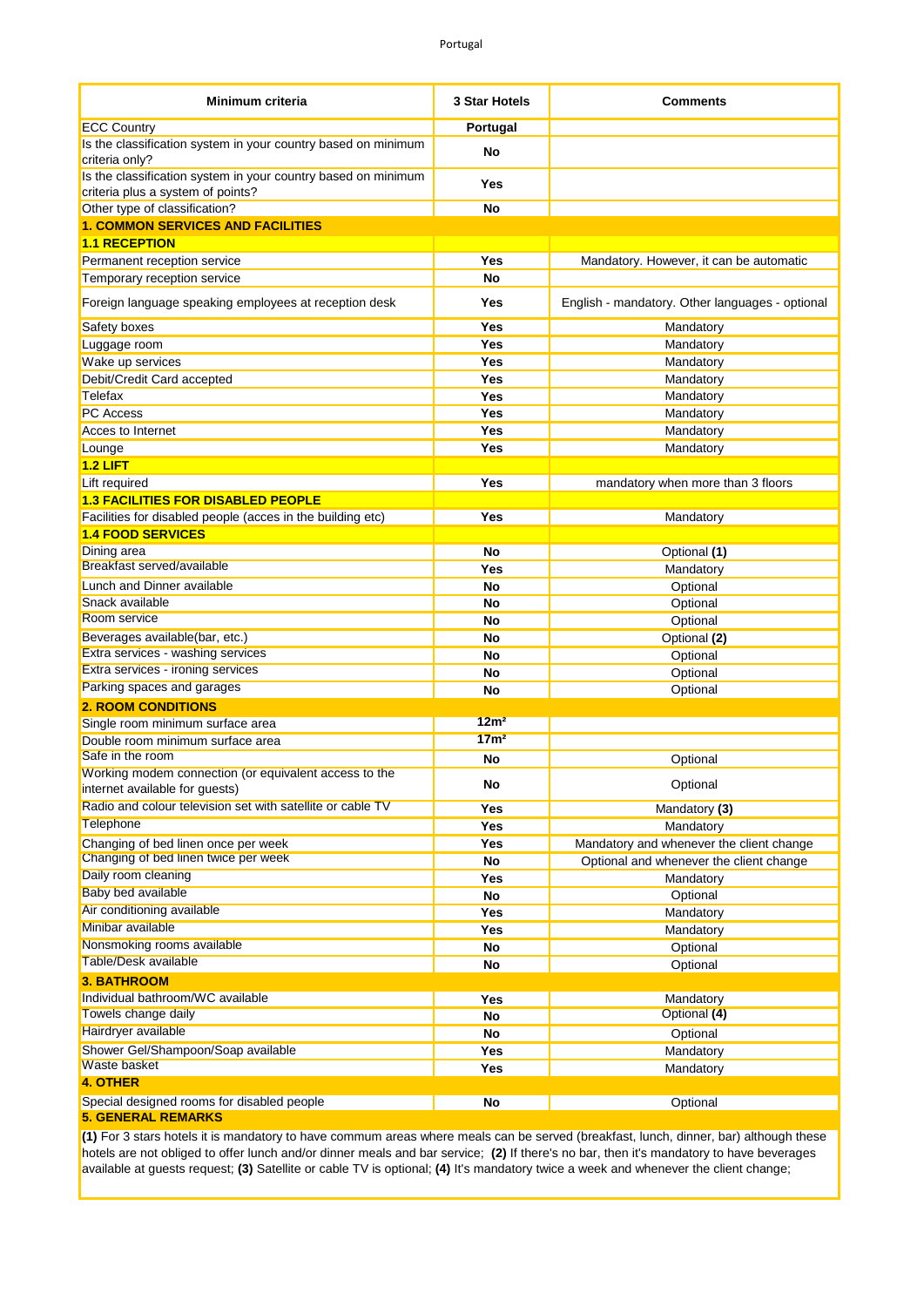| Minimum criteria                                           | 3 Star Hotels    | <b>Comments</b>                                                                                                                                                                                        |
|------------------------------------------------------------|------------------|--------------------------------------------------------------------------------------------------------------------------------------------------------------------------------------------------------|
| <b>ECC Country</b>                                         | Romania          |                                                                                                                                                                                                        |
| Is the classification system in your country based on      |                  |                                                                                                                                                                                                        |
| minimum criteria only?                                     | No               |                                                                                                                                                                                                        |
| Is the classification system in your country based on      | Yes              |                                                                                                                                                                                                        |
| minimum criteria plus a system of points?                  |                  |                                                                                                                                                                                                        |
| Other type of classification?                              | No               |                                                                                                                                                                                                        |
| <b>1. COMMON SERVICES AND FACILITIES</b>                   |                  |                                                                                                                                                                                                        |
| <b>1.1 RECEPTION</b>                                       |                  |                                                                                                                                                                                                        |
| Permanent reception service                                | Yes<br>No        |                                                                                                                                                                                                        |
| Temporary reception service                                |                  |                                                                                                                                                                                                        |
| Foreign language speaking employees at reception desk      | N/A              | The legal requirements are that at least 25% of the employees<br>working directly with the customers know at least one foreign<br>language. So, there isn't a specific requirement for reception desk. |
| Safety boxes                                               | Yes              |                                                                                                                                                                                                        |
| Luggage room                                               | Yes              |                                                                                                                                                                                                        |
| Wake up services                                           | Yes              |                                                                                                                                                                                                        |
| Debit/Credit Card accepted                                 | Yes              |                                                                                                                                                                                                        |
| Telefax                                                    | Yes              |                                                                                                                                                                                                        |
| <b>PC</b> Access                                           | Yes              |                                                                                                                                                                                                        |
| Acces to Internet                                          | Yes              |                                                                                                                                                                                                        |
| Lounge                                                     | Yes              |                                                                                                                                                                                                        |
| $1.2$ LIFT                                                 |                  |                                                                                                                                                                                                        |
| Lift required                                              | Yes              | For hotels P+3 and with at least 50 rooms.                                                                                                                                                             |
| <b>1.3 FACILITIES FOR DISABLED PEOPLE</b>                  |                  |                                                                                                                                                                                                        |
| Facilities for disabled people (acces in the building etc) | Yes              |                                                                                                                                                                                                        |
| <b>1.4 FOOD SERVICES</b>                                   |                  |                                                                                                                                                                                                        |
| Dining area<br>Breakfast served/available                  | No               |                                                                                                                                                                                                        |
|                                                            | Yes              |                                                                                                                                                                                                        |
| Lunch and Dinner available                                 | No               |                                                                                                                                                                                                        |
| Snack available<br>Room service                            | No               |                                                                                                                                                                                                        |
| Beverages available(bar, etc.)                             | No               |                                                                                                                                                                                                        |
| Extra services - washing services                          | No<br>No         |                                                                                                                                                                                                        |
| Extra services - ironing services                          | No               |                                                                                                                                                                                                        |
|                                                            |                  | With a number of parking spaces equal with at least 20% of the                                                                                                                                         |
| Parking spaces and garages                                 | Yes              | number of rooms.                                                                                                                                                                                       |
| <b>2. ROOM CONDITIONS</b>                                  |                  |                                                                                                                                                                                                        |
| Single room minimum surface area                           | 13 <sup>m²</sup> | Without bathroom                                                                                                                                                                                       |
| Double room minimum surface area                           | 15 <sup>m²</sup> | <b>Without bathroom</b>                                                                                                                                                                                |
| Safe in the room                                           | No               |                                                                                                                                                                                                        |
| Working modem connection (or equivalent access to the      | Yes              |                                                                                                                                                                                                        |
| internet available for guests)                             |                  |                                                                                                                                                                                                        |
| Radio and colour television set with satellite or cable TV | Yes              |                                                                                                                                                                                                        |
| <b>Telephone</b>                                           | Yes              |                                                                                                                                                                                                        |
| Changing of bed linen once per week                        | No               |                                                                                                                                                                                                        |
| Changing of bed linen twice per week                       | Yes              | Once at three days.                                                                                                                                                                                    |
| Daily room cleaning                                        | Yes              |                                                                                                                                                                                                        |
| Baby bed available                                         | No               |                                                                                                                                                                                                        |
| Air conditioning available                                 | Yes              |                                                                                                                                                                                                        |
| Minibar available                                          | Yes              |                                                                                                                                                                                                        |
| Nonsmoking rooms available                                 | Yes              |                                                                                                                                                                                                        |
| <b>Table/Desk available</b>                                | Yes              |                                                                                                                                                                                                        |
| <b>3. BATHROOM</b>                                         |                  |                                                                                                                                                                                                        |
| Individual bathroom/WC available<br>Towels change daily    | Yes              | Once at two days                                                                                                                                                                                       |
| Hairdryer available                                        | No               |                                                                                                                                                                                                        |
|                                                            | No               |                                                                                                                                                                                                        |
| Shower Gel/Shampoon/Soap available<br>Waste basket         | Yes              |                                                                                                                                                                                                        |
| 4. OTHER                                                   | Yes              |                                                                                                                                                                                                        |
| Special designed rooms for disabled people                 |                  | At least one room adapted for the use of persons in wheel chair                                                                                                                                        |
|                                                            | Yes              |                                                                                                                                                                                                        |
| <b>5. GENERAL REMARKS</b>                                  |                  |                                                                                                                                                                                                        |

Besides the minimum criteria the hotels must comply with, there is also a number of points that must be gathered in ordered to be classified (for 3 stars hotels - 80 points). The points are awarded based on having certain supplementary facilities or services like restaurant, bar, air conditioning, garages, washing/ironing services, fitness and wellness spaces etc.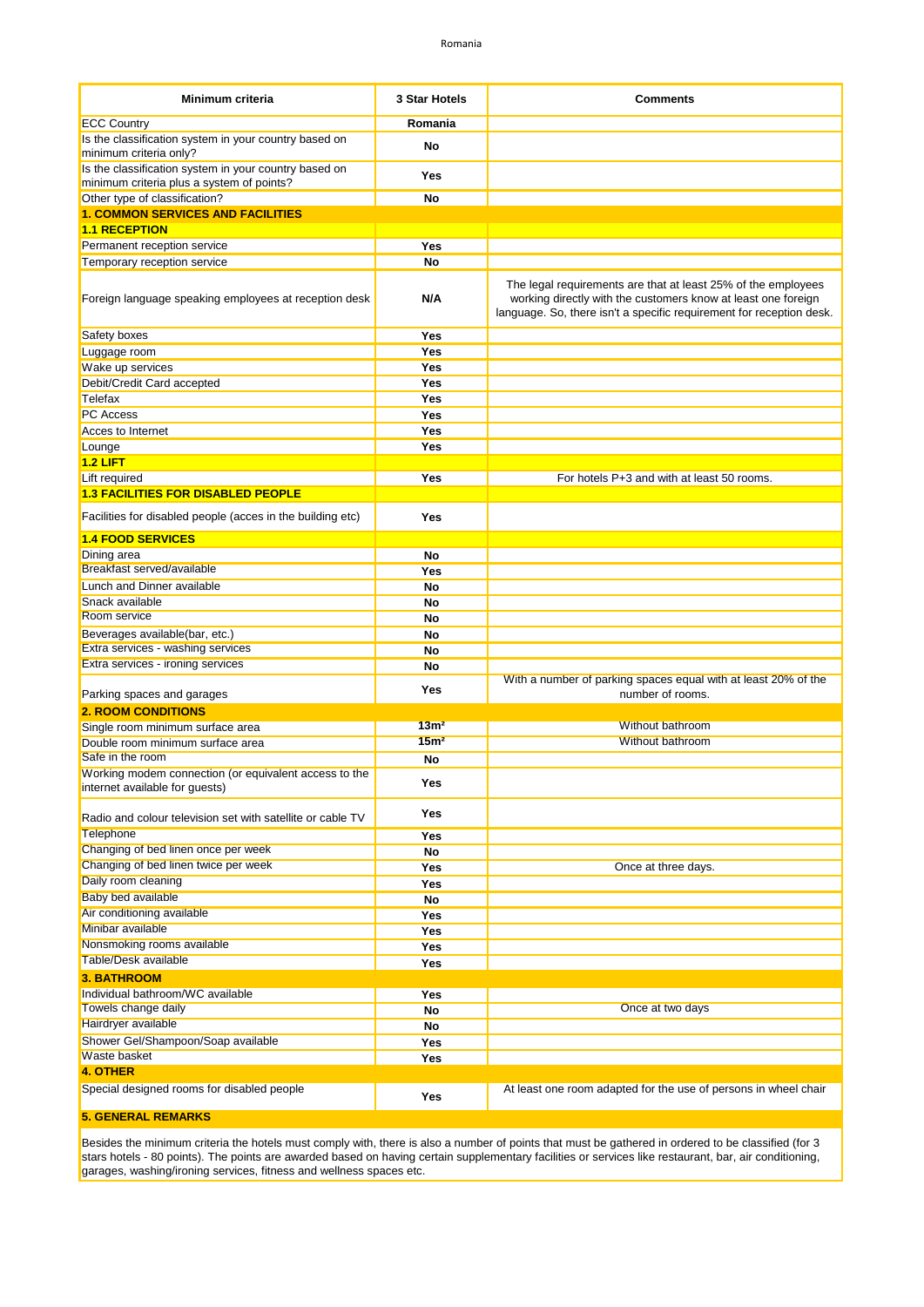| Minimum criteria                                                                                   | 3 Star Hotels      | <b>Comments</b>                                                                                                                                                                                                                                                                                                                                                                                                                                                                                                                                                                                                                                            |
|----------------------------------------------------------------------------------------------------|--------------------|------------------------------------------------------------------------------------------------------------------------------------------------------------------------------------------------------------------------------------------------------------------------------------------------------------------------------------------------------------------------------------------------------------------------------------------------------------------------------------------------------------------------------------------------------------------------------------------------------------------------------------------------------------|
| <b>ECC Country</b>                                                                                 | Slovakia           |                                                                                                                                                                                                                                                                                                                                                                                                                                                                                                                                                                                                                                                            |
| Is the classification system in your country based on<br>minimum criteria only?                    | No                 |                                                                                                                                                                                                                                                                                                                                                                                                                                                                                                                                                                                                                                                            |
| Is the classification system in your country based on<br>minimum criteria plus a system of points? | Yes                |                                                                                                                                                                                                                                                                                                                                                                                                                                                                                                                                                                                                                                                            |
| Other type of classification?                                                                      | No                 | Accommodation facilities are included in categories and<br>classes based on their compliance with the categorisation<br>criteria and classification characteristics specified in the<br><b>DECREE</b><br>of the Ministry of Economy of the Slovak Republic of 26<br>June 2008, laying down the classification characteristics<br>for categorisation and classification of accommodation<br>facilities. Accommodation facilities are categorised and<br>classified as follows: hotel, garni hotel, mountain hotel,<br>congress hotel, wellness hotel, spa hotel, boutique hotel,<br>apartment hotel. Plus classification based on number of<br>stars 1*- 5* |
| <b>1. COMMON SERVICES AND FACILITIES</b>                                                           |                    |                                                                                                                                                                                                                                                                                                                                                                                                                                                                                                                                                                                                                                                            |
| <b>1.1 RECEPTION</b>                                                                               |                    |                                                                                                                                                                                                                                                                                                                                                                                                                                                                                                                                                                                                                                                            |
| Permanent reception service                                                                        | Yes                |                                                                                                                                                                                                                                                                                                                                                                                                                                                                                                                                                                                                                                                            |
| Temporary reception service                                                                        | No                 |                                                                                                                                                                                                                                                                                                                                                                                                                                                                                                                                                                                                                                                            |
| Foreign language speaking employees at reception desk                                              | No                 | Not according to the provisions but usually there are<br>employees speaking foreign languages in all hotels                                                                                                                                                                                                                                                                                                                                                                                                                                                                                                                                                |
| Safety boxes                                                                                       | Yes                | at the reception                                                                                                                                                                                                                                                                                                                                                                                                                                                                                                                                                                                                                                           |
| Luggage room                                                                                       | No                 |                                                                                                                                                                                                                                                                                                                                                                                                                                                                                                                                                                                                                                                            |
| Wake up services                                                                                   | No                 | Not given by law but usually it is available                                                                                                                                                                                                                                                                                                                                                                                                                                                                                                                                                                                                               |
| Debit/Credit Card accepted                                                                         | No                 | Not given by law but usually it is available                                                                                                                                                                                                                                                                                                                                                                                                                                                                                                                                                                                                               |
| Telefax                                                                                            | No                 | Not given by law but usually it is available                                                                                                                                                                                                                                                                                                                                                                                                                                                                                                                                                                                                               |
| PC Access                                                                                          | No                 | Not given by law but usually it is available                                                                                                                                                                                                                                                                                                                                                                                                                                                                                                                                                                                                               |
| Acces to Internet                                                                                  | No                 | Not given by law but usually it is available                                                                                                                                                                                                                                                                                                                                                                                                                                                                                                                                                                                                               |
| Lounge                                                                                             | Yes                |                                                                                                                                                                                                                                                                                                                                                                                                                                                                                                                                                                                                                                                            |
| $1.2$ LIFT                                                                                         |                    |                                                                                                                                                                                                                                                                                                                                                                                                                                                                                                                                                                                                                                                            |
| Lift required                                                                                      | Yes                | if the building has more than 3 floors                                                                                                                                                                                                                                                                                                                                                                                                                                                                                                                                                                                                                     |
| <b>1.3 FACILITIES FOR DISABLED PEOPLE</b>                                                          |                    |                                                                                                                                                                                                                                                                                                                                                                                                                                                                                                                                                                                                                                                            |
| Facilities for disabled people (acces in the building etc)                                         | <b>Yes</b>         |                                                                                                                                                                                                                                                                                                                                                                                                                                                                                                                                                                                                                                                            |
| <b>1.4 FOOD SERVICES</b>                                                                           |                    |                                                                                                                                                                                                                                                                                                                                                                                                                                                                                                                                                                                                                                                            |
| Dining area                                                                                        | Yes                | not in garni hotel                                                                                                                                                                                                                                                                                                                                                                                                                                                                                                                                                                                                                                         |
| Breakfast served/available                                                                         | Yes                |                                                                                                                                                                                                                                                                                                                                                                                                                                                                                                                                                                                                                                                            |
| Lunch and Dinner available                                                                         | Yes                |                                                                                                                                                                                                                                                                                                                                                                                                                                                                                                                                                                                                                                                            |
| Snack available                                                                                    | Yes                |                                                                                                                                                                                                                                                                                                                                                                                                                                                                                                                                                                                                                                                            |
| Room service                                                                                       | Yes                |                                                                                                                                                                                                                                                                                                                                                                                                                                                                                                                                                                                                                                                            |
| Beverages available(bar, etc.)                                                                     | Yes                |                                                                                                                                                                                                                                                                                                                                                                                                                                                                                                                                                                                                                                                            |
| Extra services - washing services                                                                  | No                 |                                                                                                                                                                                                                                                                                                                                                                                                                                                                                                                                                                                                                                                            |
| Extra services - ironing services                                                                  | No                 |                                                                                                                                                                                                                                                                                                                                                                                                                                                                                                                                                                                                                                                            |
| Parking spaces and garages                                                                         | Yes                | garages are not required in 3 star hotels                                                                                                                                                                                                                                                                                                                                                                                                                                                                                                                                                                                                                  |
| <b>2. ROOM CONDITIONS</b>                                                                          |                    |                                                                                                                                                                                                                                                                                                                                                                                                                                                                                                                                                                                                                                                            |
| Single room minimum surface area                                                                   | 8m <sup>2</sup>    | given by law generaly for hotels, motels and pensions                                                                                                                                                                                                                                                                                                                                                                                                                                                                                                                                                                                                      |
| Double room minimum surface area                                                                   | 12,6m <sup>2</sup> | given by law generaly for hotels, motels and pensions                                                                                                                                                                                                                                                                                                                                                                                                                                                                                                                                                                                                      |
| Safe in the room                                                                                   | No                 | at the reception given by provisions but often available in<br>rooms as well                                                                                                                                                                                                                                                                                                                                                                                                                                                                                                                                                                               |
| Working modem connection (or equivalent access to the<br>internet available for guests)            | No                 |                                                                                                                                                                                                                                                                                                                                                                                                                                                                                                                                                                                                                                                            |
|                                                                                                    | No                 | due to earning points as regards facultative facilities there<br>is a TV and radio mostly in rooms of all 3* hotels                                                                                                                                                                                                                                                                                                                                                                                                                                                                                                                                        |
| Radio and colour television set with satellite or cable TV                                         |                    |                                                                                                                                                                                                                                                                                                                                                                                                                                                                                                                                                                                                                                                            |
| Telephone                                                                                          | Yes                |                                                                                                                                                                                                                                                                                                                                                                                                                                                                                                                                                                                                                                                            |
| Changing of bed linen once per week                                                                | No                 |                                                                                                                                                                                                                                                                                                                                                                                                                                                                                                                                                                                                                                                            |
| Changing of bed linen twice per week                                                               | Yes                | bed linen are changed every three days                                                                                                                                                                                                                                                                                                                                                                                                                                                                                                                                                                                                                     |
| Daily room cleaning                                                                                | Yes                |                                                                                                                                                                                                                                                                                                                                                                                                                                                                                                                                                                                                                                                            |
| Baby bed available                                                                                 | Yes                |                                                                                                                                                                                                                                                                                                                                                                                                                                                                                                                                                                                                                                                            |
| Air conditioning available                                                                         | No                 |                                                                                                                                                                                                                                                                                                                                                                                                                                                                                                                                                                                                                                                            |
| Minibar available                                                                                  | No                 |                                                                                                                                                                                                                                                                                                                                                                                                                                                                                                                                                                                                                                                            |
| Nonsmoking rooms available                                                                         |                    |                                                                                                                                                                                                                                                                                                                                                                                                                                                                                                                                                                                                                                                            |
|                                                                                                    | Yes                |                                                                                                                                                                                                                                                                                                                                                                                                                                                                                                                                                                                                                                                            |
| Table/Desk available<br><b>3. BATHROOM</b>                                                         | Yes                |                                                                                                                                                                                                                                                                                                                                                                                                                                                                                                                                                                                                                                                            |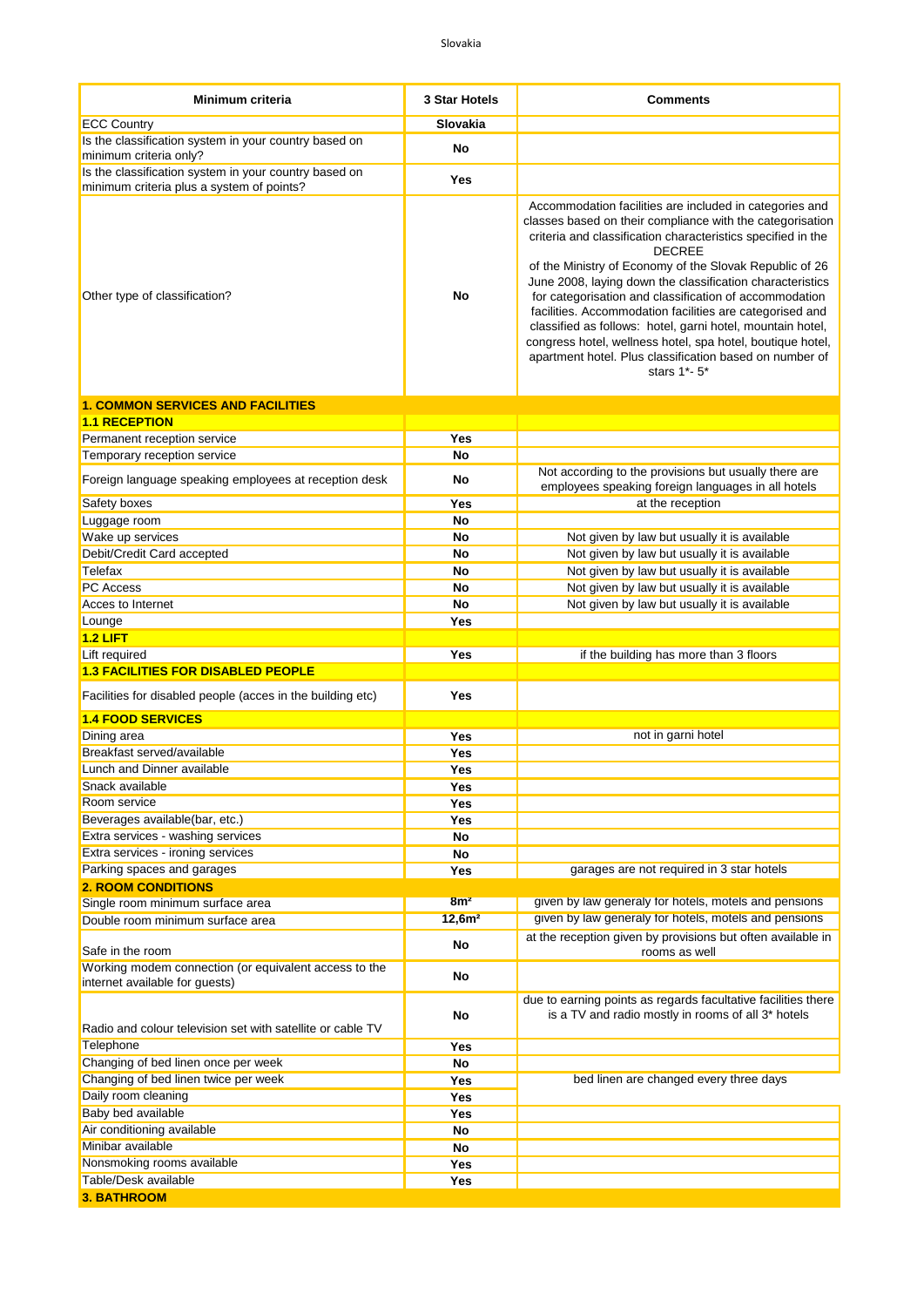Slovakia

| Individual bathroom/WC available                                                                                                                                  | Yes |                                                              |  |
|-------------------------------------------------------------------------------------------------------------------------------------------------------------------|-----|--------------------------------------------------------------|--|
| Towels change daily                                                                                                                                               | No  | towels, bath towels and mats are changed every second<br>day |  |
| Hairdryer available                                                                                                                                               | No  | in 3 <sup>*</sup> hotels required only in wellness hotels    |  |
| Shower Gel/Shampoon/Soap available                                                                                                                                | Yes |                                                              |  |
| <b>Waste basket</b>                                                                                                                                               | Yes |                                                              |  |
| 4. OTHER                                                                                                                                                          |     |                                                              |  |
| Special designed rooms for disabled people                                                                                                                        |     |                                                              |  |
| <b>5. GENERAL REMARKS</b>                                                                                                                                         |     |                                                              |  |
| Other points can be earned by the botel with facultative characteristics and facilities. Average prices in 3* hotels is 50 $\epsilon$ - 100 $\epsilon$ depends on |     |                                                              |  |

Other points can be earned by the hotel with facultative characteristics and facilities. Average prices in 3\* hotels is 50 € - 100 €, depends on city, locality, etc.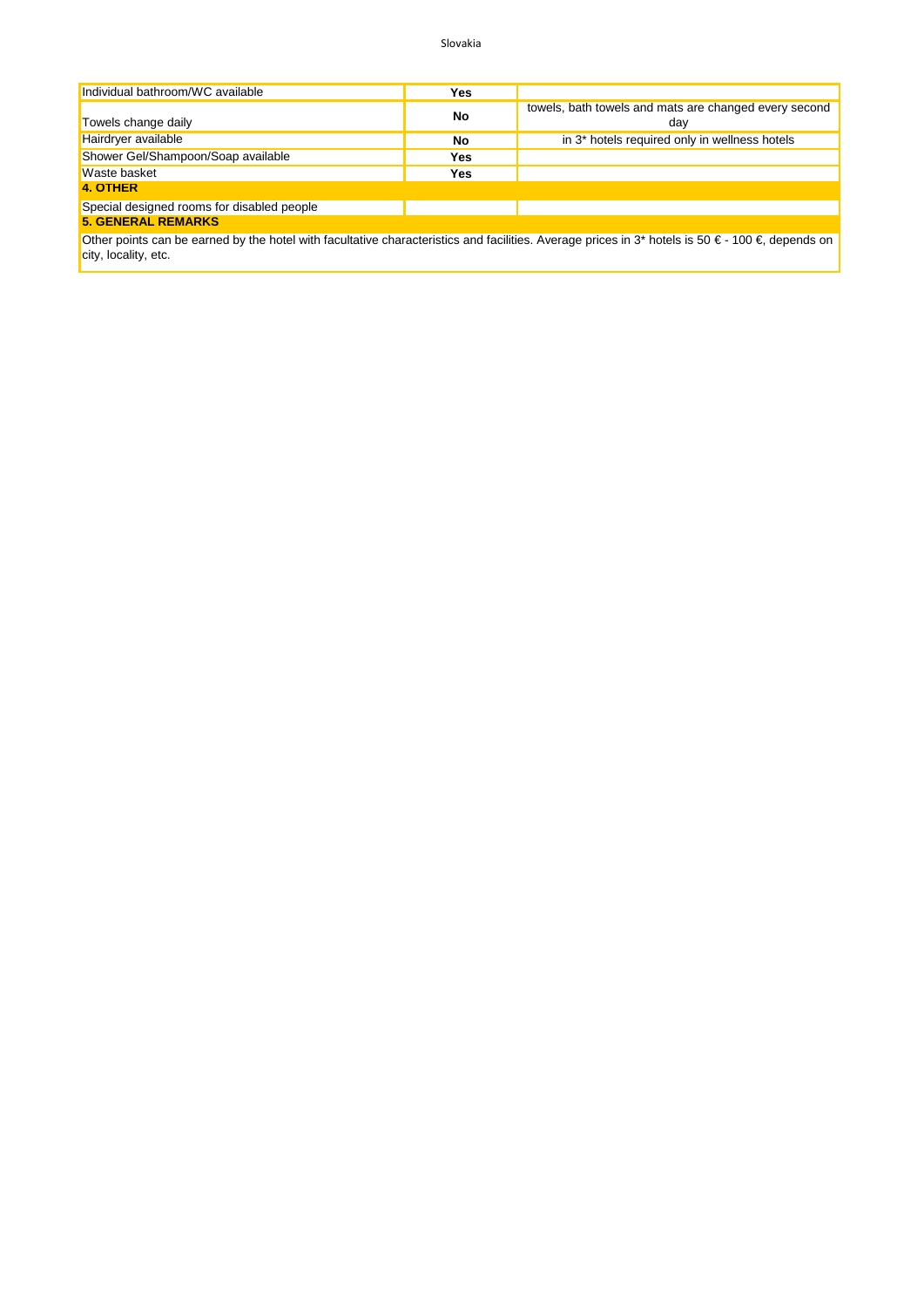| <b>Minimum criteria</b>                                                                 | 3 Star Hotels    | <b>Comments</b>                                                                           |
|-----------------------------------------------------------------------------------------|------------------|-------------------------------------------------------------------------------------------|
| <b>ECC Country</b>                                                                      | Slovenia         |                                                                                           |
| Is the classification system in your country based on<br>minimum criteria only?         | No               |                                                                                           |
| Is the classification system in your country based on                                   | Yes              |                                                                                           |
| minimum criteria plus a system of points?                                               |                  |                                                                                           |
| Other type of classification?                                                           | No               |                                                                                           |
| <b>1. COMMON SERVICES AND FACILITIES</b>                                                |                  |                                                                                           |
| <b>1.1 RECEPTION</b>                                                                    |                  |                                                                                           |
| Permanent reception service                                                             | No               |                                                                                           |
| Temporary reception service                                                             | Yes              | 16 hours a person avaiable at the reception/24 hours contact persona<br>avaiable on phone |
| Foreign language speaking employees at reception desk                                   | No               |                                                                                           |
| Safety boxes                                                                            | Yes              |                                                                                           |
| Luggage room                                                                            | Yes              |                                                                                           |
| Wake up services<br>Debit/Credit Card accepted                                          | Yes<br>Yes       |                                                                                           |
| Telefax                                                                                 |                  |                                                                                           |
| PC Access                                                                               | Yes              | Internet Corner at the reception                                                          |
| Acces to Internet                                                                       | Yes              |                                                                                           |
| Lounge                                                                                  | Yes              |                                                                                           |
| $1.2$ LIFT                                                                              |                  |                                                                                           |
| Lift required                                                                           | Yes              | In case the hotel has more tha two floors                                                 |
| <b>1.3 FACILITIES FOR DISABLED PEOPLE</b>                                               |                  |                                                                                           |
| Facilities for disabled people (acces in the building etc)                              | Yes              | Parking                                                                                   |
| <b>1.4 FOOD SERVICES</b>                                                                |                  |                                                                                           |
| Dining area                                                                             | Yes              |                                                                                           |
| Breakfast served/available                                                              | Yes              | Until 10 o'clock                                                                          |
| Lunch and Dinner available                                                              | Yes              | At least 2 hours                                                                          |
| Snack available                                                                         | No               |                                                                                           |
| Room service                                                                            | No               |                                                                                           |
| Beverages available(bar, etc.)                                                          | Yes              | in bar or from beveriges automat                                                          |
| Extra services - washing services                                                       | Yes              | From Monday to Friday service inless than 48 hours                                        |
| Extra services - ironing services                                                       | Yes              |                                                                                           |
| Parking spaces and garages                                                              | Yes              |                                                                                           |
| <b>2. ROOM CONDITIONS</b>                                                               |                  |                                                                                           |
| Single room minimum surface area                                                        | 8m <sup>2</sup>  |                                                                                           |
| Double room minimum surface area                                                        | 12m <sup>2</sup> |                                                                                           |
| Safe in the room                                                                        | No               |                                                                                           |
| Working modem connection (or equivalent access to the<br>internet available for guests) | No               |                                                                                           |
| Radio and colour television set with satellite or cable TV                              | Yes              | radio and coloured TVset (not necessary with satellite or cable TV)                       |
| Telephone                                                                               | Yes              |                                                                                           |
| Changing of bed linen once per week                                                     | No               |                                                                                           |
| Changing of bed linen twice per week                                                    | Yes              |                                                                                           |
| Daily room cleaning                                                                     | Yes              |                                                                                           |
| Baby bed available                                                                      | No               |                                                                                           |
| Air conditioning available                                                              | No               |                                                                                           |
| Minibar available                                                                       | No               |                                                                                           |
| Nonsmoking rooms available<br>Table/Desk available                                      | No               |                                                                                           |
| <b>3. BATHROOM</b>                                                                      | Yes              |                                                                                           |
| Individual bathroom/WC available                                                        | Yes              |                                                                                           |
| Towels change daily                                                                     | Yes              |                                                                                           |
| Hairdryer available                                                                     | Yes              |                                                                                           |
| Shower Gel/Shampoon/Soap available                                                      | Yes              |                                                                                           |
| Waste basket                                                                            | Yes              |                                                                                           |
| <b>4. OTHER</b>                                                                         |                  |                                                                                           |
| Special designed rooms for disabled people                                              | No               |                                                                                           |
| Parking for disabled people                                                             | Yes              |                                                                                           |
| Access for disabled people                                                              | Yes              |                                                                                           |
| Toalets for diasabled people                                                            | <b>Yes</b>       |                                                                                           |
| General information for guests in rooms, price lists In slove                           | Yes              |                                                                                           |
| Single bed -at least 90cmx200 cm                                                        | Yes              |                                                                                           |
| <b>5. GENERAL REMARKS</b>                                                               |                  |                                                                                           |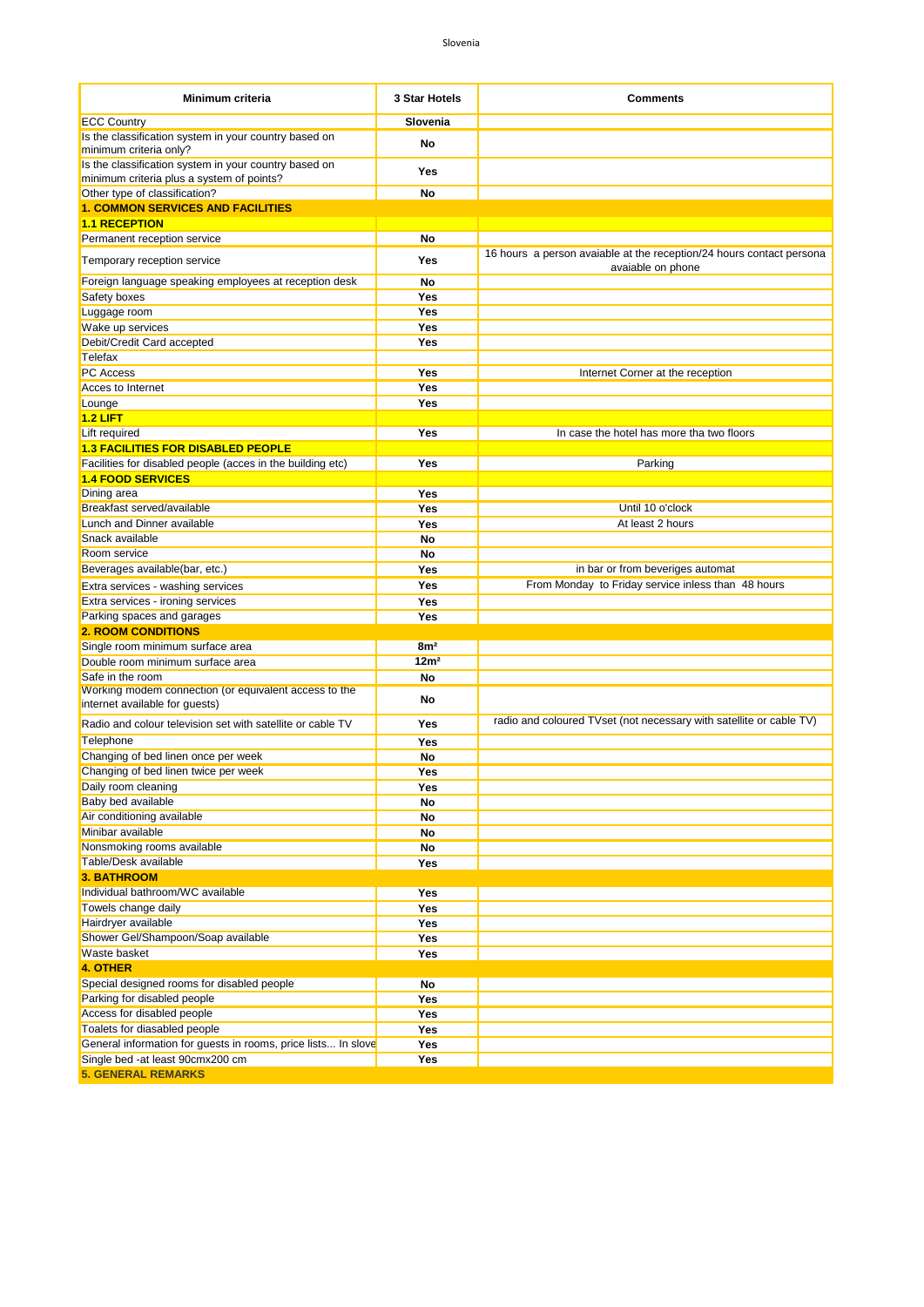| <b>Minimum criteria</b>                                                                            | 3 Star Hotels    | <b>Comments</b>                                                                                                                                                                                                                                                                                            |
|----------------------------------------------------------------------------------------------------|------------------|------------------------------------------------------------------------------------------------------------------------------------------------------------------------------------------------------------------------------------------------------------------------------------------------------------|
| <b>ECC Country</b>                                                                                 | Spain            |                                                                                                                                                                                                                                                                                                            |
| Is the classification system in your country based on<br>minimum criteria only?                    | Yes              | There isn't a national classification system for hotels;<br>each Regional Government has its own legislation but<br>in practice the differences between regions are minima.                                                                                                                                |
| Is the classification system in your country based on<br>minimum criteria plus a system of points? | No               | 1 to 5 stars                                                                                                                                                                                                                                                                                               |
| Other type of classification?                                                                      | No               | The classification system is the 1 to 5 star system<br>although in certain regions a "superior class" is<br>included stating a higher level than a 5 stars hotel.                                                                                                                                          |
| <b>1. COMMON SERVICES AND FACILITIES</b><br><b>1.1 RECEPTION</b>                                   |                  |                                                                                                                                                                                                                                                                                                            |
| Permanent reception service                                                                        | Yes              | in most cases                                                                                                                                                                                                                                                                                              |
| Temporary reception service                                                                        | <b>No</b>        |                                                                                                                                                                                                                                                                                                            |
| Foreign language speaking employees at reception desk                                              | Yes              | in most cases                                                                                                                                                                                                                                                                                              |
| Safety boxes                                                                                       | Yes              | in most cases                                                                                                                                                                                                                                                                                              |
| Luggage room                                                                                       | Yes              | in most cases                                                                                                                                                                                                                                                                                              |
| Wake up services                                                                                   | Yes              | in most cases                                                                                                                                                                                                                                                                                              |
| Debit/Credit Card accepted                                                                         | Yes              | in most cases                                                                                                                                                                                                                                                                                              |
| Telefax                                                                                            | No               |                                                                                                                                                                                                                                                                                                            |
| <b>PC Access</b>                                                                                   | Yes              | in most cases                                                                                                                                                                                                                                                                                              |
| Acces to Internet                                                                                  | Yes              | in most cases                                                                                                                                                                                                                                                                                              |
| Lounge                                                                                             | Yes              | in most cases                                                                                                                                                                                                                                                                                              |
| $1.2$ LIFT                                                                                         |                  |                                                                                                                                                                                                                                                                                                            |
| Lift required                                                                                      | Yes              |                                                                                                                                                                                                                                                                                                            |
| <b>1.3 FACILITIES FOR DISABLED PEOPLE</b>                                                          |                  |                                                                                                                                                                                                                                                                                                            |
| Facilities for disabled people (acces in the building etc)                                         | Yes              | There are many hotels that provide facilities for the<br>disabled and many others are working on adapting<br>their installations to the needs of these people. It's a<br>work in progress. To obtain more information about this<br>issue you can contact PREDIF (www.predif.org) or<br>ONCE (www.once.es) |
| <b>1.4 FOOD SERVICES</b>                                                                           |                  |                                                                                                                                                                                                                                                                                                            |
| Dining area                                                                                        | Yes              | in most cases                                                                                                                                                                                                                                                                                              |
| Breakfast served/available                                                                         | Yes              | in most cases                                                                                                                                                                                                                                                                                              |
| Lunch and Dinner available                                                                         | Yes              | in most cases                                                                                                                                                                                                                                                                                              |
| Snack available                                                                                    | Yes              | in most cases                                                                                                                                                                                                                                                                                              |
| Room service                                                                                       | Yes              | in most cases                                                                                                                                                                                                                                                                                              |
| Beverages available(bar, etc.)                                                                     | Yes              | in most cases                                                                                                                                                                                                                                                                                              |
| Extra services - washing services<br>Extra services - ironing services                             | Yes              | in most cases                                                                                                                                                                                                                                                                                              |
| Parking spaces and garages                                                                         | Yes              | in most cases                                                                                                                                                                                                                                                                                              |
| <b>2. ROOM CONDITIONS</b>                                                                          | Yes              | in most cases                                                                                                                                                                                                                                                                                              |
| Single room minimum surface area                                                                   | 8m <sup>2</sup>  |                                                                                                                                                                                                                                                                                                            |
| Double room minimum surface area                                                                   | 15 <sup>m²</sup> |                                                                                                                                                                                                                                                                                                            |
| Safe in the room                                                                                   | N/A              |                                                                                                                                                                                                                                                                                                            |
| Working modem connection (or equivalent access to the<br>internet available for guests)            | N/A              |                                                                                                                                                                                                                                                                                                            |
| Radio and colour television set with satellite or cable TV                                         | Yes              | in most cases                                                                                                                                                                                                                                                                                              |
| <b>Telephone</b>                                                                                   | Yes              |                                                                                                                                                                                                                                                                                                            |
| Changing of bed linen once per week                                                                | Yes              | in most cases                                                                                                                                                                                                                                                                                              |
| Changing of bed linen twice per week                                                               | N/A              |                                                                                                                                                                                                                                                                                                            |
| Daily room cleaning                                                                                | Yes              | in most cases                                                                                                                                                                                                                                                                                              |
| <b>Baby bed available</b>                                                                          | Yes              | in most cases                                                                                                                                                                                                                                                                                              |
| Air conditioning available                                                                         | Yes              | in most cases                                                                                                                                                                                                                                                                                              |
| Minibar available                                                                                  | Yes              | in most cases                                                                                                                                                                                                                                                                                              |
| Nonsmoking rooms available                                                                         | Yes              | in most cases                                                                                                                                                                                                                                                                                              |
| Table/Desk available                                                                               | Yes              | in most cases                                                                                                                                                                                                                                                                                              |
| <b>3. BATHROOM</b>                                                                                 |                  |                                                                                                                                                                                                                                                                                                            |
| Individual bathroom/WC available                                                                   | Yes              |                                                                                                                                                                                                                                                                                                            |
| Towels change daily                                                                                | Yes              |                                                                                                                                                                                                                                                                                                            |
| Hairdryer available                                                                                | Yes              | in most cases                                                                                                                                                                                                                                                                                              |
| Shower Gel/Shampoon/Soap available                                                                 | Yes              |                                                                                                                                                                                                                                                                                                            |
| Waste basket                                                                                       | Yes              | in most cases                                                                                                                                                                                                                                                                                              |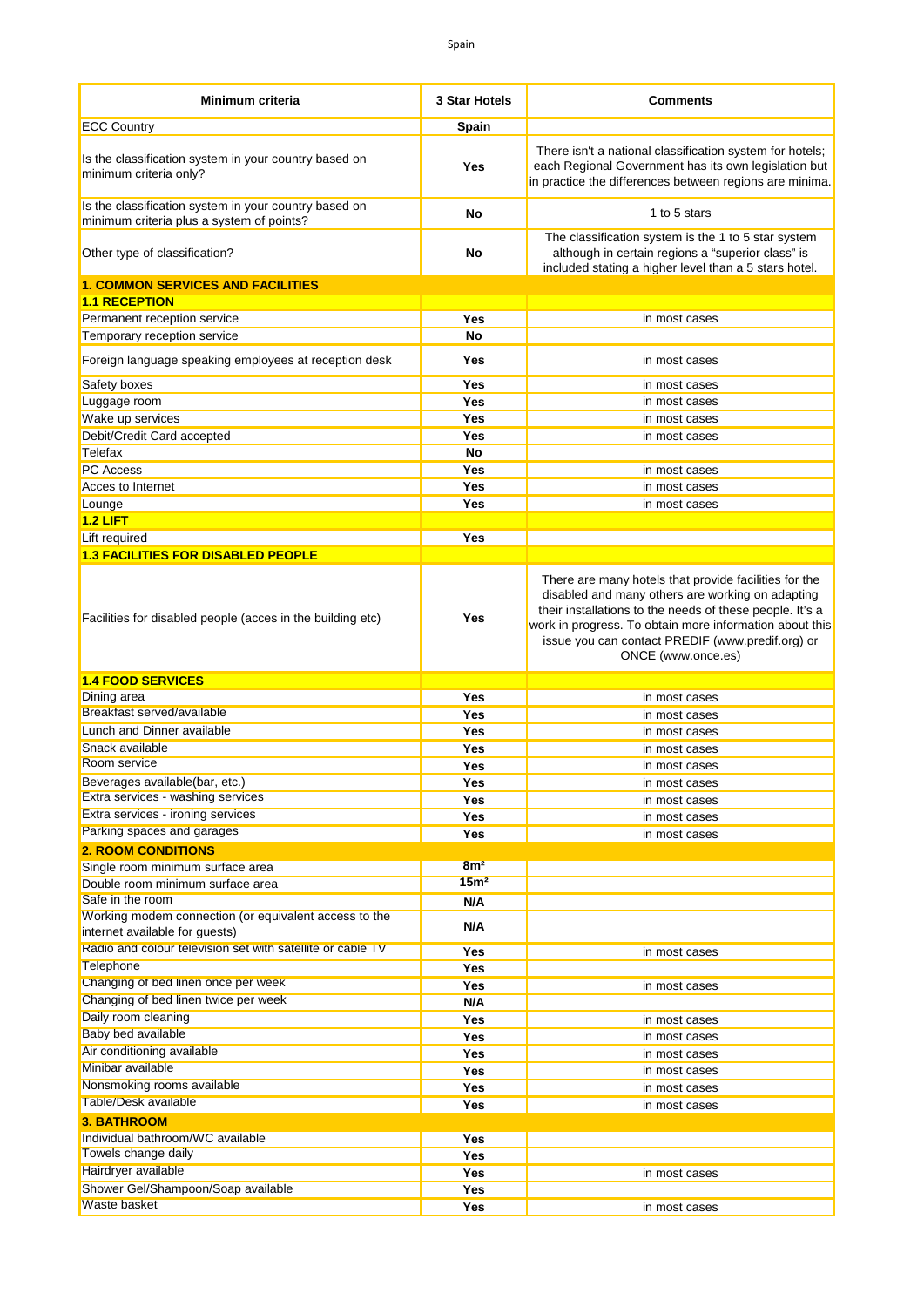| 4. OTHER                                   |     |                                                                                                                                                                                                                                                                                                            |
|--------------------------------------------|-----|------------------------------------------------------------------------------------------------------------------------------------------------------------------------------------------------------------------------------------------------------------------------------------------------------------|
| Special designed rooms for disabled people | Yes | There are many hotels that provide facilities for the<br>disabled and many others are working on adapting<br>their installations to the needs of these people. It's a<br>work in progress. To obtain more information about this<br>issue you can contact PREDIF (www.predif.org) or<br>ONCE (www.once.es) |
| <b>5. GENERAL REMARKS</b>                  |     |                                                                                                                                                                                                                                                                                                            |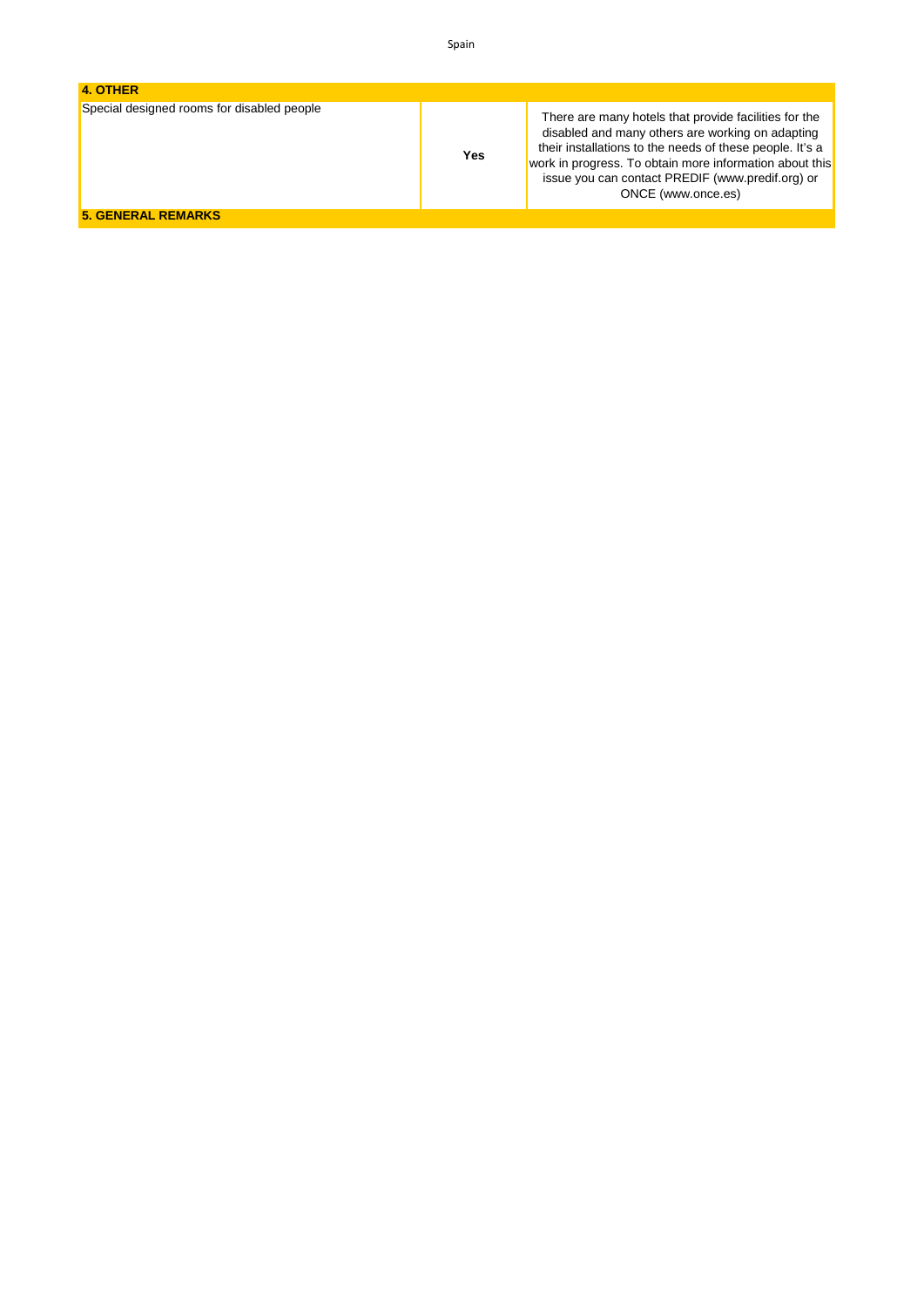| <b>Minimum criteria</b>                                                                            | <b>3 Star Hotels</b> | <b>Comments</b>                                                                                                                                                                    |
|----------------------------------------------------------------------------------------------------|----------------------|------------------------------------------------------------------------------------------------------------------------------------------------------------------------------------|
| <b>ECC Country</b>                                                                                 | <b>Sweden</b>        |                                                                                                                                                                                    |
| Is the classification system in your country based on minimum<br>criteria only?                    | No                   |                                                                                                                                                                                    |
| Is the classification system in your country based on minimum<br>criteria plus a system of points? | Yes                  | The system is not established by law, but by The<br>Hotelstarts Union of which The Swedish Hotel and<br>Restaurant Association is a member. The critera<br>apply to their members. |
| Other type of classification?                                                                      | No                   |                                                                                                                                                                                    |
| <b>1. COMMON SERVICES AND FACILITIES</b>                                                           |                      |                                                                                                                                                                                    |
| <b>1.1 RECEPTION</b>                                                                               | Yes                  | 24h accessible just by phone                                                                                                                                                       |
| Permanent reception service                                                                        |                      | Reception opened 14 hours,                                                                                                                                                         |
| Temporary reception service                                                                        | Yes                  | accessible by phone 24 hours from inside and<br>outside                                                                                                                            |
| Foreign language speaking employees at reception desk                                              | Yes                  | <b>Bilingual staff</b>                                                                                                                                                             |
| Safety boxes                                                                                       | Yes                  | Safe in the room or central safe (e.g. at the<br>reception)                                                                                                                        |
| Luggage room                                                                                       | No                   |                                                                                                                                                                                    |
| Wake up services                                                                                   | Yes                  |                                                                                                                                                                                    |
| Debit/Credit Card accepted                                                                         | <b>Yes</b>           | Credit cards or debit cards                                                                                                                                                        |
| Telefax                                                                                            | No                   |                                                                                                                                                                                    |
| <b>PC</b> Access                                                                                   | Yes                  | Internet access in the room (e.g. broadband,<br>WLAN), or internet access in the public area                                                                                       |
| Acces to Internet                                                                                  | <b>Yes</b>           |                                                                                                                                                                                    |
| Lounge                                                                                             | Yes                  | Three-piece suite at the reception                                                                                                                                                 |
| $1.2$ LIFT                                                                                         |                      |                                                                                                                                                                                    |
| Lift required                                                                                      | <b>Yes</b>           | If more than three floors (incl. ground floor).                                                                                                                                    |
| <b>1.3 FACILITIES FOR DISABLED PEOPLE</b>                                                          |                      |                                                                                                                                                                                    |
| Facilities for disabled people (acces in the building etc)                                         | N/A                  | regulated by law, points for special facilities                                                                                                                                    |
| <b>1.4 FOOD SERVICES</b>                                                                           |                      | Restaurant opened at least 5 days per week                                                                                                                                         |
| Dining area                                                                                        | Yes                  | Breakfast buffet or equivalent breakfast menu                                                                                                                                      |
| Breakfast served/available                                                                         | Yes                  | card. Self-service offer with at least the same<br>choice of products as within the extended<br>breakfast.                                                                         |
| Lunch and Dinner available                                                                         | Yes                  |                                                                                                                                                                                    |
| Snack available                                                                                    | No                   |                                                                                                                                                                                    |
| Room service                                                                                       | <b>No</b>            | extra points, if available                                                                                                                                                         |
| Beverages available(bar, etc.)                                                                     | Yes                  | Beverage offer in the room, bottle of water<br>accepted                                                                                                                            |
| Extra services - washing services                                                                  | Yes                  | laundry and ironing service (return as agreed)                                                                                                                                     |
| Extra services - ironing services                                                                  | Yes                  | laundry and ironing service (return as agreed)                                                                                                                                     |
| Parking spaces and garages                                                                         | No                   | points, if available                                                                                                                                                               |
| <b>2. ROOM CONDITIONS</b>                                                                          |                      |                                                                                                                                                                                    |
| Single room minimum surface area                                                                   | <b>No</b>            | the bigger the room, the higher the points                                                                                                                                         |
| Double room minimum surface area                                                                   | <b>No</b>            | the bigger the room, the higher the points                                                                                                                                         |
| Safe in the room                                                                                   | Yes                  | Safe in the room or central safe (e.g. at the<br>reception)                                                                                                                        |
| Working modem connection (or equivalent access to the<br>internet available for guests)            | <b>Yes</b>           | Internet access in the room (e.g. broadband,<br>WLAN), or internet access in the public area                                                                                       |
| Radio and colour television set with satellite or cable TV                                         | Yes                  | Colour-TV in an appropriate size to the room<br>together<br>with remote control and a configuration of the<br>program<br>survey, extra points for satellite or cable               |
| Telephone                                                                                          | <b>Yes</b>           | On demand (mobile) telephone in the room along<br>with a<br>multilingual instruction manual                                                                                        |
| Changing of bed linen once per week                                                                | Yes                  |                                                                                                                                                                                    |
| Changing of bed linen twice per week                                                               | <b>No</b>            |                                                                                                                                                                                    |
| Daily room cleaning                                                                                | Yes                  |                                                                                                                                                                                    |
| Baby bed available                                                                                 | No                   | extra points, if available                                                                                                                                                         |
| Air conditioning available                                                                         | No                   | extra points, if available                                                                                                                                                         |
| Minibar available                                                                                  | No                   | extra points, if available                                                                                                                                                         |
| Nonsmoking rooms available                                                                         | Yes                  |                                                                                                                                                                                    |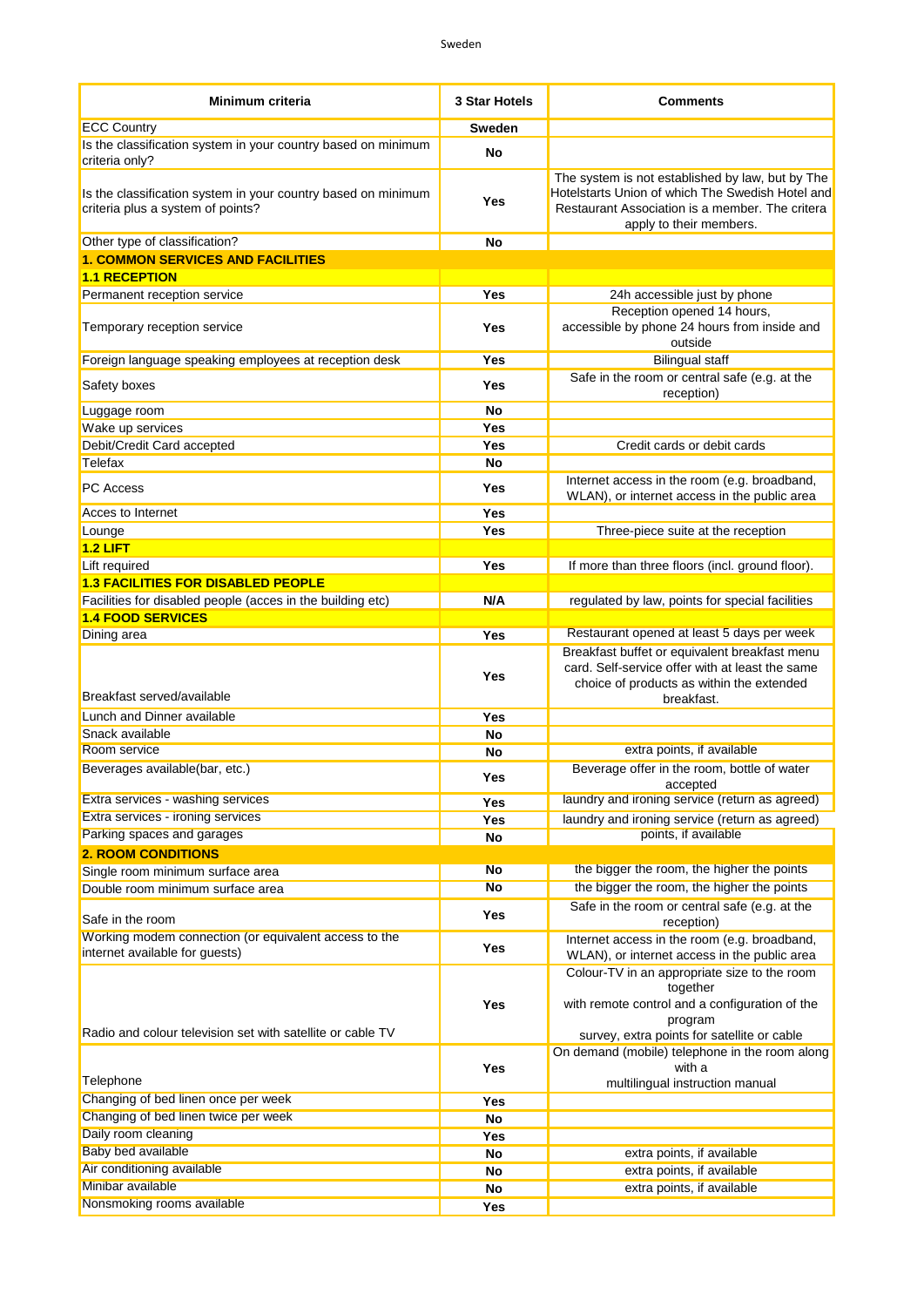|                                            | Yes | Table, desk or desk top with a free working space<br>of min.0,5 m2 and an appropriate lighting |
|--------------------------------------------|-----|------------------------------------------------------------------------------------------------|
| Table/Desk available                       |     |                                                                                                |
| <b>3. BATHROOM</b>                         |     |                                                                                                |
| Individual bathroom/WC available           | Yes |                                                                                                |
| Towels change daily                        | Yes | Daily change of towels on demand                                                               |
| Hairdryer available                        | Yes |                                                                                                |
| Shower Gel/Shampoon/Soap available         | Yes |                                                                                                |
| Waste basket                               | Yes |                                                                                                |
| <b>4. OTHER</b>                            |     |                                                                                                |
| Special designed rooms for disabled people | N/A | regulated by law, points for special facilities                                                |
| <b>5. GENERAL REMARKS</b>                  |     |                                                                                                |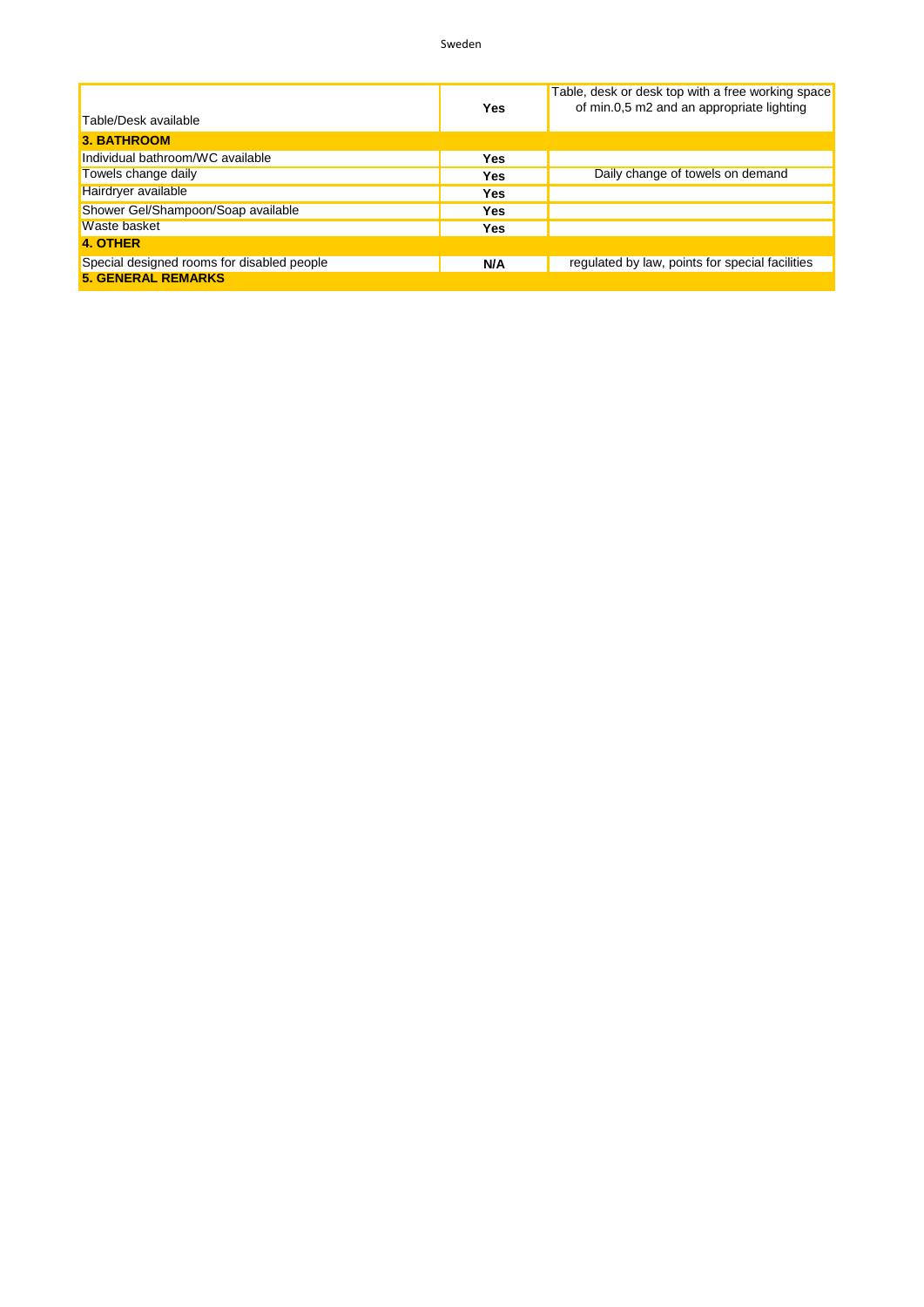| Minimum criteria                                                                                   | 3 Star Hotels     | <b>Comments</b>                                                                                                                                                                                                                                                                                                                                                                           |
|----------------------------------------------------------------------------------------------------|-------------------|-------------------------------------------------------------------------------------------------------------------------------------------------------------------------------------------------------------------------------------------------------------------------------------------------------------------------------------------------------------------------------------------|
| <b>ECC Country</b>                                                                                 | <b>UK</b>         |                                                                                                                                                                                                                                                                                                                                                                                           |
| Is the classification system in your country based on<br>minimum criteria only?                    | Yes               |                                                                                                                                                                                                                                                                                                                                                                                           |
| Is the classification system in your country based on<br>minimum criteria plus a system of points? | No                |                                                                                                                                                                                                                                                                                                                                                                                           |
| Other type of classification?                                                                      | No                | There are other classifications available but this is one<br>of the most reconginised.                                                                                                                                                                                                                                                                                                    |
| <b>1. COMMON SERVICES AND FACILITIES</b>                                                           |                   |                                                                                                                                                                                                                                                                                                                                                                                           |
| <b>1.1 RECEPTION</b>                                                                               |                   |                                                                                                                                                                                                                                                                                                                                                                                           |
| Permanent reception service                                                                        | Yes               |                                                                                                                                                                                                                                                                                                                                                                                           |
| Temporary reception service                                                                        | <b>No</b>         |                                                                                                                                                                                                                                                                                                                                                                                           |
| Foreign language speaking employees at reception desk                                              | <b>No</b>         |                                                                                                                                                                                                                                                                                                                                                                                           |
| Safety boxes                                                                                       | No                |                                                                                                                                                                                                                                                                                                                                                                                           |
| Luggage room                                                                                       | No                |                                                                                                                                                                                                                                                                                                                                                                                           |
| Wake up services                                                                                   | <b>No</b>         |                                                                                                                                                                                                                                                                                                                                                                                           |
| Debit/Credit Card accepted                                                                         | Yes               |                                                                                                                                                                                                                                                                                                                                                                                           |
| Telefax                                                                                            | <b>No</b>         |                                                                                                                                                                                                                                                                                                                                                                                           |
| <b>PC</b> Access                                                                                   | <b>No</b>         |                                                                                                                                                                                                                                                                                                                                                                                           |
| Acces to Internet                                                                                  | <b>No</b>         |                                                                                                                                                                                                                                                                                                                                                                                           |
| Lounge                                                                                             | Yes               |                                                                                                                                                                                                                                                                                                                                                                                           |
| $1.2$ LIFT                                                                                         |                   |                                                                                                                                                                                                                                                                                                                                                                                           |
| Lift required                                                                                      | <b>No</b>         |                                                                                                                                                                                                                                                                                                                                                                                           |
| <b>1.3 FACILITIES FOR DISABLED PEOPLE</b>                                                          |                   |                                                                                                                                                                                                                                                                                                                                                                                           |
| Facilities for disabled people (acces in the building etc)                                         | N/A               | Facilities for Disabled people is not part of the star<br>system as it is stated else where in UK law - Under Part<br>3 of the Disability Discrimination Act 1995 (DDA)<br>service providers have a duty to consider and ensure<br>that<br>access to their facilities and services for disabled<br>people is as close as reasonably possible to the<br>standard offered to all<br>guests. |
| <b>1.4 FOOD SERVICES</b>                                                                           |                   |                                                                                                                                                                                                                                                                                                                                                                                           |
| Dining area                                                                                        | Yes               |                                                                                                                                                                                                                                                                                                                                                                                           |
|                                                                                                    |                   |                                                                                                                                                                                                                                                                                                                                                                                           |
| Breakfast served/available                                                                         | <b>Yes</b>        |                                                                                                                                                                                                                                                                                                                                                                                           |
| Lunch and Dinner available                                                                         | Yes               |                                                                                                                                                                                                                                                                                                                                                                                           |
| Snack available                                                                                    | Yes               |                                                                                                                                                                                                                                                                                                                                                                                           |
| Room service                                                                                       | Yes               |                                                                                                                                                                                                                                                                                                                                                                                           |
| Beverages available(bar, etc.)                                                                     | Yes               |                                                                                                                                                                                                                                                                                                                                                                                           |
| Extra services - washing services                                                                  | No                |                                                                                                                                                                                                                                                                                                                                                                                           |
| Extra services - ironing services                                                                  | No                |                                                                                                                                                                                                                                                                                                                                                                                           |
| Parking spaces and garages                                                                         | No                |                                                                                                                                                                                                                                                                                                                                                                                           |
| <b>2. ROOM CONDITIONS</b>                                                                          |                   |                                                                                                                                                                                                                                                                                                                                                                                           |
| Single room minimum surface area                                                                   | 5.6 <sup>m2</sup> |                                                                                                                                                                                                                                                                                                                                                                                           |
| Double room minimum surface area                                                                   | 8.4 <sup>2</sup>  |                                                                                                                                                                                                                                                                                                                                                                                           |
| Safe in the room                                                                                   | <b>No</b>         |                                                                                                                                                                                                                                                                                                                                                                                           |
| Working modem connection (or equivalent access to the inter                                        | <b>No</b>         |                                                                                                                                                                                                                                                                                                                                                                                           |
| Radio and colour television set with satellite or cable TV                                         | Yes               |                                                                                                                                                                                                                                                                                                                                                                                           |
| Telephone                                                                                          | Yes               |                                                                                                                                                                                                                                                                                                                                                                                           |
| Changing of bed linen once per week                                                                | Yes               |                                                                                                                                                                                                                                                                                                                                                                                           |
| Changing of bed linen twice per week                                                               | Yes               |                                                                                                                                                                                                                                                                                                                                                                                           |
| Daily room cleaning                                                                                | Yes               |                                                                                                                                                                                                                                                                                                                                                                                           |
| Baby bed available                                                                                 | No                |                                                                                                                                                                                                                                                                                                                                                                                           |
| Air conditioning available                                                                         | No                |                                                                                                                                                                                                                                                                                                                                                                                           |
| Minibar available                                                                                  | No<br>Yes         | All hotel rooms are non-smoking now - required under                                                                                                                                                                                                                                                                                                                                      |
| Nonsmoking rooms available                                                                         |                   | UK Law                                                                                                                                                                                                                                                                                                                                                                                    |
| Table/Desk available                                                                               | Yes               |                                                                                                                                                                                                                                                                                                                                                                                           |
| <b>3. BATHROOM</b>                                                                                 |                   |                                                                                                                                                                                                                                                                                                                                                                                           |
| Individual bathroom/WC available                                                                   | Yes               |                                                                                                                                                                                                                                                                                                                                                                                           |
| Towels change daily                                                                                | Yes               |                                                                                                                                                                                                                                                                                                                                                                                           |
| Hairdryer available                                                                                | No                |                                                                                                                                                                                                                                                                                                                                                                                           |
| Shower Gel/Shampoon/Soap available<br>Waste basket                                                 | Yes<br>Yes        |                                                                                                                                                                                                                                                                                                                                                                                           |